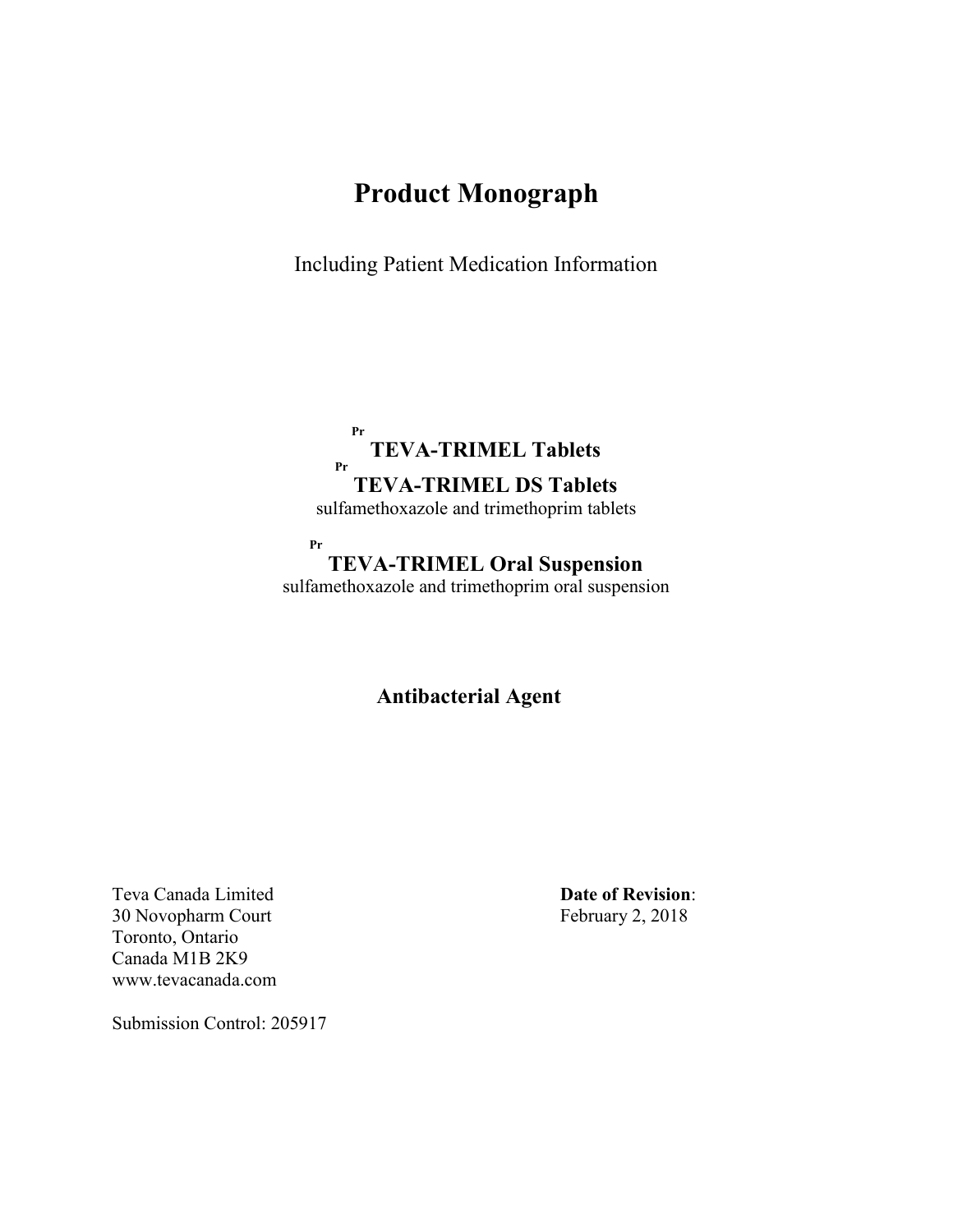## **Product Monograph**

#### **Pr TEVA-TRIMEL Tablets and Oral Suspension**

(sulfamethoxazole and trimethoprim)

## **Antibacterial Agent**

#### **Clinical Pharmacology**

Teva-Trimel (sulfamethoxazole and trimethoprim) is an antibacterial agent with a wide spectrum of activity. It contains two active antibacterial components, sulfamethoxazole and trimethoprim, which act synergistically on many species of bacteria.

**Figure 1** 



Sulfamethoxazole and trimethoprim act sequentially in two successive steps in the biosynthesis of nucleic acids. Trimethoprim is an inhibitor of dihydrofolate reductase, the enzyme which reduces dihydrofolic acid to its tetrahydro form. This biochemical step is essential in the production of the folate coenzymes which are involved in the biosynthesis of thymine, purine, serine and methionine. Sulfamethoxazole exerts its antibacterial activity by competing with paraaminobenzoic acid.

Most pathogenic bacteria meet their need for dihydrofolic acid by synthesizing it from paraaminobenzoic acid, pteridine and glutamic acid. Animals, in contrast, depend on exogenous sources for their needs of folic acid and do not rely upon intracellular synthesis.

Under usual circumstances, sulfamethoxazole or trimethoprim acting alone do not produce complete block in this biosynthesis of nucleic acids. Instead, they cause sufficient reduction in the synthesis of folate coenzymes to produce bacteriostasis. When the two agents act together, the superimposition of their effects produces a complete block in the synthesis, leading to death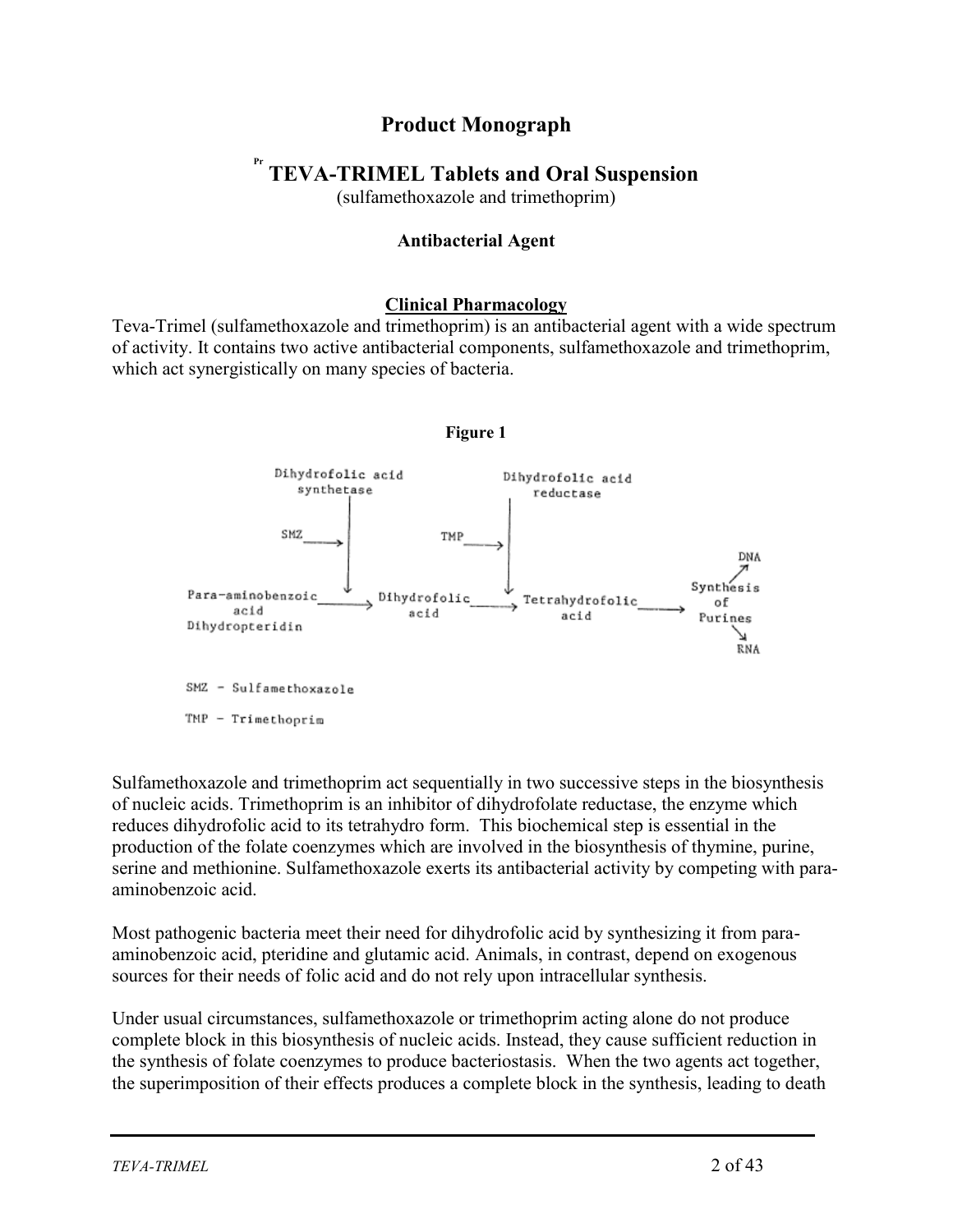of the organism. Thus the effect of the dual action is to reduce the minimum inhibitory concentrations (MIC) of each agent (synergism) and to convert a bacteriostatic action to a bactericidal action.

The activity of sulfamethoxazole and trimethoprim therefore depends upon the ability of both sulfamethoxazole and trimethoprim to affect the folate metabolism of the bacterium; however, for sulfamethoxazole and trimethoprim to be therapeutic it must not affect the folate metabolism of the host. Since sulfamethoxazole affects only the *de novo* synthesis of dihydrofolic acid by bacteria, it does not affect folate metabolism of animals. Since in animals, as in bacteria, the folates have to be recycled to the active form by dihydrofolate reductase, trimethoprim could be expected to affect mammalian folate metabolism. Trimethoprim, however, was especially selected from similar folate inhibitors because of its low toxicity for animals and high toxicity for bacteria. This difference has since been shown to be due to the fact that the affinity of trimethoprim for the dihydrofolate reductase of bacteria is some 40,000 times greater than for the corresponding mammalian enzyme.

## **Indications and Clinical Use**

Teva-Trimel (sulfamethoxazole and trimethoprim) has been effective in the treatment of infections associated with the following gram-positive and gram-negative organisms:

### **Gram-Negative Organisms**

Haemophilus influenzae Neisseria gonorrhoeae Escherichia coli Klebsiella species Enterobacter (Aerobacter) aerogenes Proteus mirabilis Proteus vulgaris Salmonella species Shigella species Vibrio cholerae

## **Gram-Positive Organisms**

Streptococcus pyogenes Streptococcus viridans Staphylococcus albus Staphylococcus aureus Diplococcus pneumoniae

### **Other Organisms**

Brucella melitensis Nocardia asteroides Nocardia brasiliensis Paracoccidioides brasiliensis Pneumocystis jiroveci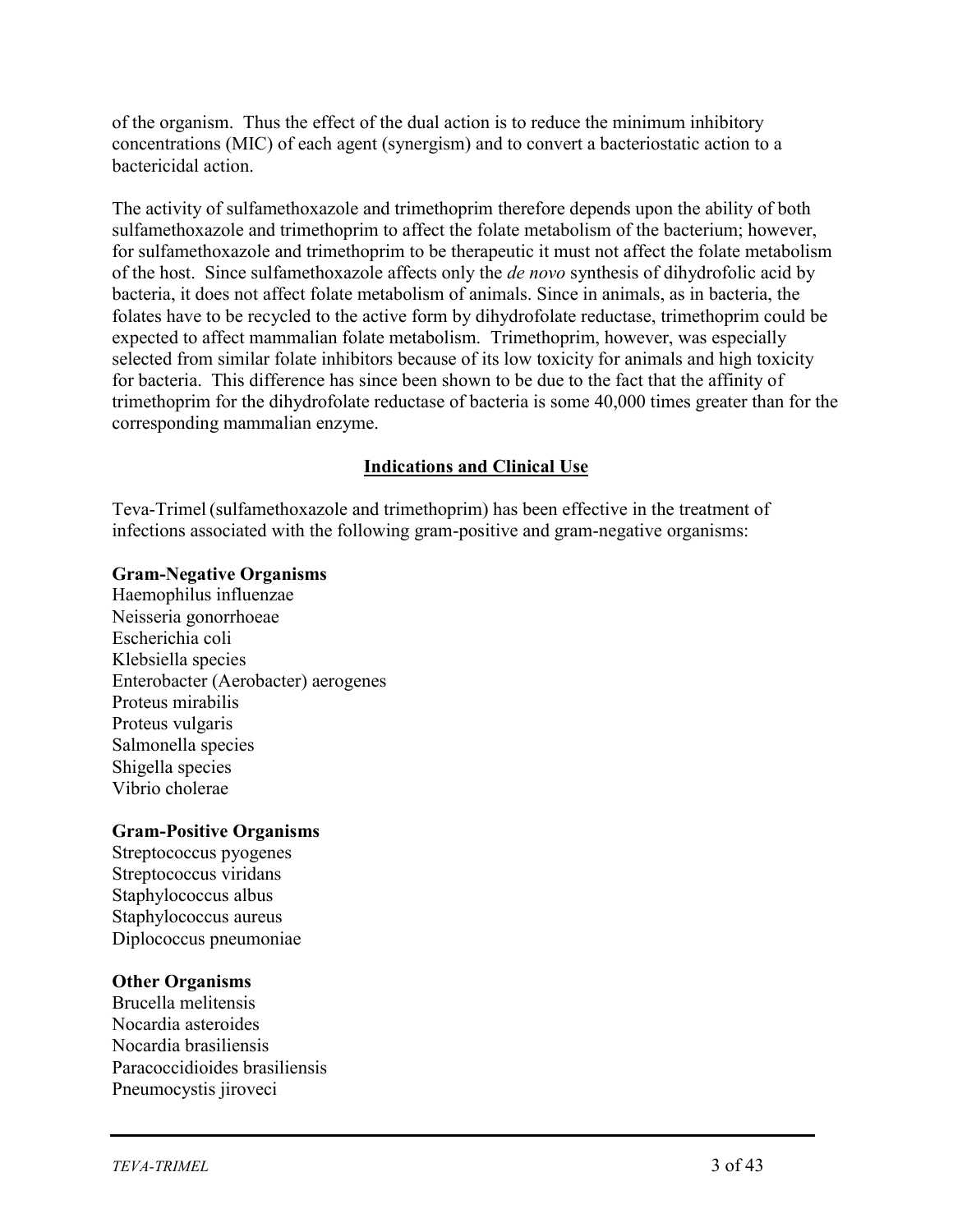## Streptomyces somaliensis

Sensitivity tests should be performed wherever possible to determine choice of therapy. These tests should be repeated if there is a failure to respond, relapse or early recurrence.

Teva-Trimel may be indicated for the following infections when caused by susceptible strains of the above organisms.

## **Urinary Tract Infections:**

It is recommended that initial episodes of uncomplicated urinary tract infections be treated with a single effective antibacterial agent rather than the combination.

## **Upper and Lower Respiratory Tract Infections:**

Treatment of acute exacerbations of chronic bronchitis.

Teva-Trimel is also indicated in the treatment of infants and children with a diagnosis of *Pneumocystis jiroveci* pneumonitis, especially if they are immunosuppressed.

## **Gastrointestinal Tract Infections:**

Treatment of cholera, as an adjunct to fluid and electrolyte replacement, when the organism has been shown to be sensitive *in vitro*.

## **Other Infections:**

Brucellosis (second line therapy), when used in combination with gentamicin or rifampicin.

Teva-Trimel is not indicated in infections associated with Pseudomonas, Mycoplasma, nor when the infection is caused by a virus.

This drug has not yet been fully evaluated in streptococcal infections.

To reduce the development of drug-resistant bacteria and maintain the effectiveness of Teva-Trimel / Teva-Trimel DS and other antibacterial drugs, TevaTrimel / Teva-Trimel DS should be used only to treat infections that are proven or strongly suspected to be caused by susceptible bacteria. When culture and susceptibility information are available, they should be considered in selecting or modifying antibacterial therapy. In the absence of such data, local epidemiology and susceptibility patterns may contribute to the empiric selection of therapy.

## **Contraindications**

Teva-Trimel (sulfamethoxazole and trimethoprim) is contraindicated in patients with a known hypersensitivity**, including a history of drug-induced immune thrombocytopenia, in association with** trimethoprim or sulfonamides, cotrimoxazole or any excipients of Teva-Trimel and in patients with documented megaloblastic anemia due to folate deficiency, evidence of marked liver parenchymal damage, or blood dyscrasias.

Teva-Trimel is contraindicated in patients with marked renal impairment where repeated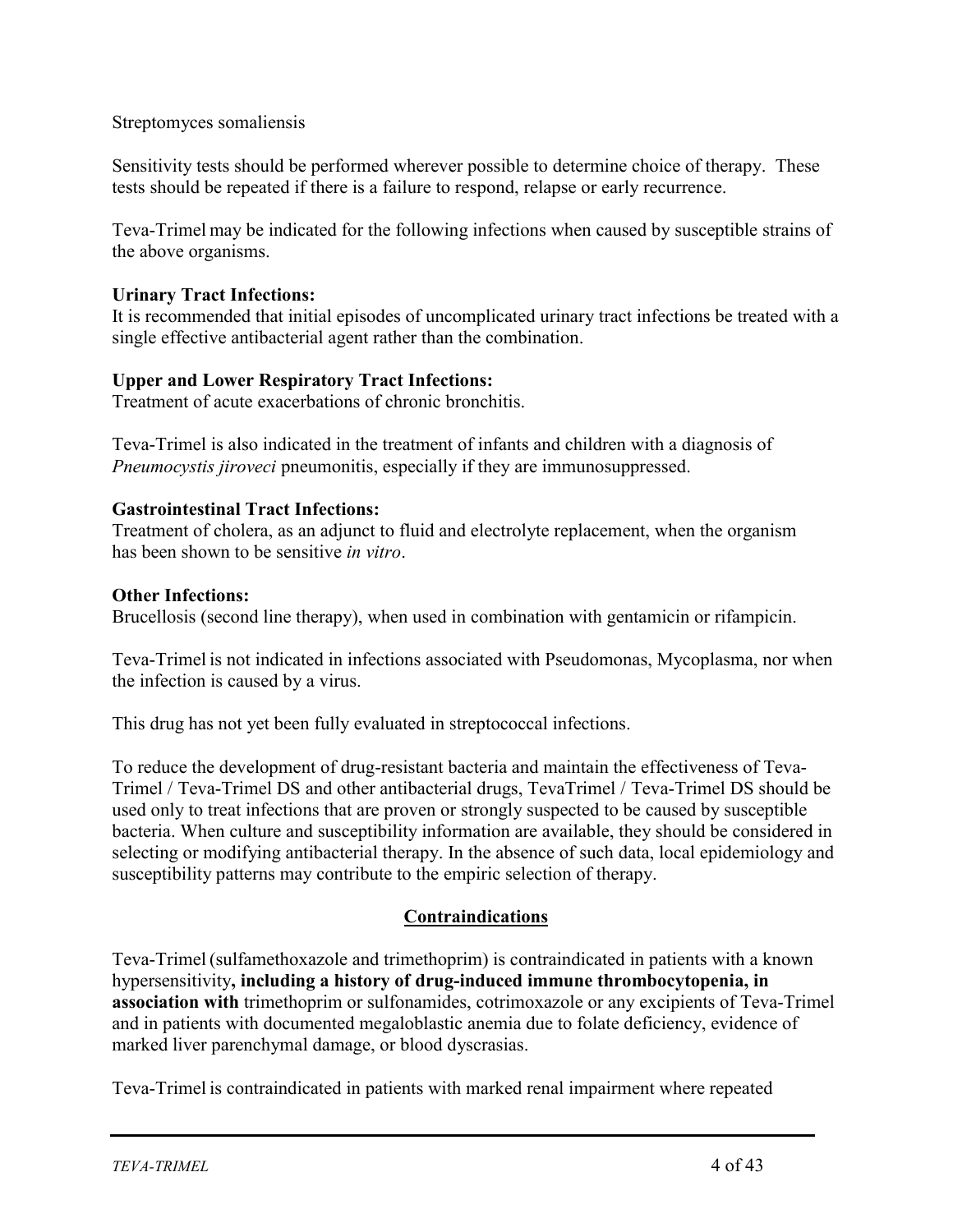serum assays cannot be carried out (see also PRECAUTIONS).

Teva-Trimel is contraindicated in pregnant patients and in nursing mothers, because sulfonamides pass the placenta and are excreted in the milk and may cause kernicterus.

Teva-Trimel is contraindicated in infants less than two months of age.

## **Warnings**

**Fatalities associated with the administration of sulfonamides and Teva-Trimel , although rare, have occurred due to severe reactions, including Stevens-Johnson syndrome, toxic epidermal necrolysis (Lyell's syndrome), fulminant hepatic necrosis, agranulocytosis, aplastic anemia, other blood dyscrasias, and hypersensitivity of the respiratory tract. Rare life-threatening and fatal cases of immune thrombocytopenia have been reported with the use of Sulfamethoxazole-trimethoprim.**

**Teva-Trimel (sulfamethoxazole and trimethoprim) should be discontinued at the first appearance of skin rash or any sign of adverse reaction.** Clinical signs, such as rash, sore throat, fever, arthralgia, cough, shortness of breath, pallor, purpura, or jaundice may be early indications of serious reactions. Cough, shortness of breath, and/or pulmonary infiltrates may be indicators of pulmonary hypersensitivity to sulfonamides which while rare, has been fatal. In rare instances a skin rash may be followed by more severe reactions, such as Stevens-Johnson syndrome, toxic epidermal necrolysis, hepatic necrosis, or serious blood disorder. Complete blood counts should be done frequently in patients receiving sulfonamides.

**Teva-Trimelshould not be used in the treatment of streptococcal pharyngitis.** Clinical studies have documented that patients with group A β-hemolytic streptococcal tonsillopharyngitis have a greater incidence of bacteriologic failure when treated with Teva-Trimel than to those patients treated with penicillin, as evidenced by failure to eradicate this organism from the tonsillopharyngeal area.

## **Susceptibility/Resistance**

## *Development of Drug Resistant Bacteria*

Prescribing Teva-Trimel */* Teva-Trimel DS in the absence of a proven or strongly suspected bacterial infection is unlikely to provide benefit to the patient and risks the development of drugresistant bacteria.

## **Precautions**

## **General**

Teva-Trimel should only be used where, in the judgement of the physician, the benefit of treatment outweighs any possible risks; consideration should be given to the use of a single effective antibacterial agent.

Clinicians should be aware that first line therapy in the management of all patients with diarrheal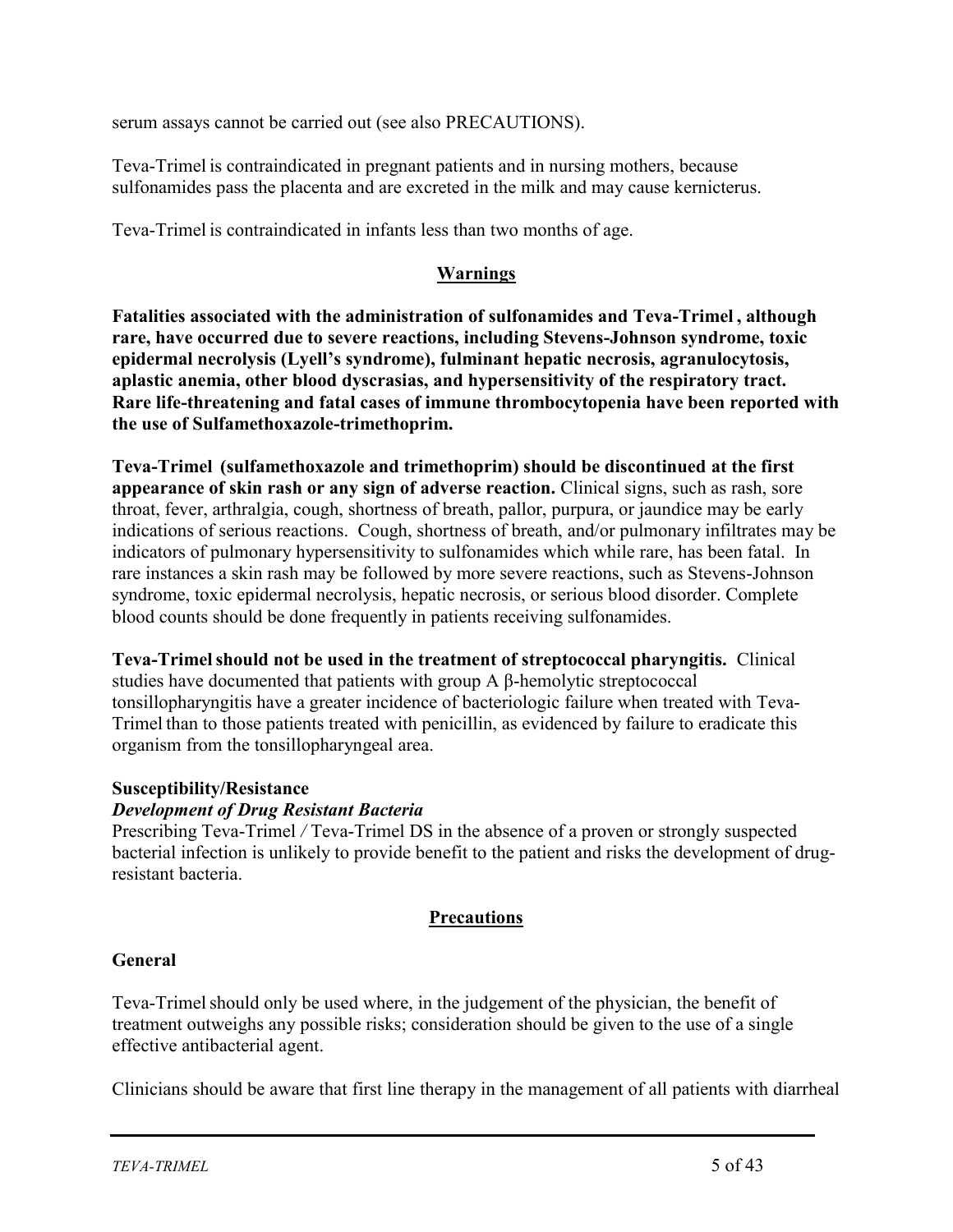disease is the maintenance of adequate hydration.

Teva-Trimel should be given with caution to patients with impaired renal or hepatic function, to those with possible folate deficiency (e.g., the elderly, chronic alcoholics, rheumatoid arthritics, patients receiving anticonvulsant therapy, patients with malabsorption syndrome, and patients in malnutrition states), and to those with severe allergy or bronchial asthma. Because of possible interference with folate metabolism, regular blood counts are advisable in these patients as well as patients who are on long term therapy. Changes indicative of folic acid impairment have, in certain specific situations, been reversed by folinic acid therapy.

A folate supplement should also be considered with prolonged high dosage of Teva-Trimel (see Adverse Reactions).

In glucose-6-phosphate dehydrogenase-deficient individuals, hemolysis may occur. This reaction is frequently dose-related.

The administration of Teva-Trimel to patients known or suspected to be at risk of acute porphyria should be avoided. Both trimethoprim and sulfonamides (although not specifically sulfamethoxazole) have been associated with clinical exacerbation of porphyria.

Caution should be exercised in administering trimethoprim to patients at risk of hyperkalemia and hyponatremia. Serum potassium and sodium and renal function should be closely monitored, and dosage should be adjusted for renal function (see Precautions, Renal Impairment and Dosage and Administration).

The risk factors for hyperkalemia are high trimethoprim dosage (20 mg/kg/day), renal insufficiency (serum creatinine  $\geq 1.2$  mg/dl), hypoaldosteronism, older age, dietary potassium and other drugs that impair potassium excretion. The likely mechanism is via trimethoprim inhibition of sodium channels in the distal nephron, similar to that of the potassium-sparing diuretic amiloride.

Hyperkalemia is generally reversible on discontinuation of trimethoprim. In patients presented with hyperkalemia due to Teva-Trimel, Teva-Trimel can be discontinued and appropriate standard potassium-lowering therapy instituted.

Except under careful supervision trimethoprim-sulfamethoxazole should not be given to patients with serious hematological disorders (See Adverse Reactions).

Functional inhibition of the renal tubular secretion of creatinine may produce a spurious fall in the estimated rate of creatinine clearance.

Teva-Trimel may affect the results of thyroid function tests but this is probably of little or no clinical significance.

The possibility of superinfection with a non-sensitive organism should be borne in mind. An adequate urinary output should be maintained at all times. Evidence of crystalluria in vivo is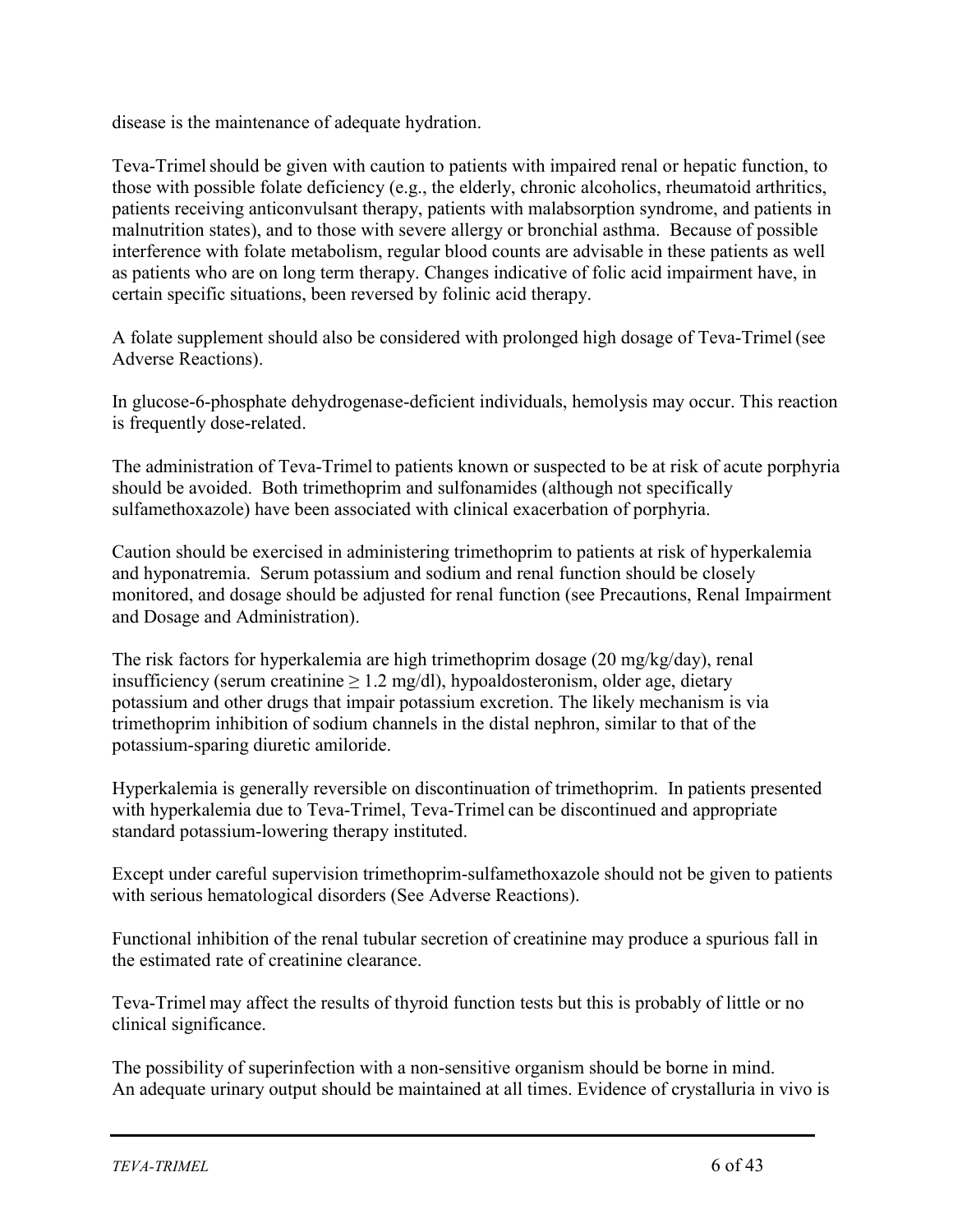rare, although sulfonamide crystals have been noted in cooled urine from treated patients. In patients suffering from hypoalbuminaemia the risk may be increased.

## **Gastrointestinal**

## *Clostridium difficile - Associated Disease (CDAD)*

Clostridium difficile-associated disease (CDAD) has been reported with use of many antibacterial agents, including sulfamethoxazole and trimethoprim. CDAD may range in severity from mild diarrhea to fatal colitis. It is important to consider this diagnosis in patients who present with diarrhea, or symptoms of Colitis, pseudomembranous colitis, toxic megacolon, or perforation of colon subsequent to the administration of any antibacterial agent. CDAD has been reported to occur over 2 months after the administration of antibacterial agents.

Treatment with antibacterial agents may alter the normal flora of the colon and may permit overgrowth of C. difficile. Clostridium difficile produces toxins A and B, which contribute to the development of CDAD. CDAD may cause significant morbidity and mortality. CDAD can be refractory to antimicrobial therapy.

If the diagnosis of CDAD is suspected or confirmed, appropriate therapeutic measures should be initiated. Mild cases of CDAD usually respond to discontinuation of antibacterial agents not directed against C. difficile. In moderate to severe cases, consideration should be given to management with fluids and electrolytes, protein supplementation, and treatment with an antibacterial agent clinically effective against C. difficile. Surgical evaluation should be instituted as clinically indicated, as surgical intervention may be required in certain severe cases (see ADVERSE REACTIONS).

## **Renal Impairment**

In patients with renal impairment, a reduced or less frequent dosage is recommended in order to avoid accumulation of trimethoprim in the blood (see Dosage and Administration). Non-ionic diffusion is the main factor in the renal handling of trimethoprim, and as renal failure advances, trimethoprim excretion decreases. For such patients, serum assays are necessary. Teva-Trimel should not be used when the serum creatinine level is above 2 mg per 100 mL, in order to avoid possible permanent impairment of renal function.

## **Use in the Elderly**

There may be an increased risk of severe adverse reactions in elderly patients, particularly when complicating conditions exist, e.g., impaired kidney and/or liver function, or concomitant use of other drugs. Severe skin reactions, or generalized bone marrow suppression (see WARNINGS and Adverse Reactions), or a specific decrease in platelets (with or without purpura) are the most frequently reported severe adverse reactions in elderly patients. In those concurrently receiving certain diuretics, primarily thiazides, an increased incidence of thrombocytopenia with or without purpura has been reported. Appropriate dosage adjustments should be made for patients with impaired kidney function (see Dosage and Administration).

Close supervision is recommended when sulfamethoxazole and trimethoprim is used in elderly patients or in patients taking high doses of sulfamethoxazole and trimethoprim as these patients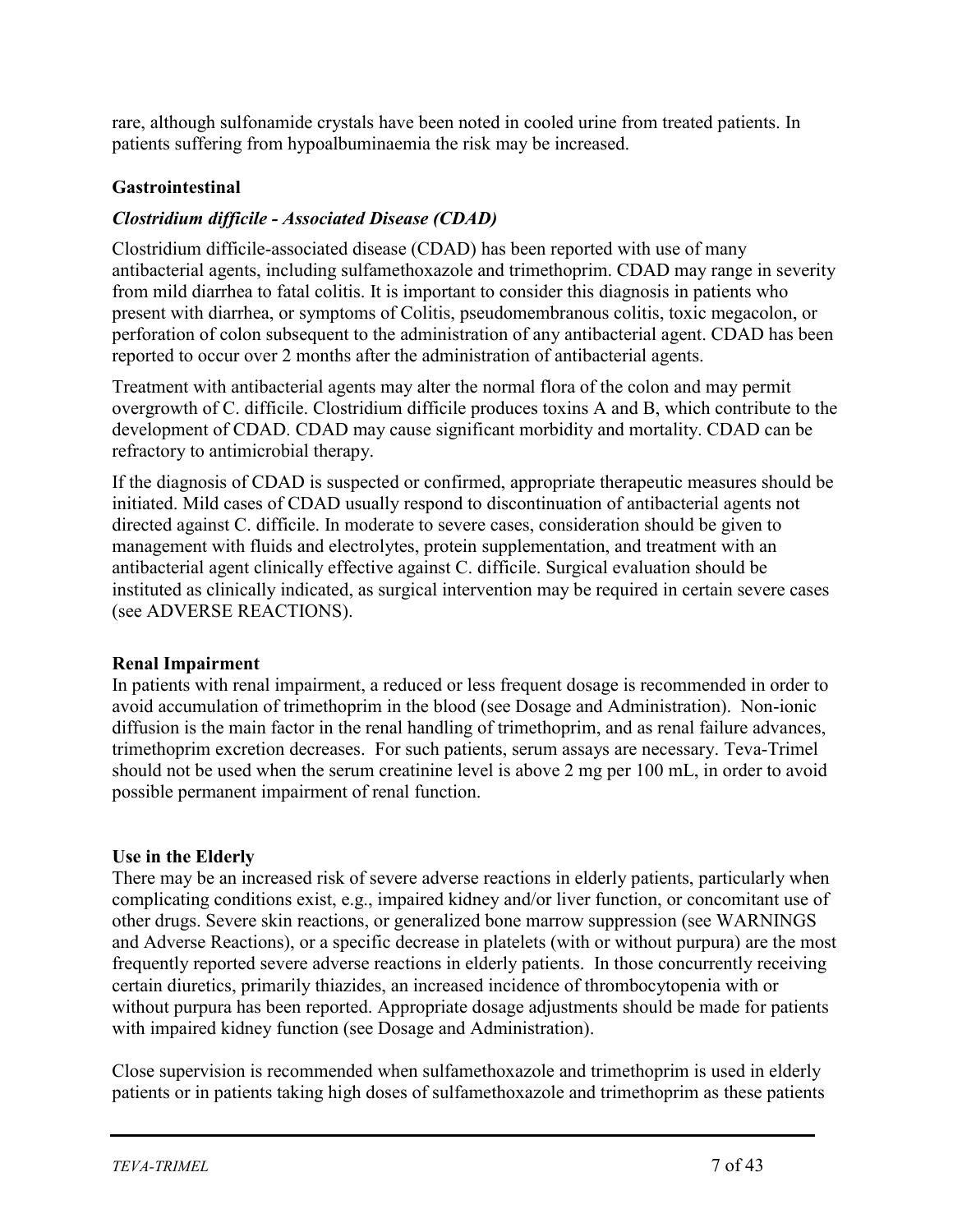may be more susceptible to hyperkalemia and hyponatremia.

Special care should be exercised when treating the elderly or suspected folate-deficient patients; folate supplementation should be considered.

## **Use in Children**

Sulfamethoxazole and trimethoprim is not recommended for pediatric patients younger than 2 months of age (see CONTRAINDICATIONS).

## **Use in Pregnancy**

Trimethoprim and sulfamethoxazole cross the placenta and their safety in human pregnancy has not been established. Trimethoprim is a folate antagonist and, in animal studies, both agents have been shown to cause fetal abnormalities. At doses in excess of the recommended human therapeutic dose, trimethoprim and sulfamethoxazole have been reported to cause cleft palate and other fetal abnormalities in rats, findings typical of a folate antagonist. Effects with trimethoprim were preventable by administration of dietary folate. In rabbits, fetal loss was seen at doses of trimethoprim in excess of human therapeutic doses. Case-control studies have shown that there may be an association between exposure to folate antagonists and birth defects in humans. Therefore, Sulfamethoxazole and trimethoprim should be avoided in pregnancy, particularly in the first trimester, unless the potential benefit to the mother outweighs the potential risk to the fetus; folate supplementation should be considered if Sulfamethoxazole and trimethoprim is used in pregnancy.

Sulfamethoxazole competes with bilirubin for binding to plasma albumin. As significant maternally derived drug levels persist for several days in the newborn, there may be a risk of precipitating or exacerbating neonatal hyperbilirubinaemia, with an associated theoretical risk of kernicterus, when Sulfamethoxazole and trimethoprim is administered to the mother near the time of delivery. This theoretical risk is particularly relevant in infants at increased risk of hyperbilirubinaemia, such as those who are preterm and those with glucose-6-phosphate dehydrogenase deficiency.

## **Use in Nursing Mothers**

Trimethoprim and sulfamethoxazole are excreted in breast milk. Administration of Sulfamethoxazole and trimethoprim should be avoided in late pregnancy and in lactating mothers where the mother or infant has, or is at particular risk of developing hyperbilirubinaemia. Additionally, administration of Sulfamethoxazole and trimethoprim should be avoided in infants younger than eight weeks in view of predisposition of young infants tohyperbilirubinaemia.

## **Patients with Special Diseases and Conditions**

## *Use in the Treatment of and Prophylaxis for Pneumocystis jiroveci Pneumonia in Patients with Acquired Immunodeficiency Syndrome (AIDS):*

The incidence of side effects, particularly rash, severe hypersensitivity reactions, fever, leukopenia, neutropenia, thrombocytopenia and elevated aminotransferase (transaminase) values in AIDS patients who are being treated with sulfamethoxazole and trimethoprim for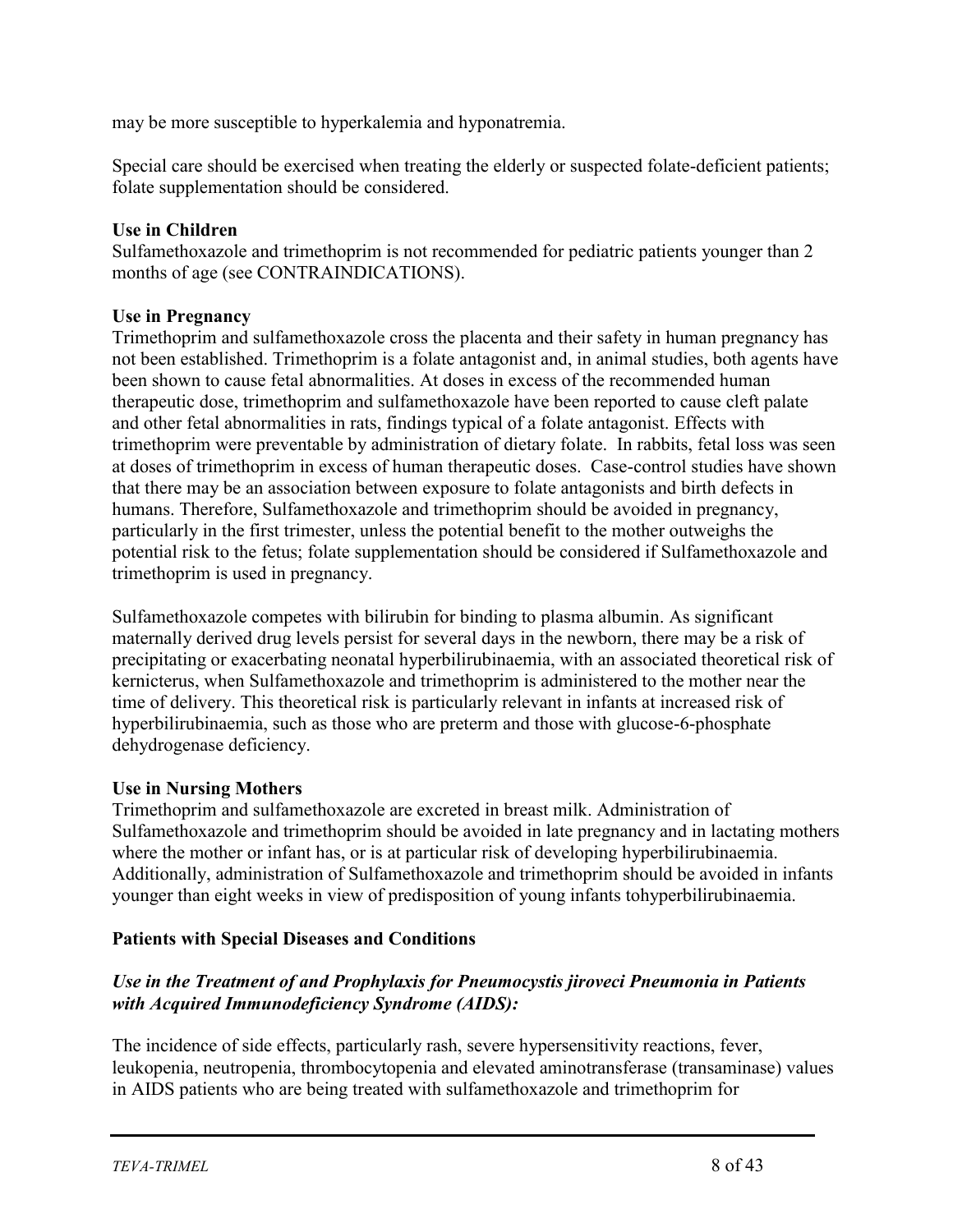Pneumocystis jiroveci pneumonia (PJP) has been reported to be greatly increased compared with the incidence normally associated with the use of sulfamethoxazole and trimethoprim in non-AIDS patients. If signs of bone marrow depression occur, the patient should be given calcium folinate supplementation (5-10 mg/day). The incidence of hyperkalemia and hyponatremia appears to be increased in AIDS patients receiving sulfamethoxazole and trimethoprim. Adverse effects are generally less severe in patients receiving sulfamethoxazole and trimethoprim for prophylaxis. A history of mild intolerance to sulfamethoxazole and trimethoprim in AIDS patients does not appear to predict intolerance of subsequent secondary prophylaxis. However, if a patient develops skin rash or any sign of adverse reaction, therapy with sulfamethoxazole and trimethoprim should be re-evaluated (see WARNINGS). Rhabdomyolysis has been reported in HIV positive patients receiving trimethoprim-sulfamethoxazole for prophylaxis or treatment of PJP. In some cases, rhabdomyolysis led to acute renal failure requiring emergency dialysis.

Severe hypersensitivity reactions have also been reported in HIV-infected patients on reexposure to sulfamethoxazole and trimethoprim, sometimes after a dosage interval of a few days. Concomitant administration of intravenous diphenhydramine may permit continued infusion.

The concomitant use of leucovorin with sulfamethoxazole and trimethoprim for the acute treatment of Pneumocystis jiroveci pneumonia in patients with HIV infection was associated with increased rates of treatment failure and morbidity in a placebo-controlled study.

## **Phenylketonuric Patients**

Trimethoprim has been noted to impair phenylalanine metabolism but this is of no significance in phenylketonuric patients on appropriate dietary restriction.

## **Drug-Food Interactions**

Caution should be excercised in patients following potassium enriched dietary regimens.

## **Drug-Drug Interactions**

In elderly patients concurrently receiving certain diuretics, primarily thiazides, an increased incidence of thrombocytopenia with or without purpura has been reported.

Occasional reports suggest that patients receiving pyrimethamine at doses in excess of 25 mg weekly may develop megaloblastic anemia should sulfamethoxazole and trimethoprim be prescribed concurrently.

In some situations, concomitant treatment with zidovudine may increase risk of hematological adverse reactions to sulfamethoxazole and trimethoprim. If concomitant treatment is necessary, consideration should be given to monitoring of hematological parameters.

Administration of Teva-Trimel 160 mg/800 mg causes a 40% increase in lamivudine exposure because of the trimethoprim component. Lamivudine has no effect on the pharmacokinetics of trimethoprim or sulfamethoxazole.

It has been reported that sulfamethoxazole and trimethoprim may prolong the prothrombin time in patients who are receiving the anticoagulant warfarin. This interaction should be kept in mind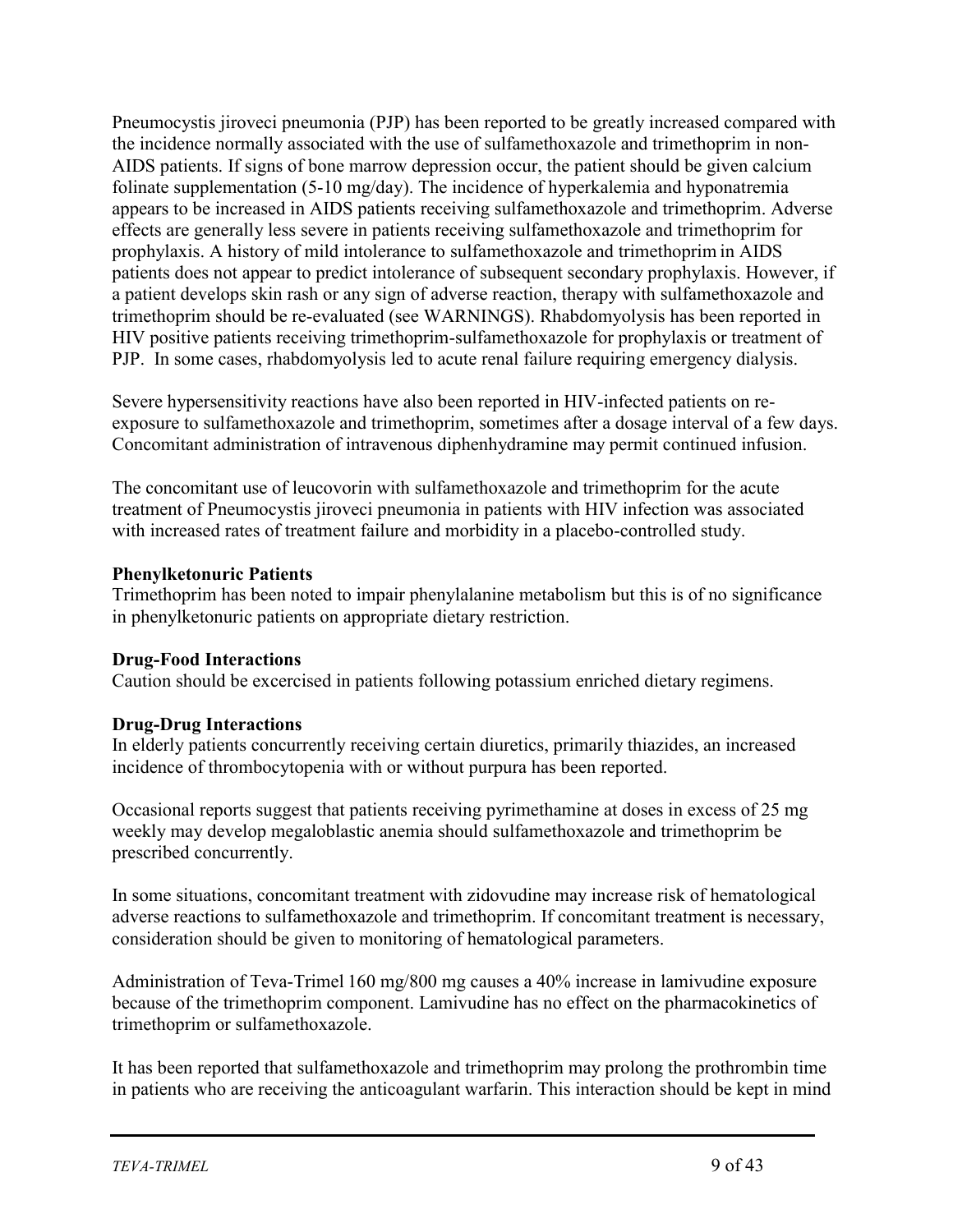when sulfamethoxazole and trimethoprim is given to patients already on anticoagulant therapy, and the coagulation time should be reassessed.

Sulfamethoxazole and trimethoprim may inhibit the hepatic metabolism of phenytoin. Sulfamethoxazole and trimethoprim given at a common clinical dosage, increased the phenytoin half-life by 39% and decreased the phenytoin metabolic clearance rate by 27%. When administering these drugs concurrently, one should be alert for possible excessive phenytoin effect. Close monitoring of the patient's condition and serum phenytoin levels is advisable.

Sulfonamides can also displace methotrexate from plasma protein binding sites, thus increasing free methotrexate concentrations. Folate supplementation should be considered.

If Sulfamethoxazole and trimethoprim is considered appropriate therapy in patients receiving other anti-folate drugs, a folate supplementation should be considered.

Concomitant use of trimethoprim with digoxin has been shown to increase plasma digoxin levels in a proportion of elderly patients.

Caution should be exercised in patients taking any other drugs that can cause hyperkalemia.

Reversible deterioration in renal function has been observed in patients treated with sulfamethoxazole, trimethoprim and cyclosporin following renal transplantation. When trimethoprim is administered simultaneously with drugs that form cations at physiological pH, and are also partly excreted by active renal secretion (e.g. procainamide, amantadine), there is the possibility of competitive inhibition of this process which may lead to an increase in plasma concentration of one or both of the drugs.

Interaction with sulphonylurea hypoglycemic agents is uncommon but potentiation has been reported.

Concurrent use of rifampicin, sulfamethoxazole and trimethoprim results in a shortening of the plasma half life of trimethoprim after a period of about one week. This is not thought to be of clinical significance.

Trimethoprim is an inhibitor of cytochrome P450 2C8 enzyme and may interact with other drugs that are primarily metabolized by the 2C8 isoform. Sulfamethoxazole is an inhibitor of cytochrome P450 2C9 and may interact with other drugs that are primarily metabolized by the 2C9 isoform.

## **Laboratory Tests**

## *Drug/Laboratory Test Interactions*

Sulfamethoxazole and trimethoprim specifically the trimethoprim component, can interfere with a serum methotrexate assay as determined by the competitive binding protein technique (CBPA) when a bacterial dihydrofolate reductase is used as the binding protein. No interference occurs, however, if methotrexate is measured by a radioimmunoassay (RIA).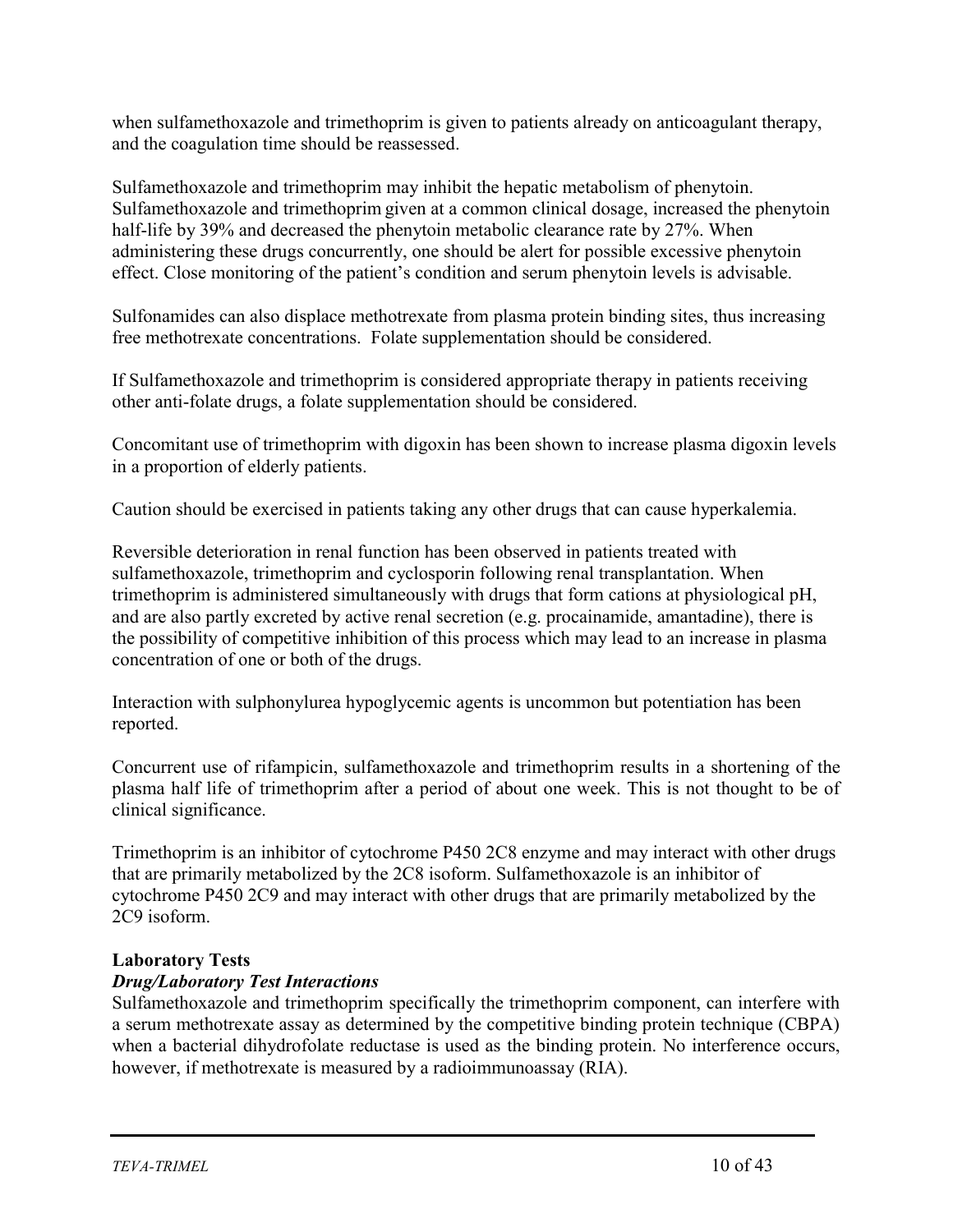The presence of trimethoprim and sulfamethoxazole may also interfere with the Jaffé alkaline picrate reaction assay for creatinine, resulting in overestimations of about 10% in the range of normal values.

### **Information for Patients**

Patients should be instructed to maintain an adequate fluid intake in order to prevent crystalluria and stone formation.

Patients should tell their physician of all dietary regimens and supplements.

## **Adverse Reactions**

The most common adverse effects are hyperkalemia, anorexia, monilial overgrowth, headache, gastrointestinal disturbances (nausea, vomiting, diarrhea) and allergic skin reactions (such as rash and urticaria). FATALITIES ASSOCIATED WITH THE ADMINISTRATION OF SULFONAMIDES AND TEVA-TRIMEL ALTHOUGH RARE, HAVE OCCURRED DUE TO SEVERE REACTIONS, INCLUDING STEVENS-JOHNSON SYNDROME, TOXIC EPIDERMAL NECROLYSIS (LYELL'S SYNDROME), FULMINANT HEPATIC NECROSIS, AGRANULOCYTOSIS, APLASTIC ANEMIA, OTHER BLOOD DYSCRASIAS, AND HYPERSENSITIVITY OF THE RESPIRATORY TRACT (SEE WARNINGS).

### *General*

Weakness, fatigue, insomnia, vision troubles, alopecia, epistaxis, local thrombophlebitis at the site of injection, edema. Monilial overgrowth is common.

### **Allergic**

Stevens-Johnson syndrome, toxic epidermal necrolysis (Lyell's syndrome), anaphylaxis, allergic myocarditis, erythema multiforme, toxicoderma, exfoliative dermatitis, angioedema, drug fever, chills, allergic vasculitis resembling Henoch-Schönlein purpura, serum sickness, serum sicknesslike syndrome, generalized allergic reactions, generalized skin eruptions, fixed drug eruption, photosensitivity, pruritus, urticaria, and rash. In addition, periarteritis nodosa and systemic lupus erythematosus and anaphylactoid reactions (sweating and collapse) have been reported.

## **Cardiovascular**

QT prolongation

## **Endocrine and Metabolism**

The sulfonamides bear certain chemical similarities to some goitrogens, diuretics (acetazolamide and the thiazides), and oral hypoglycemic agents. Cross-sensitivity may exist with these agents. Diuresis and hypoglycemia have occurred rarely in patients receiving sulfonamides.

Anorexia, hyperkalemia, hyponatremia, hypoglycemia (see also PRECAUTIONS).

### **Gastrointestinal**

Pseudomembranous enterocolitis, pancreatitis, stomatitis, glossitis, dry mouth, nausea, vomiting, pyrosis, gastric intolerance, gastritis or gastroenteritis, dyspepsia emesis, abdominal pain,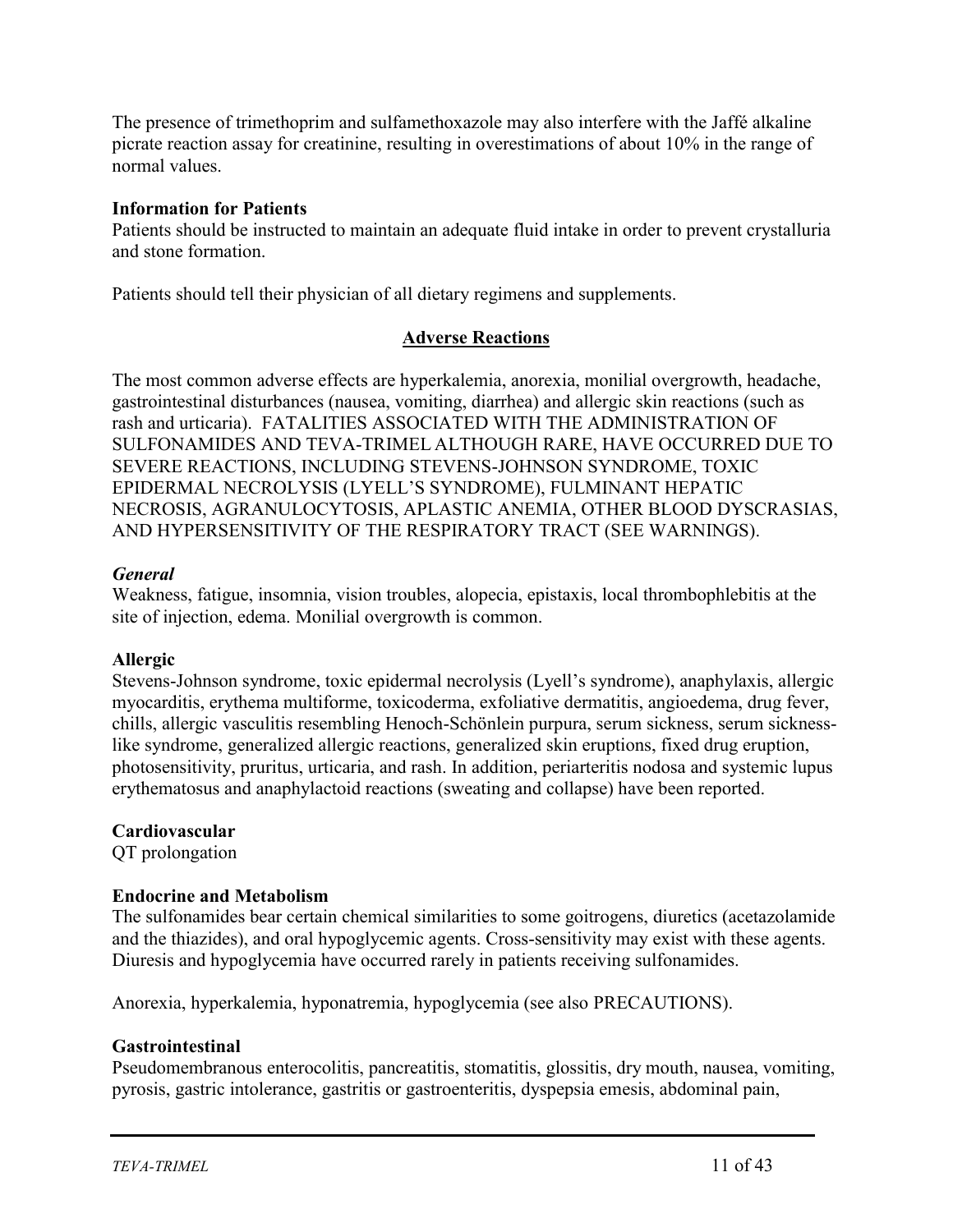constipation, flatulence, diarrhea.

### **Genitourinary**

Impaired renal function (sometimes reported as renal failure), interstitial nephritis, kidney changes (as indicated by abnormal elevations in blood urea nitrogen, blood non-protein nitrogen, serum creatinine and urine protein levels), toxic nephrosis with oliguria and anuria, crystalluria, hematuria, urgency, and dysuria.

### **Hematologic**

Leukopenia, neutropenia, thrombocytopenia, megaloblastic anaemia, aplastic and hemolytic anemia, methemoglobinemia, purpura, agranulocytosis, hypoprothrombinemia, eosinophilia, haemolysis in certain susceptible G-6-PD deficient patients and bone marrow depression.

### **Hepatic/Biliary/Pancreatic**

Hepatitis, including cholestatic jaundice and hepatic necrosis, jaundice, elevation of serum transaminase, alkaline phosphatase and bilirubin.

Hepatic changes including fatalities have been recorded in at-risk patients. Cholestatic jaundice and hepatic necrosis may be fatal.

### **Musculoskeletal**

Arthralgia, rhabdomyolysis and myalgia.

### **Neurologic**

Aseptic meningitis, convulsions, peripheral neuritis, ataxia, tremor, vertigo, tinnitus, headache.

Aseptic meningitis was rapidly reversible on withdrawal of the drug, but recurred in a number of cases on re-exposure to either sulfamethoxazole and trimethoprim or to trimethoprim alone.

## **Ophthalmologic**

**Uveitis** 

## **Psychiatric**

Hallucinations, depression, apathy, nervousness, dizziness.

### **Respiratory**

Pulmonary infiltrates, cough, shortness of breath, dyspnea.

### **Symptoms and Treatment of Overdosage**

For management of suspected drug overdose, contact your regional Poison Control Centre.

### **Acute**

The amount of a single dose of Teva-Trimel (sulfamethoxazole and trimethoprim) that is either associated with symptoms of overdosage or is likely to be life-threatening has not been reported. Signs and symptoms of overdosage reported with sulfonamides include anorexia, colic, nausea,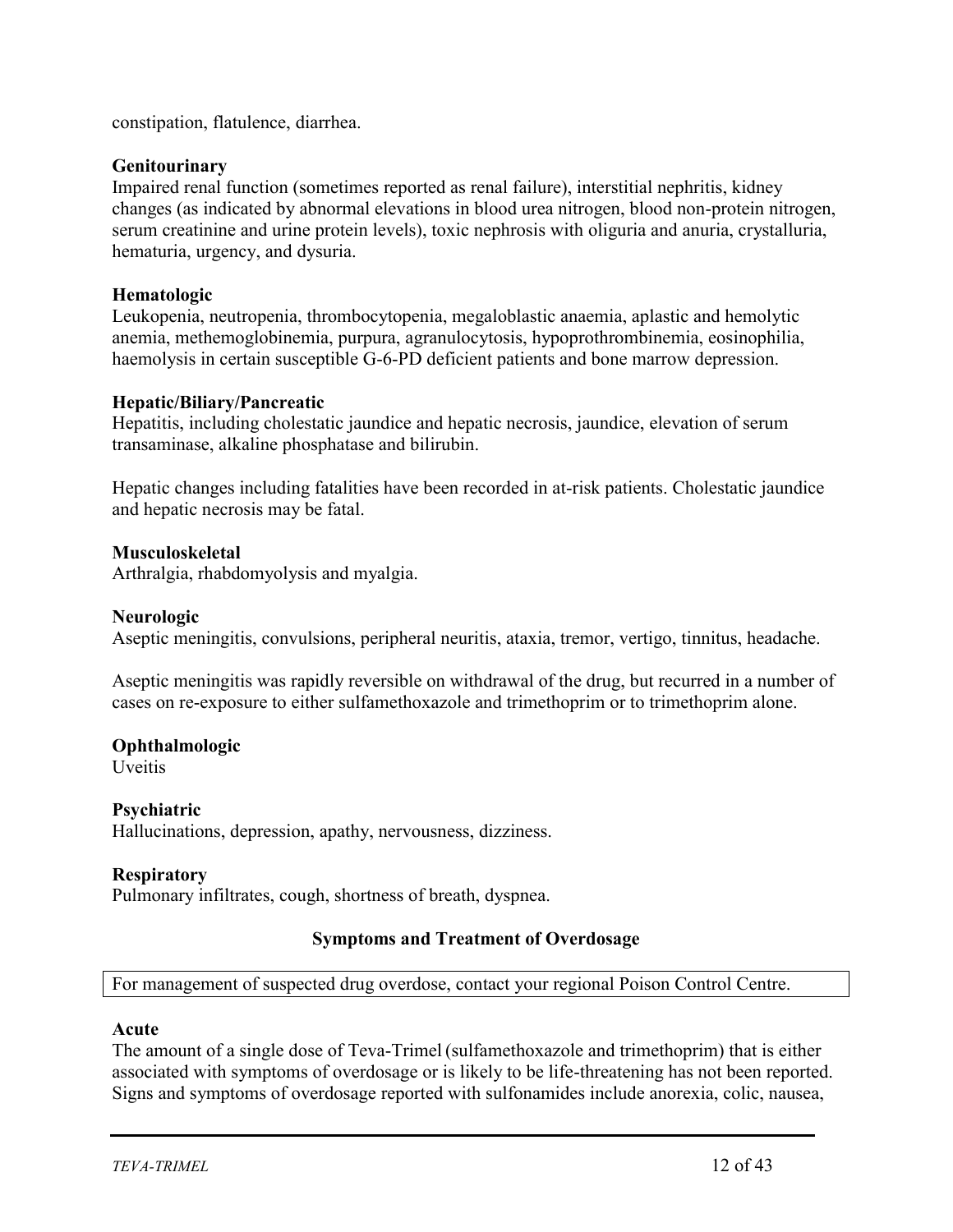vomiting, dizziness, headache, drowsiness, and unconsciousness. Pyrexia, hematuria, and crystalluria may be noted. Blood dyscrasias and jaundice are potential late manifestations of overdosage. Signs of acute overdosage with trimethoprim include nausea, vomiting, dizziness, headache, mental depression, confusion, and bone marrow depression.

General principles of treatment include the forcing oral fluids; and the administration of intravenous fluids if urine output is low and renal function is normal. Acidification of the urine will increase renal elimination of trimethoprim. Inducing diuresis plus alkalinisation of urine will enhance the elimination of sulfamethoxazole. Alkalinisation will reduce the rate of elimination of trimethoprim. The patient should be monitored with blood counts and appropriate blood chemistries, including electrolytes. If a significant blood dyscrasia or jaundice occurs, specific therapy should be instituted for these complications. Peritoneal dialysis is not effective and hemodialysis is only moderately effective in eliminating trimethoprim and sulfamethoxazole.

There is no known antidote for sulfonamide poisoning; however, calcium folinate (leucovorin), 3 to 6 mg I.M. for 5 to 7 days, is an effective antidote for adverse effects in the hemopoietic system caused by trimethoprim.

## **Chronic**

Use of Teva-Trimel at high doses and/or for extended periods of time may cause confusion and bone marrow depression manifested as thrombocytopenia, leukopenia, and/or megaloblastic anemia. If signs of bone marrow depression occur, the patient should be given leucovorin; 5 to 15 mg leucovorin daily has been recommended by some investigators.

## **Dosage and Administration**

### DOSAGE:

Adults and children over 12 years of age:

| <b>Standard Dosage:</b>                               | Two TEVA-TRIMEL tablets or one TEVA-TRIMEL D.S.<br>tablet twice daily (every 12 hours).                  |
|-------------------------------------------------------|----------------------------------------------------------------------------------------------------------|
| Minimum Dosage and Dosage<br>for long-term treatment: | One Teva-Trimel tablet twice daily (every 12 hours).                                                     |
| Maximum Dosage:                                       |                                                                                                          |
| Serious infections:                                   | Three Teva-Trimel tablets twice daily (every 12 hours).                                                  |
| Gonorrhea (uncomplicated):                            | Two Teva-Trimel tablets or one Teva-Trimel D.S. tablet<br>four times daily (every 6 hours) for two days. |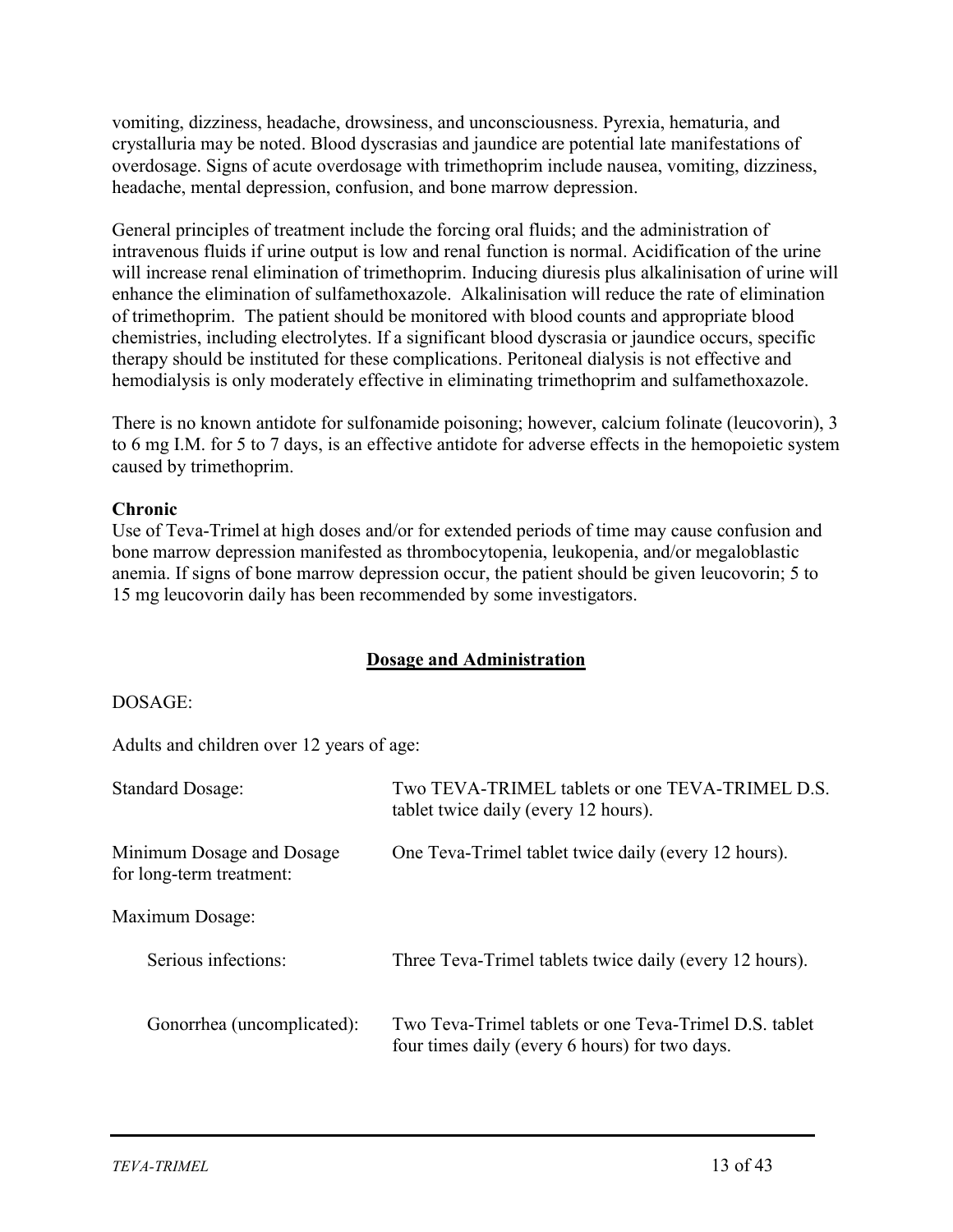| Children between 6 and 12<br>years of age: | $\frac{1}{2}$ to 1 Teva-Trimel tablet or 5 to 10mL pediatric<br>suspension twice daily (every 12 hours). |
|--------------------------------------------|----------------------------------------------------------------------------------------------------------|
| Children 2 to 5 years:                     | 2.5 to 5mL pediatric suspension twice daily                                                              |
| Children under 2 years:                    | 2.5mL pediatric suspension twice daily                                                                   |

(Do not use Teva-Trimel D.S. tablets for children under 12 years of age). In children this corresponds to an approximate dose of 6mg trimethoprim/kg/day, plus 30mg sulfamethoxazole/kg/day, divided into 2 equal doses.

## **Administration**

Therapy should be continued for at least 5 days in acute infections, or until the patient is asymptomatic for at least 48 hours. If the drug has to be given for protracted periods of time, consideration should be given to reduction in dosage.

For acute urinary tract infections two Teva-Trimel tablets (or one Teva-Trimel D.S. tablet) should be given twice daily until the urine becomes sterile. In cases where the patient has a history of chronic reinfection, one Teva-Trimel tablet twice daily may be given to avoid recurrence. The sterility of the urine should be re-evaluated 2-4 weeks after cessation of therapy.

Adequate dosage is important in chest infections in order to maintain high sputum concentrations. Most trials with sulfamethoxazole/trimethoprim in acute exacerbations of chronic bronchitis indicate satisfactory results with the standard dosage (Two Teva-Trimel or one Teva-Trimel D.S. tablets twice daily) but in one trial involving patients with advanced disease, results were much improved with a dosage of sulfamethoxazole-trimethoprim equivalent to 3 Teva-Trimel tablets twice daily. Continue administration of the drug for two days following eradiction of purulent sputum. In chronic chest infections, one Teva-Trimel tablet twice daily may be adequate to prevent recurrence, but in some patients the standard dosage (two Teva-Trimel or one Teva-Trimel D.S. tablets twice daily) may be necessary.

For acute salmonellosis, two Teva-Trimel tablets or one Teva-Trimel D.S. tablet should be given twice daily and continued for at least seven days after signs of fever have abated. For carriers, one Teva-Trimel tablet should be given twice daily until repeated stool cultures are negative.

Teva-Trimel is not recommended for the treatment of patients with impaired renal function and whose serum creatinine concentrations exceed 2mg/100mL.

## **Composition**

Teva-Trimel Tablet: Each tablet contains 400mg sulfamethoxazole /80mg trimethoprim and the following non-medicinal ingredients: gelatin, glycerin, magnesium stearate, sodium lauryl sulfate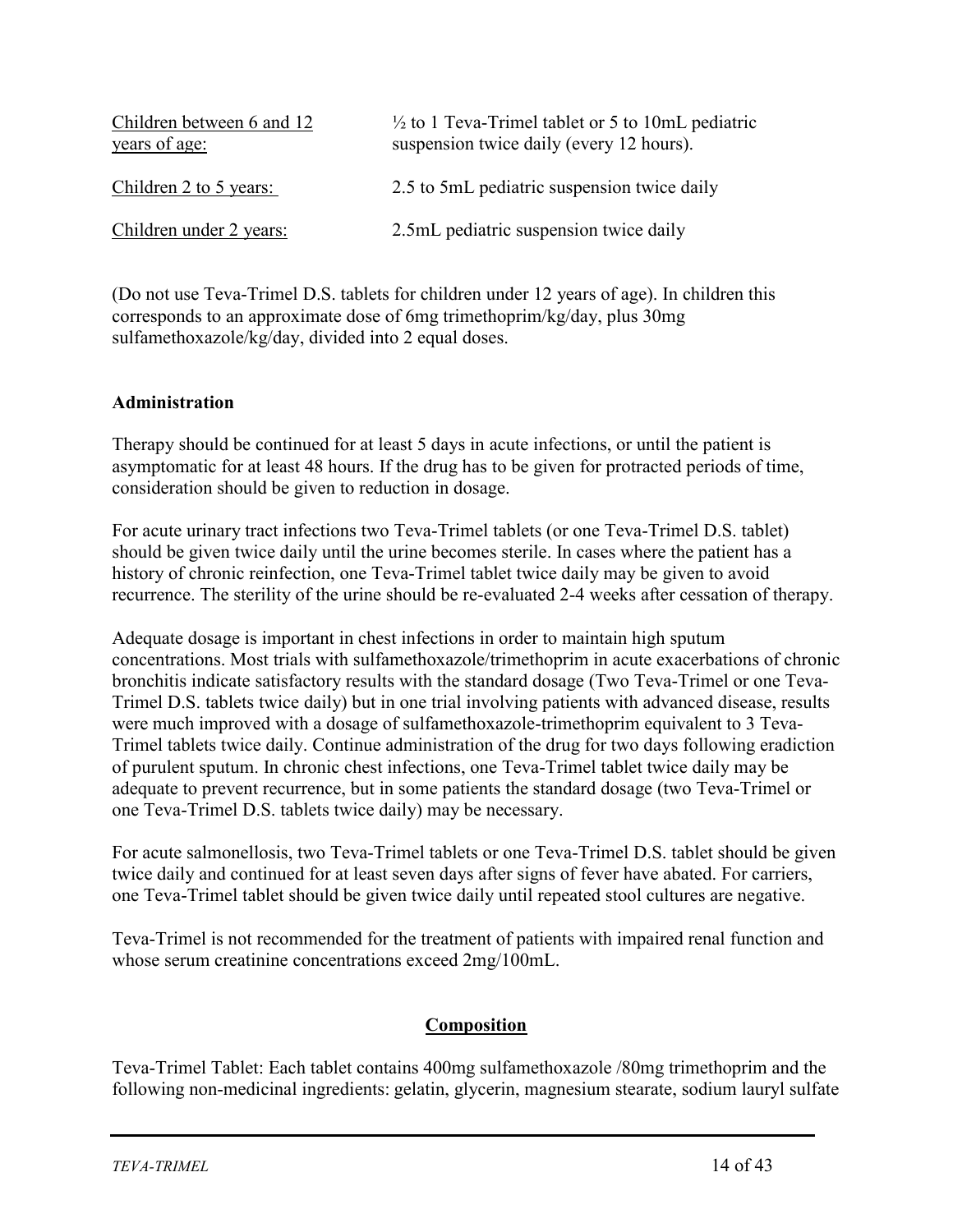and sodium starch glycolate.

Teva-Trimel DS Tablet: Each tablet contains 800mg sulfamethoxazole /160mg trimethoprim and the following non-medicinal ingredients: gelatin, glycerin, magnesium stearate, sodium lauryl sulfate and sodium starch glycolate.

Teva-Trimel Oral Suspension: Each 5mL of Teva-Trimel Oral Suspension contains 200mg sulfamethoxazole /40mg trimethoprim and the following non-medicinal ingredients: cherry flavor, citric acid, FD&C Red #40, sorbitol, sodium chloride, sodium cyclamate, sodium methyl hydroxybenzoate, sodium propyl hydroxybenzoate, polysorbate 80 and tragacanth.

## **Stability and Storage Recommendations**

Teva-Trimel tablets should be stored at 15° to 30°C in a dry place and protected from light.

Teva-Trimel oral suspension should be stored at 15° to 30°C and protected from light.

## **Availability of Dosage Forms**

Teva-Trimel Tablets:

White, round, bi-convex, compressed tablets; **N** engraved on one side, plain on the reverse.

 **80** Each white scored convex  $\frac{1}{2}$ " tablet contains: trimethoprim 80mg and sulfamethoxazole 400mg. Bottles of 100, 500 and 1000 tablets are available. Also available in boxes of 100 as unit dose strips.

Teva-Trimel D.S. Tablets:

White, oval-shaped, bi-convex, compressed tablets; **N, scoreline** and **160** engraved on one side, plain on the reverse.

Each white oval shaped scored double strength tablet contains: trimethoprim 160mg and sulfamethoxazole 800mg. Bottles of 100 and 500 tablets are available. Also available in boxes of 100 as unit dose strips.

Teva-Trimel Oral Suspension:

Each 5mL of cherry flavoured light pink suspension contains: trimethoprim 40mg and sulfamethoxazole 200mg. Bottles of 100mL and 400mL are available.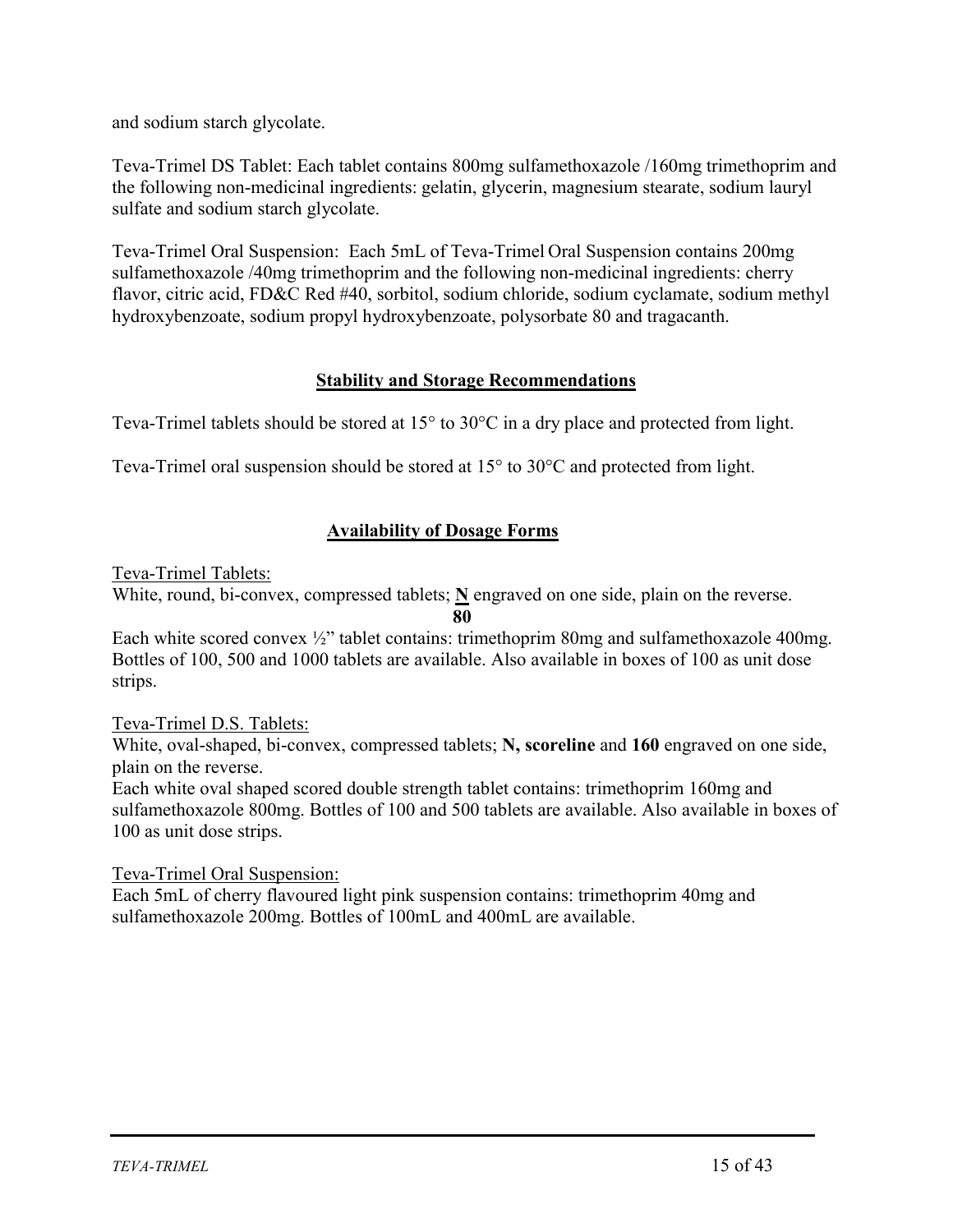## **Pharmaceutical Information**

### **Drug Substance**

The active ingredients of Teva-Trimel are a combination of trimethoprim and sulfamethoxazole which has been established in a ratio of 1:5.

Proper Name: Sulfamethoxazole

Chemical Name:  $\frac{1}{1}$ -(5 - methyl - 3 - isoxazolyl) sulfanilamide Structural Formula:



Molecular Formula:  $C_{10}H_{11}N_3O_3S$ 

Molecular Weight: 253.31

Description: Sulfamethoxazole is a white to off-white, practically odourless, crystalline compound. It has a melting point of 167°C.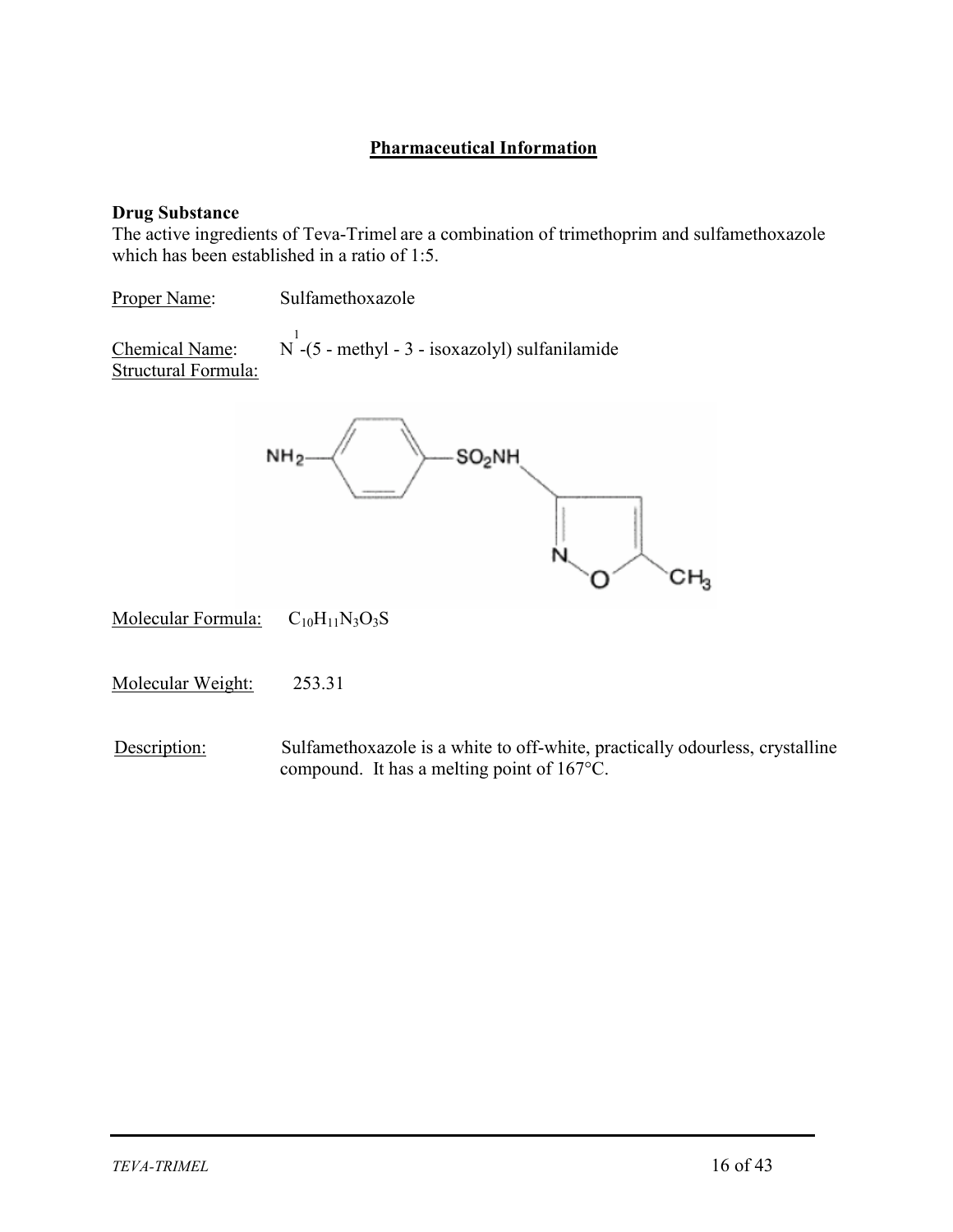### Proper Name: Trimethoprim

Chemical Name: 2,4 - diamino - 5 - (3,4,5 - trimethoxabenzyl) pimidine

Structural Formula:



Molecular Formula:  $C_{14}H_{18}N_4O_3$ 

Molecular Weight: 290.32

Description: Trimethoprim is a white to cream, bitter crystalline powder. It has a melting point of 199-203°C and a solubility in water of 0.4 mg/mL.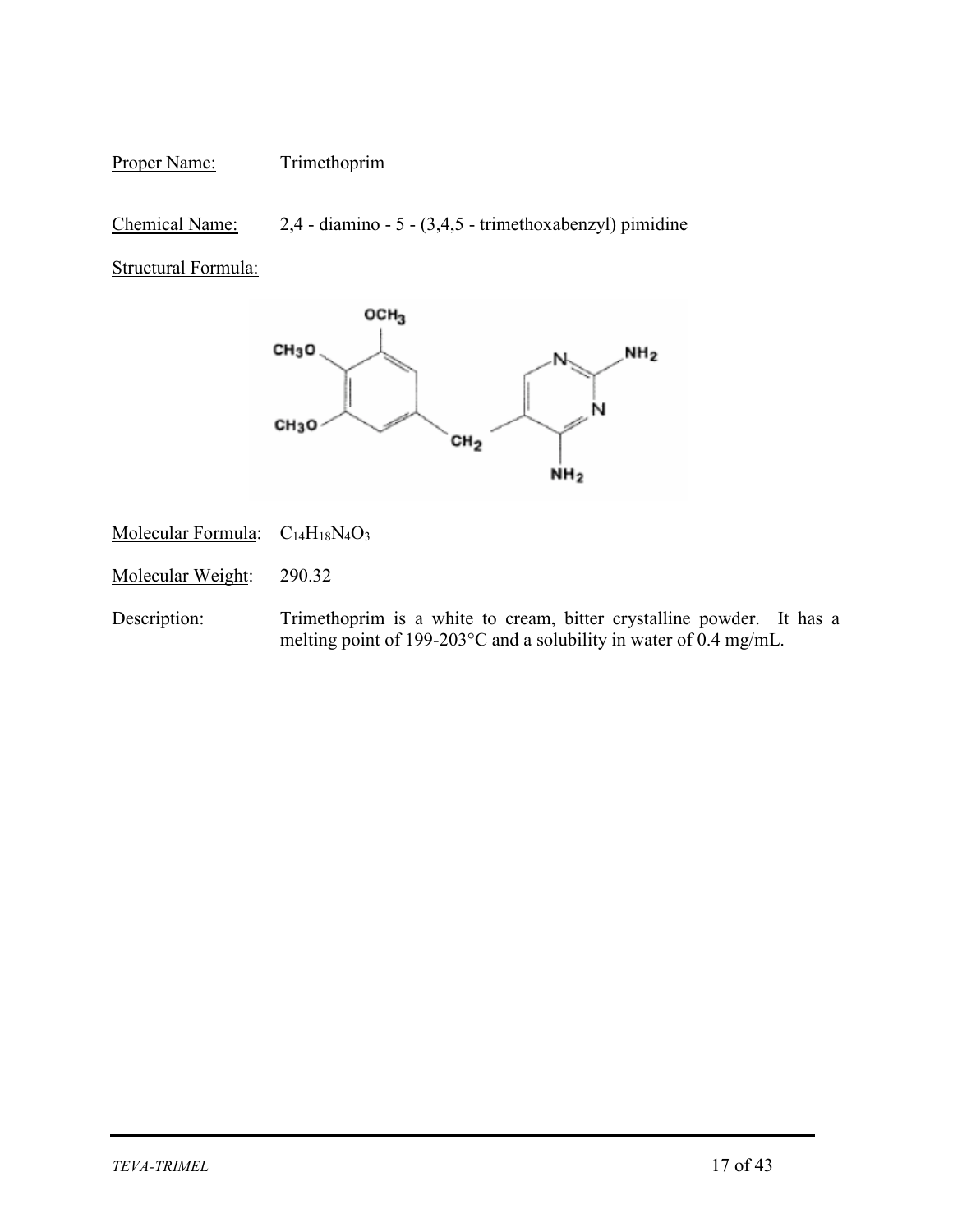## **Clinical Trials**

## **Comparative Bioavailability Studies**

A) Sulfamethoxazole/Trimethoprim Tablets:

A crossover study was conducted comparing the bioavailability of Teva-Trimel tablets to that of SEPTRA (Burroughs-Wellcome) tablets in twelve normal human male volunteers. Six subjects were administered 3 Teva-Trimel tablets (1200mg sulfamethoxazole and 240mg trimethoprim) and six received 3 SEPTRA tablets (1200mg sulfamethoxazole and 240mg trimethoprim) and six received 3 SEPTRA tablets (1200mg sulfamethoxazole and 240mg trimethoprim) with 200mL of water. The subjects were fasted for 8 hours before and four hours after the administration of the drugs. Blood samples were taken at 0, 0.5, 1.0, 1.5, 2.0, 2.5, 3.0, 4.0, 8.0, 12.0 and 24 hours after the administration of the drug. Seven days later, the study was repeated with the subjects receiving the alternate product according to the standard crossover design.

Pharmacokinetic parameters calculated from this study are summarized below:

|                                                      | NOVOTRIMEI. |      |       |      |
|------------------------------------------------------|-------------|------|-------|------|
|                                                      | SMZ *       | TMP* | SMZ * | TMP* |
| Area Under the Curve:<br>$(mcg-hours/mL; 0-24 hrs.)$ | 944.5       | 21.7 | 973.4 | 21.3 |
| Peak Serum Concentration:<br>(Cmax mcg/mL)           | 73.2        | 1.89 | 74.5  | 1.96 |
| Time of Peak Serum Level:<br>(Tmax hrs.)             | 2.6         | 2.0  | 2.5   | 1.7  |
| Elimination Half-Life:<br>$(t-1/2$ hrs.)             | 10.5        | 11.5 | 10.8  | 9.5  |
| Elimination Rate Constant:<br>$(Kel hr^{-1})$        | 0.07        | 0.07 | 0.07  | 0.08 |
| *SMZ - Sulfamethoxazole<br>$*$ TMP - Trimethoprim    |             |      |       |      |

The two products show equivalency within the limits of  $+20\%$  with respect to total sulfamethoxazole and trimethoprim absorbed as estimated from the area under the time-serum concentration curves.

B) Sulfamethoxazole/Trimethoprim Pediatric Suspension:

A crossover study was conducted to determine the bioequivalence of two pediatric suspension formulations of sulfamethoxazole/trimethoprim (200mg/40mg per 5 mL) in twelve normal male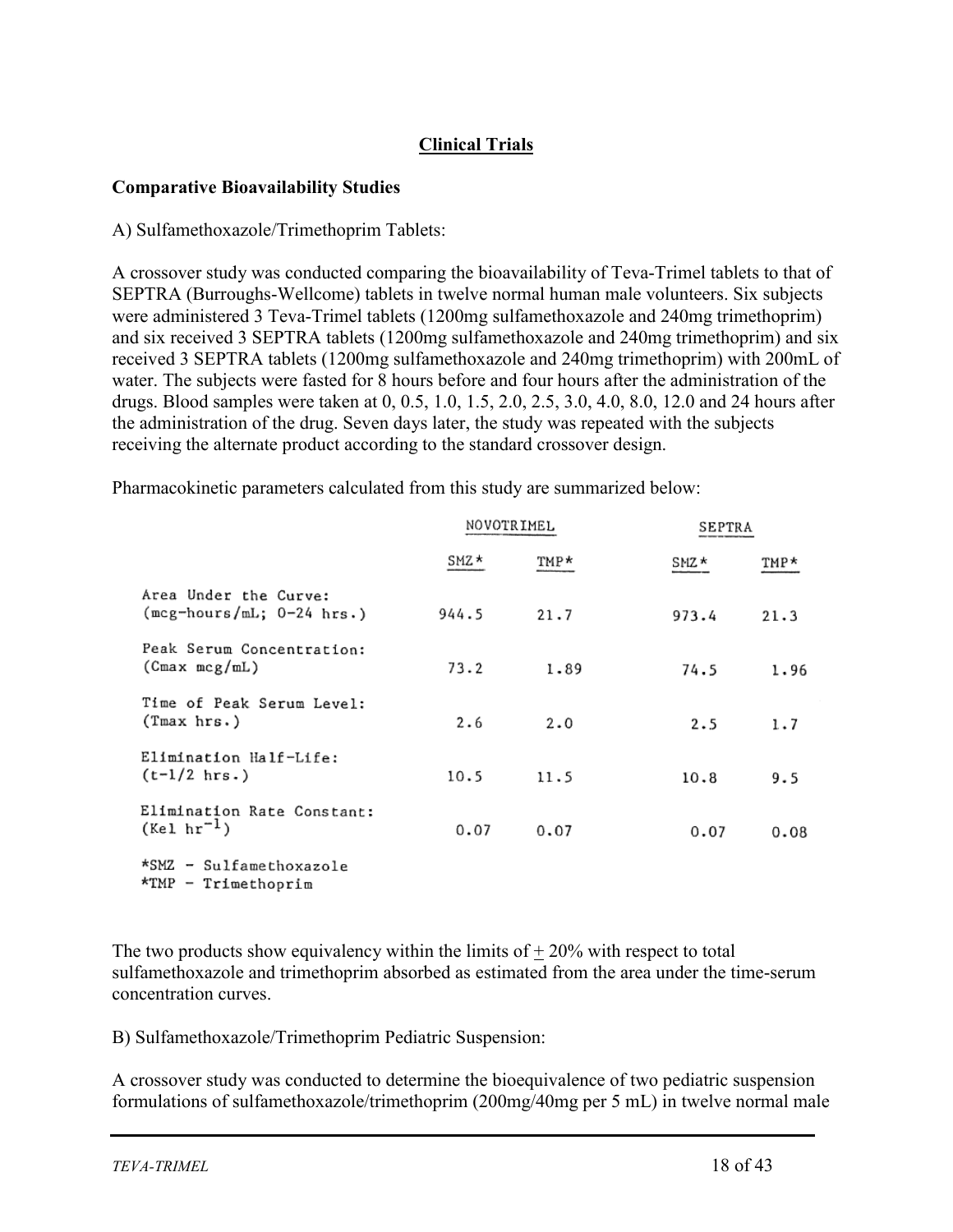volunteers. The subjects received 1200mg sulfamethoxazole and 240mg trimethoprim (in suspension) as either 30 mL of Teva-Trimel Oral Suspension manufactured by Teva Canada Limited or 30 mL of Bactrim Suspension manufactured by Hoffman-LaRoche Limited. The subjects were fasted for 8 hours before and four hours after administration of the drugs. Blood samples were taken at 0 (pre-drug), 0.5, 1.0, 1.5, 2.0, 2.5, 3.0, 4.0, 8.0, 12.0 and 24.0 hours following drug administration. Seven days later, the study was repeated with the subjects receiving the alternate product according to the standard crossover design.

The pharmacokinetic data calculated for both drug components in the Teva-Trimel and Bactrim suspension is tabulated below:

Pharmacokinetic Indices for Sulfamethoxazole

|                                     | Novotrimel       | Bactrim          |
|-------------------------------------|------------------|------------------|
| AUC (mcg-hrs./mL)<br>$0 - 24$ hours | $708.29 + 91.41$ | $670.43 + 93.93$ |
| Cmax (mcg/mL)                       | $65.48 + 9.13$   | $59.46 + 9.65$   |
| Tmax (hours)                        | $1.88 + 1.03$    | $2.21 + 1.12$    |
| $t-1/2$ (hours)                     | $9.44 + 1.01$    | $9.32 + 1.11$    |
| Kel (hour <sup>-1</sup> )           | $0.07 + 0.01$    | $0.07 + 0.01$    |

#### Pharmacokinetic Indices for Trimethoprim

|                                     | Novotrimel     | Bactrim        |  |  |
|-------------------------------------|----------------|----------------|--|--|
| AUC (mcg-hrs./mL)<br>$0 - 24$ hours | $27.72 + 4.12$ | $26.24 + 2.33$ |  |  |
| Cmax (mcg/mL)                       | $2.22 + 0.26$  | $2.06 + 0.29$  |  |  |
| Tmax (hours)                        | $2.00 + 0.52$  | $2.13 + 0.57$  |  |  |
| $t-1/2$ (hours)                     | $9.71 + 1.88$  | $9.84 + 1.56$  |  |  |
| $Kel (hour-1)$                      | $0.07 + 0.02$  | $0.07 + 0.01$  |  |  |

## **Conclusion**

Statistical analysis (ANOVA) of the above pharmacokinetic data demonstrates that Teva-Trimel Oral Suspension is bioequivalent with Bactrim Oral Suspension.

Sulfamethoxazole exists in the blood as free, conjugated and protein-bound forms; trimethoprim is present as free, protein-bound and metabolized forms. The free drugs are considered to be therapeutically active.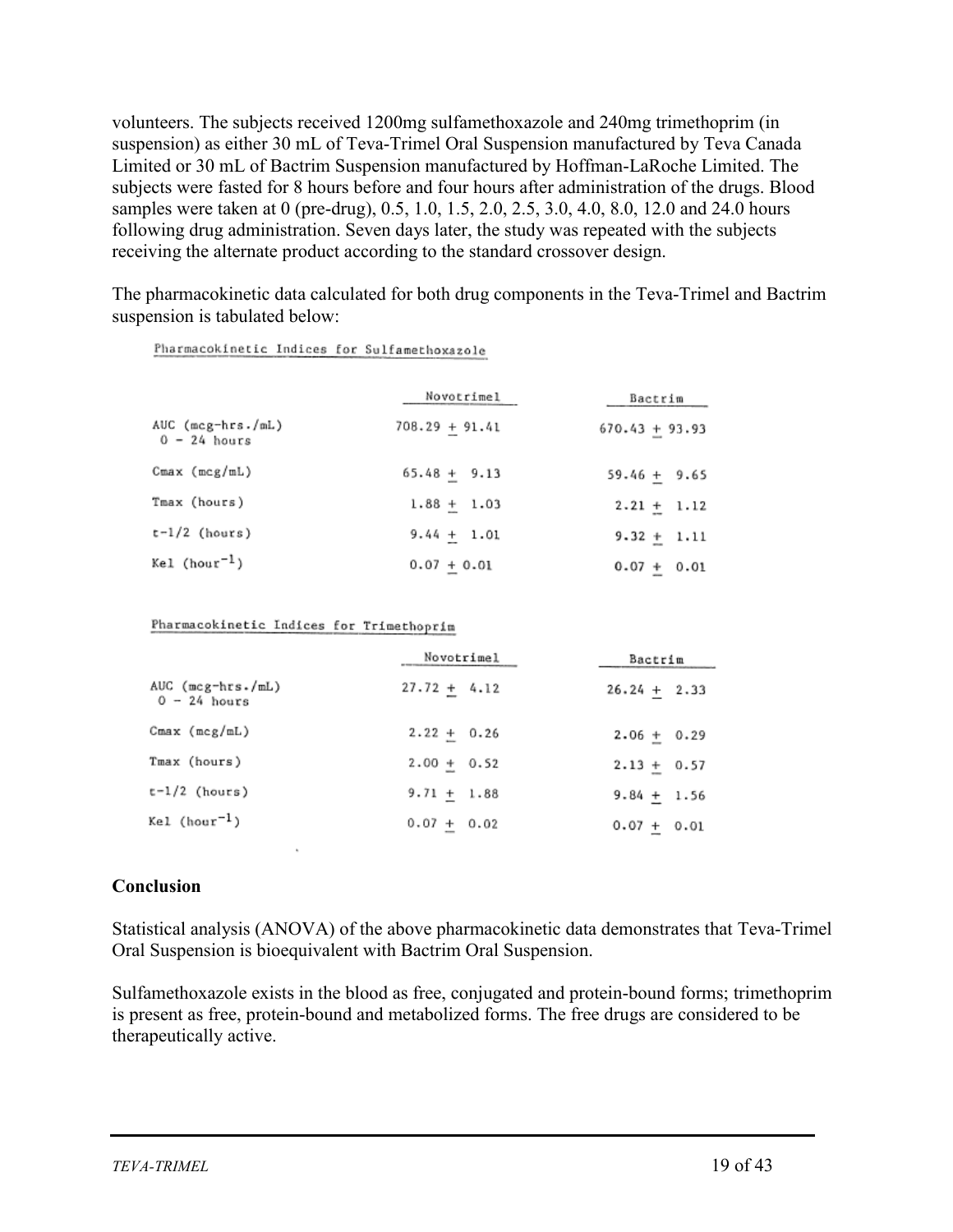## **Microbiology**

Sulfamethoxazole and trimethoprim is bactericidal *in vitro* against the gram-negative and grampositive organisms listed in Table 3.

*In vitro* Activity: Trimethoprim is, in general, more active than sulfamethoxazole against most bacterial species (see Table 1). Notable exceptions to this include *Neisseria gonorrhoeae* and *Pseudomonas aeruginosa* (which is, in general, insensitive to these drugs).

|                                | MIC (µg/mL)  |                  |  |
|--------------------------------|--------------|------------------|--|
|                                | Trimethoprim | Sulfamethoxazole |  |
| Streptococcus pyogenes         | 0.4          | $100 (\pm 25)$   |  |
| Diplococcus pneumoniae Type II | 1            | $32 (\pm 16)$    |  |
| Viridans streptococci          | 0.25         | 8                |  |
| Streptococcus faecalis         | 0.5          | 100              |  |
| Streptococcus agalactiae       | 4            | 50               |  |
| Staphylococcus aureus          | 0.2          | 4                |  |
| Erysipelothrix rhusiopathiae   | 8            | >100             |  |
| Corynebacterium pyogenes       | 0.4          | >100             |  |
| Corynebacterium diphtheriae    | 0.4          | >100             |  |
| Clostridium perfringens        | 50           | 16 $(± 8)$       |  |
| Mycobacterium tuberculosis     | 250          | >1000            |  |
| Nocardia asteroides            | 10           | 5                |  |
| Escherichia coli               | 0.2          | 8                |  |
| Citrobacter freundii           | 0.1          | 3                |  |
| Klebsiella pneumoniae          | 0.5          | 16               |  |
| Klebsiella rhinoscleromatis    | 0.5          | 10               |  |
| Enterobacter aerogenes         | 3            | >100             |  |
| Salmonella typhi               | 0.4          | 4                |  |
| Salmonella typhimurium         | 0.3          | 10               |  |
| Shigella spp.                  | 0.4          | $\overline{4}$   |  |
| Vibrio comma                   | 0.8          | 32               |  |
| Pasteurella septica            | 0.1          | 8                |  |
| Haemophilus influenzae         | 0.12         | >50              |  |
| Bordetella pertussis           | 3            | 100              |  |
| Moraxella lacunata             | 4            | $8 (\pm 2)$      |  |
| Proteus spp.                   | 1            | 8                |  |
| Providence B                   | 1            | 30               |  |
| Pseudomonas aeruginosa         | >100         | 25               |  |
| Pseudomonas pseudomallei       | 4            | $10$             |  |

| Table 1 COMPARISON OF ACTIVITY OF TRIMETHOPRIM AND SULFAMETHOXAZOLE |                 |  |
|---------------------------------------------------------------------|-----------------|--|
|                                                                     | <i>IN VITRO</i> |  |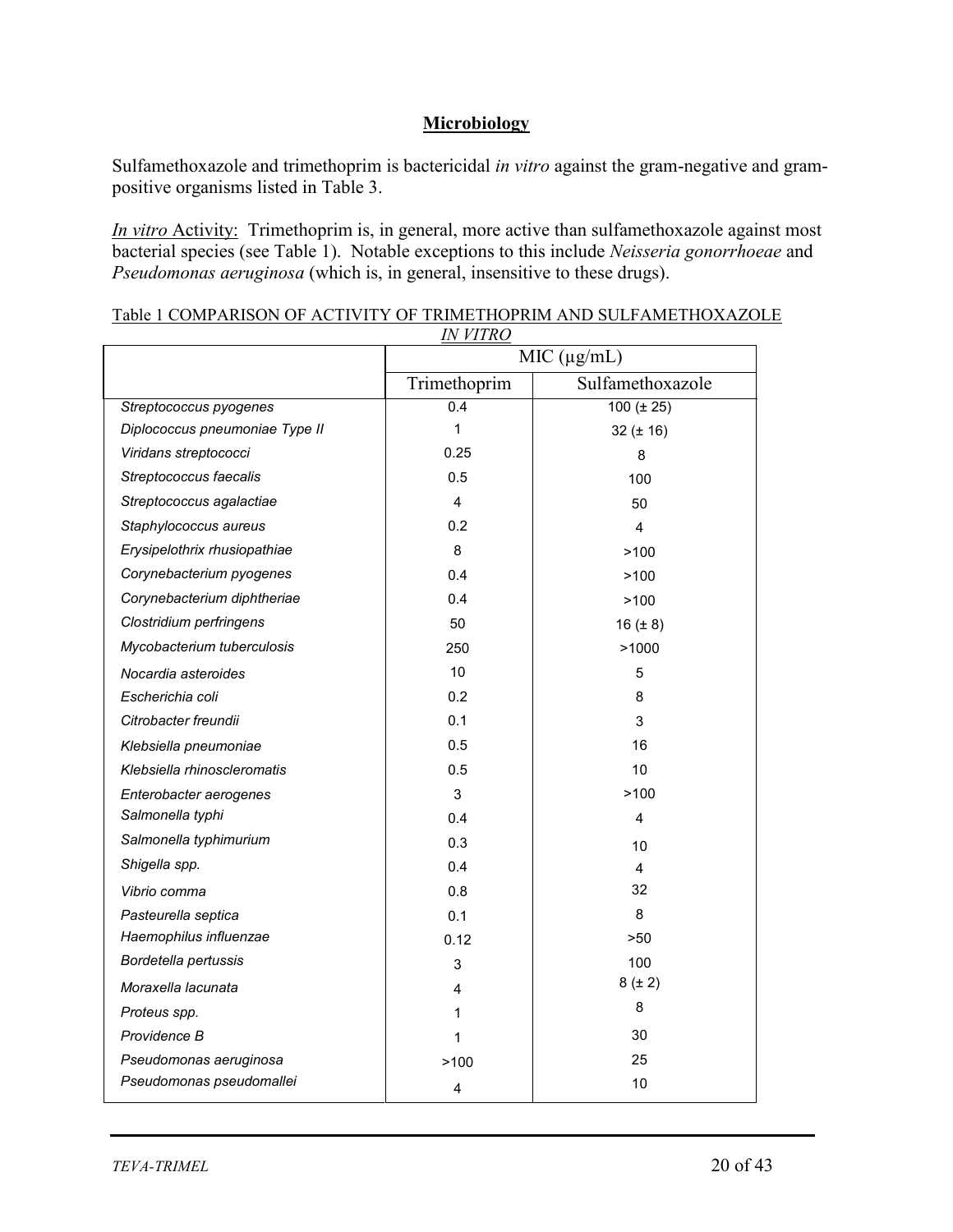| Neisseria gonorrhoeae  | . . U |
|------------------------|-------|
| Neisseria meningitidis |       |

The activities were compared in the Wellcome Nutrient Agar containing 5% lysed horse blood. For *Neisseria* and *Haemophilus* spp., the medium was heated at 80°C for 5 minutes and in the case of *Mycobacterium tuberculosis*, Peizer and Schacter medium was used.

### **Demonstration of Synergy**

By testing trimethoprim and sulfamethoxazole, both separately and in combination, synergy can be demonstrated *in vitro*. Synergy is indicated by one or all of the following:

- 1. by a reduction in the MIC of each drug when the drugs are used in combination
- 2. by an increase in the size of the zone of inhibition around the combination disc; and
- 3. by an increase in bactericidal activity when the drugs are used in combination

The reduction in the MIC varies with the ratio of the drugs present and it has been demonstrated that the optimum ratio, as measured by maximum reduction in the MIC's of both drugs, is that in which the drugs are present in proportions corresponding to their respective MIC when acting singly. It should be emphasized, however, that potentiation occurs over a wide range of ratios. With an excess of one of the drugs, the proportion of the other drug may be markedly reduced below that of the optimum ratio, yet still produce a synergistic effect.

### **Figure 2**

CONCENTRATION OF SULFAMETHOXAZOLE



CONCENTRATION OF SULFAMETHOXAZOLE: Isobologram showing the synergy existing between trimethoprim and sulfamethoxazole. Concentrations required to produce 50% inhibition of bacterial growth.

Because of the wide variation in sensitivities of organisms to trimethoprim and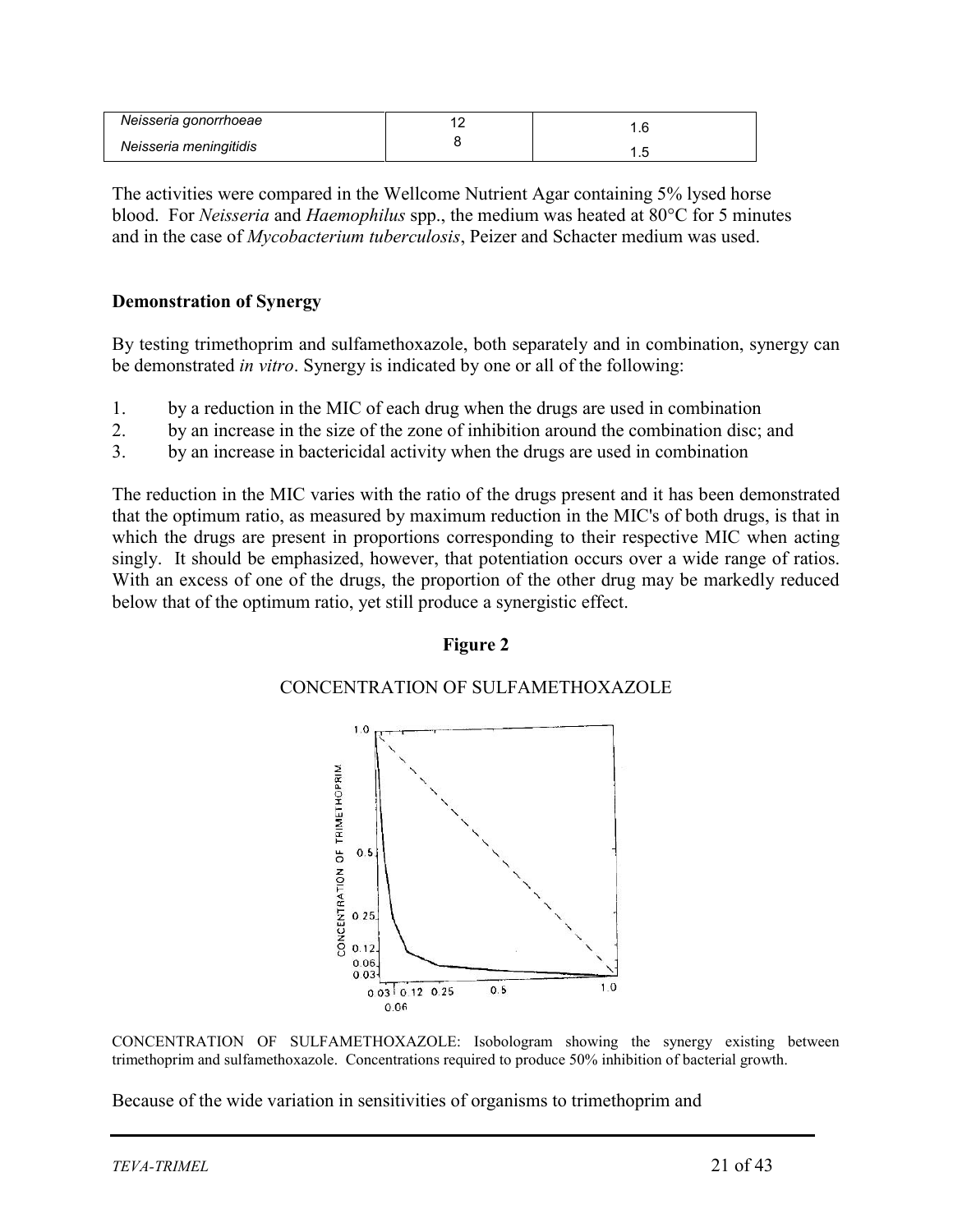sulfamethoxazole, the optimum ratio is also variable and could be different for each organism. Since, in general, trimethoprim is about 20 to 100 times more active than sulfamethoxazole, when examining strains for enhanced susceptibility to the combination investigators have generally preferred to use a fixed ratio, choosing one near the modal optimum.

| The 1:20 ratio is used most frequently, and examples of the increase in activity are shown in |  |  |
|-----------------------------------------------------------------------------------------------|--|--|
| Table 2.                                                                                      |  |  |

|                                                           | Table 2 |                           |                |              |  |
|-----------------------------------------------------------|---------|---------------------------|----------------|--------------|--|
| EFFECT ON MIC OF COMBINING 1 PART OF TRIMETHOPRIM WITH 20 |         |                           |                |              |  |
|                                                           |         | PARTS OF SULFAMETHOXAZOLE |                |              |  |
| Organism                                                  |         |                           | $MIC~\mu g/mL$ |              |  |
|                                                           |         | Sulfamethoxazole          |                | Trimethoprim |  |
|                                                           | Alone   | Mixture                   | Alone          | Mixture      |  |
| Streptococcus pyogenes                                    | >100    | 1.0                       | 1.0            | 0.050        |  |
| Diplococcus<br>pneumoniae                                 | 30      | 2.0                       | 2.0            | 0.100        |  |
| Staphylococcus aureus                                     | 3       | 0.3                       | 1.0            | 0.015        |  |
| Haemophilus influenzae                                    | 10      | 0.3                       | 1.0            | 0.015        |  |
| Bordetella pertussis                                      | 50      | 4.0                       | 3.0            | 0.200        |  |
| Klebsiella pneumoniae                                     | >100    | 4.0                       | 1.0            | 0.200        |  |
| Klebsiella aerogenes                                      | >100    | 4.0                       | 1.0            | 0.200        |  |
| Escherichia coli                                          | 3       | 1.0                       | 0.3            | 0.050        |  |
| Salmonella typhimurium                                    | 10      | 1.0                       | 0.3            | 0.050        |  |
| Shigella sonnei                                           | 10      | 1.0                       | 0.3            | 0.050        |  |
| Proteus vulgaris                                          | 30      | 3.0                       | 3.0            | 0.150        |  |
| Neisseria gonorrhoeae                                     | 27      | 1.0                       | 14.4           | 0.540        |  |

Table 3 shows the consolidated reported incidence of sensitivity of 49 165 strains of 40 species to trimethoprim plus sulfamethoxazole from 28 studies. A standard sensitivity disc containing 1.25 µg trimethoprim and 23.75 µg sulfamethoxazole was used in each study, but the medium varied.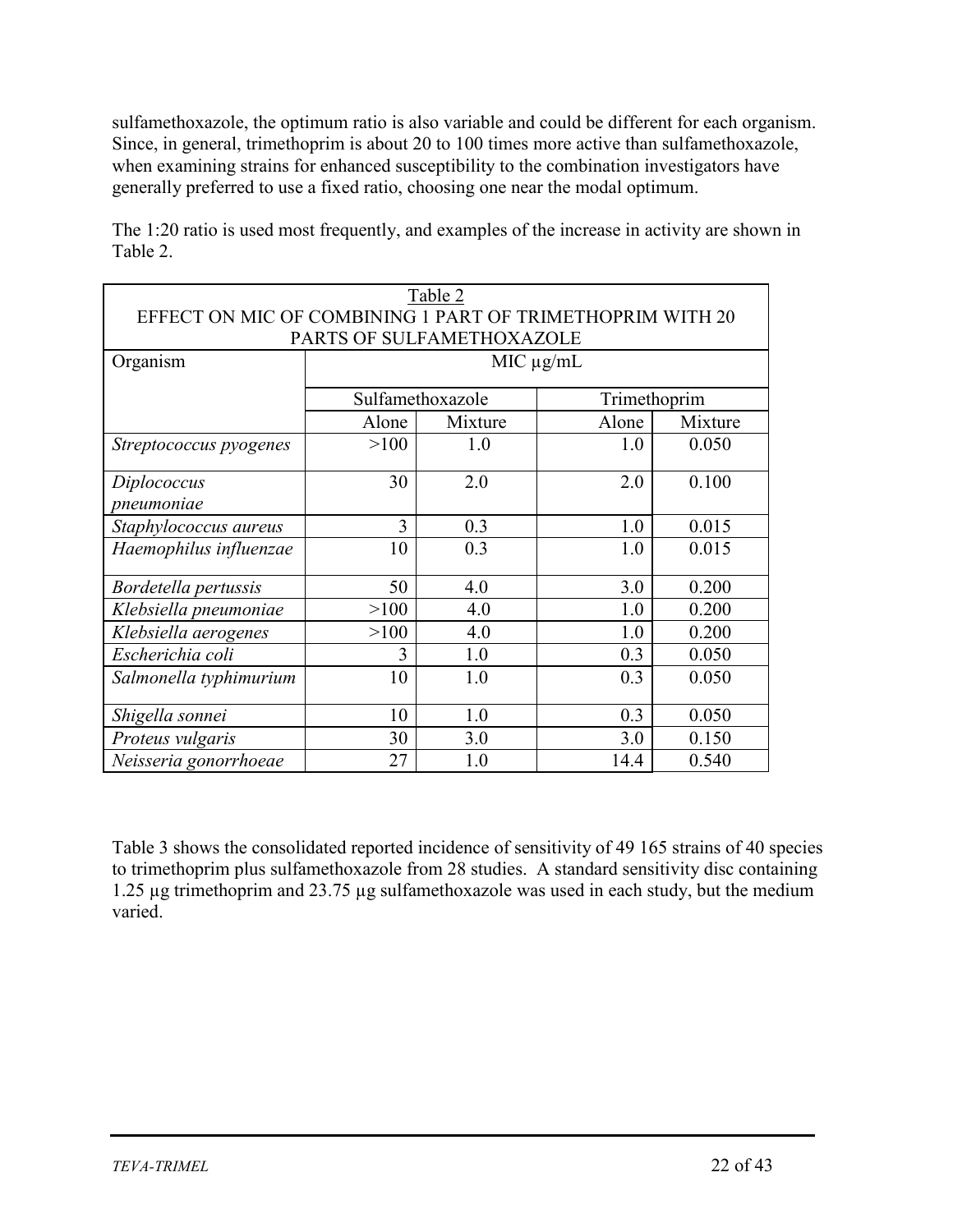Table 3 INCIDENCE OF SENSITIVITY TO TRIMETHOPRIM + SULFAMETHOXAZOLE

| Species                | Total No.      |                | <b>Sensitive Strains</b> |
|------------------------|----------------|----------------|--------------------------|
|                        | of Strains     |                |                          |
|                        |                | Total          | $\frac{0}{0}$            |
| S. aureus              | 4929           | 4 2 8 0        | 86.8                     |
| S. epidermidis         | 99             | 83             | 83.8                     |
| D. pneumoniae          | 140            | 140            | 100.0                    |
| St. Pyogenes           | 757            | 699            | 92.3                     |
| St. viridans           | 873            | 803            | 91.9                     |
| Streptococci           | 191            | 102            | 53.4                     |
| St. agalactiae         | 20             | 20             | 100.0                    |
| Enterococci            | 7394           | 3798           | 51.4                     |
| Escherichia coli       | 18 903         | 16851          | 89.1                     |
| Klebsiella             | 1 3 6 5        | 1 1 0 9        | 81.2                     |
| K. pneumoniae          | 12             | 12             | 100.0                    |
| Proteus spp.           | 3 1 4 2        | 2 4 3 6        | 77.5                     |
| Pr. vulgaris           | 610            | 402            | 65.9                     |
| Pr. mirabilis          | 2 7 3 0        | 2 3 3 7        | 85.6                     |
| Pr. morganii           | 183            | 160            | 87.4                     |
| Pr. rettgeri           | 498            | 431            | 86.5                     |
| Providence A           | 133            | 104            | 78.2                     |
| Klebs.-Enterobacter    | 670            | 458            | 68.4                     |
| Kl. edwardsii          | $\overline{2}$ | 2              | 100.0                    |
| Enterobacter           | 1 3 4 4        | 1 1 6 9        | 86.9                     |
| Ent. cloacae           | 193            | 187            | 96.9                     |
| Salmonella             | 594            | 586            | 98.6                     |
| Hafnia                 | 92             | 82             | 89.1                     |
| Shigella               | 226            | 222            | 98.2                     |
| Sh. dysenteriae        | 12             | 8              | 66.7                     |
| Ps. aeruginosa         | 3 0 8 1        | 600            | 19.5                     |
| Ps. pseudomallei       | 12             | 6              | 50.0                     |
| Citrobacter            | 202            | 184            | 91.1                     |
| Serratia               | 28             | 26             | 92.9                     |
| Paracolobactrum        | 84             | 59             | 70.2                     |
| Haemophilus influenzae | 284            | 218            | 76.8                     |
| Flavobacterium         | $\overline{2}$ | $\overline{2}$ | 100.0                    |
| Achromobacter          | 160            | 124            | 77.5                     |
| Arizona sp.            | 18             | 10             | 55.6                     |
| Alcaligenes sp.        | 150            | 127            | 84.7                     |
| AD group               | $\overline{4}$ | $\overline{4}$ | 100.0                    |
| Cory. diphtheriae      | $\overline{2}$ | $\overline{2}$ | 100.0                    |
| Acinetobacter          | 16             | 15             | 93.7                     |
| Aeromonas              | $\overline{4}$ | 4              | 100.0                    |
| Neisseria Meningitidis | 6              | 6              | 100.0                    |
| Neisseria gonorrhoeae  | 32             | 31             | 97.0                     |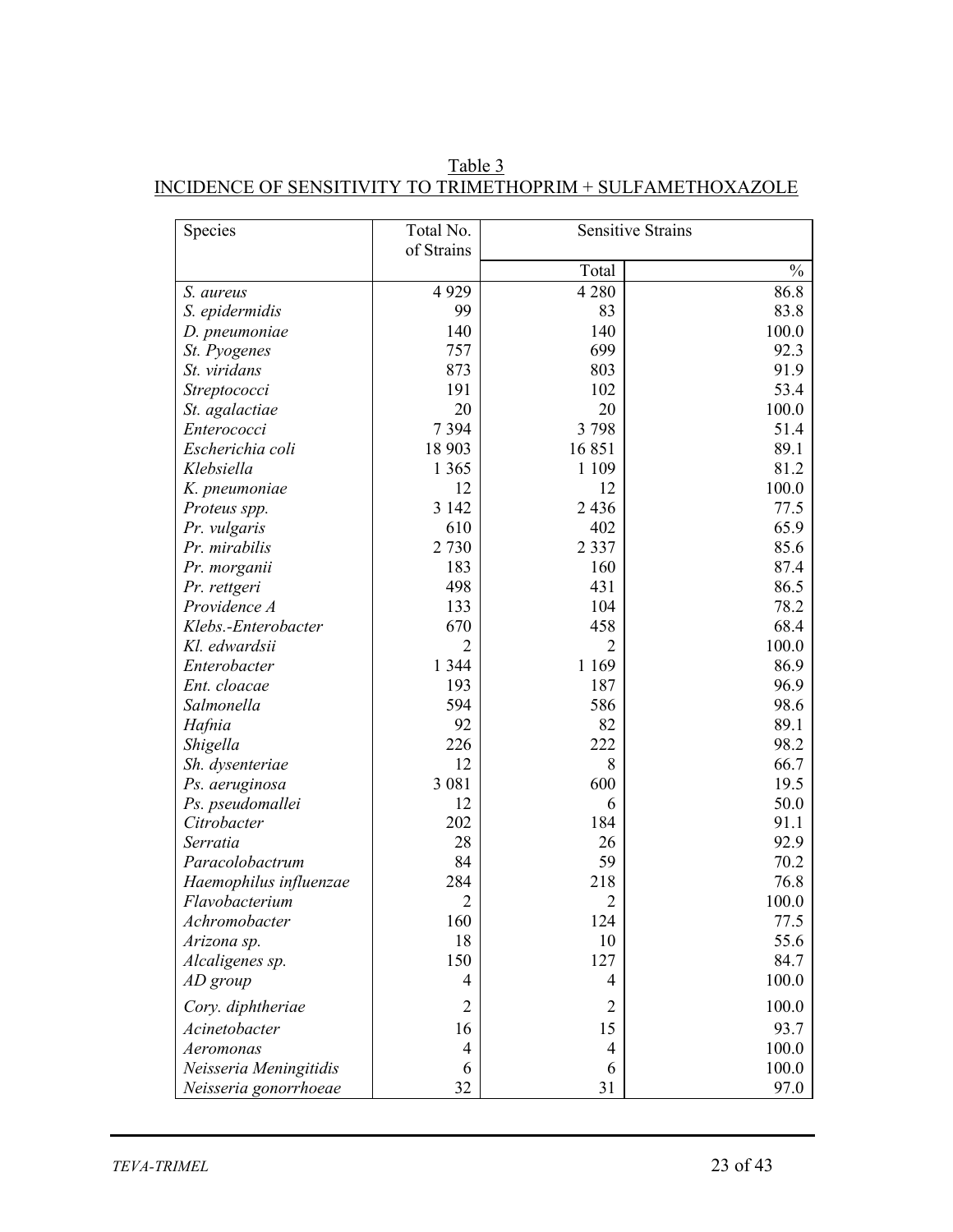The resistance of *Bacteroides* spp. and *Lactobacilli* is of special interest, for they comprise the major portion of the flora of the gut. Trimethoprim plus sulfamethoxazole given daily for 10 days to 12 adult volunteers, eliminated all members of the *Enterobacteriaceae* family from the feces but did not affect either of the former bacterial groups. This lack of effect of these major groups probably accounts for the infrequent occurrence of intestinal upsets during therapy with sulfamethoxazole and trimethoprim.

## **Trimethoprim and Sulfonamide-Resistant Strains**

The theoretical basis for the synergistic effect of Teva-Trimel is that sulfamethoxazole reduces the amount of dihydrofolate synthesized by the infecting organism (usually causing bacteriostasis), and an additional small amount of trimethoprim produces a complete block in the conversion of the folate to its active form (usually causing bacterial death).

When examined by conventional susceptibility methods, an organism is regarded as resistant to sulfonamides when its macroscopic growth is not affected. "Resistance" by this definition does not necessarily mean that the sulfonamide has not reduced the folate biosynthesis of the organism. There is indirect enzymatic evidence that the dihydrofolate content of such sulfonamide-resistant strains is, in fact, reduced in the presence of sulfonamides, although not to the same extent as that of sulfonamide-sensitive strains. Therefore, in the presence of sulfamethoxazole, the effect of trimethoprim on these sulfonamide-resistant strains should be increased because the amount of substrate against which the trimethoprim competes is reduced. *Streptococcus faecalis* is often regarded as being indifferent to the presence of sulfonamides, yet the susceptibility of this organism (and of sulfonamide-resistant strains of *Escherichia coli*) can be shown to be enhanced markedly with the addition of trimethoprim. Perhaps even more convincing evidence can be obtained by the diffusion method.

Although sulfonamide sensitivity discs produce no zones of inhibition with *Streptococcus faecalis*, discs containing 23.75 µg sulfamethoxazole plus 1.25 µg trimethoprim produce larger zones of inhibited growth of *Streptococcus faecalis* than do discs containing 1.25 µg trimethoprim. The difference in size is abolished when para-aminobenzoic acid is present.

## **Reversal of Trimethoprim Activity**

Trimethoprim acts by interfering with the conversion of dihydrofolic acid to tetrahydrofolic acid. Therefore, the presence of an exogenous source of the latter should, theoretically, diminish or even abolish the antibacterial activity of trimethoprim plus sulfamethoxazole in the host.

*In vitro*, 1 µg/mL folinic acid affects only the sensitivities of *Streptococcus faecalis*, an organism known to utilize exogenous folates. *In vivo*, when administered subcutaneously to mice infected with *Diplococcus pneumoniae, Streptococcus pyogenes, Escherichia coli, Proteus vulgaris, Salmonella schottmuelleri* and *Salmonella typhimurium,* folinic acid does not affect the ability of trimethoprim to potentiate the antibacterial activity of sulfamethoxazole.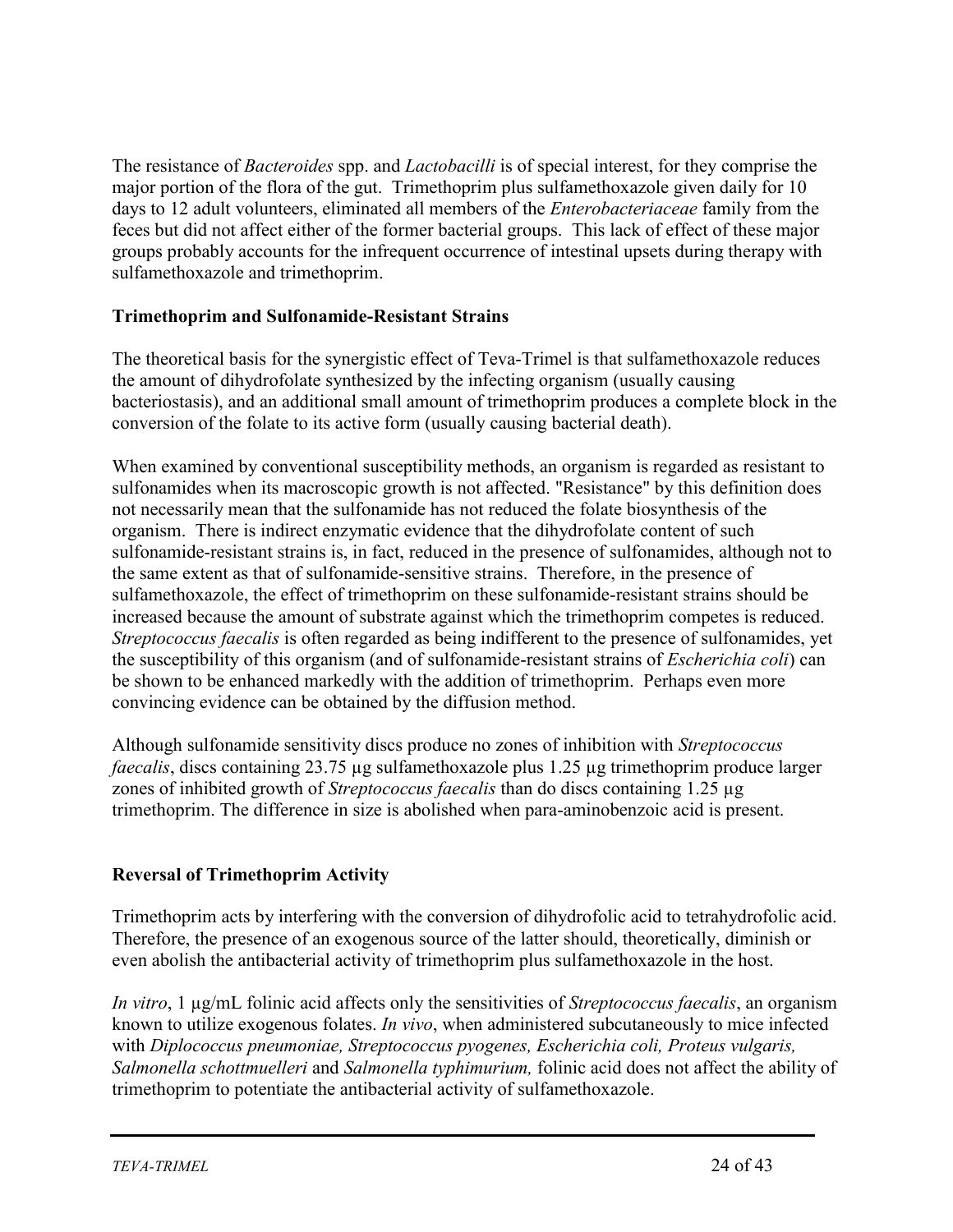The *in vitro* interference with the action of trimethoprim and the sulfonamides by thymidine also raises the question of whether thymidine could affect *in vivo* activity. Experimental studies in the hamster indicate that thymidine is degraded rapidly *in vivo*. In experiments in mice where large doses of the nucleoside were given intraperitoneally, it did not interfere with the protection afforded by trimethoprim and sulfamethoxazole against *Proteus vulgaris*.

## **Resistance Development**

During the serial passage in the presence of trimethoprim, little change in sensitivity occurs with light inocula; however, resistance develops rapidly with heavy inocula. With sulfonamidesensitive strains, the emergence of these mutants is markedly delayed by the presence of sulfamethoxazole. The delaying effect of the sulfonamide depends, however, on the degree of sulfonamide resistance and is minimal with highly resistant strains.

Recently, R factors conferring high degrees of trimethoprim resistance have been identified in members of the *Enterobacteriaceae* family isolated from man and animals. A factor conferring high trimethoprim and sulfonamide resistance was detected in a strain of *Escherichia coli* and in a strain of *Klebsiella aerogenes*. Both strains were isolated from infected urine of human patients.

## **Pharmacology**

## **Absorption**

Both trimethoprim and sulfamethoxazole are rapidly absorbed following oral administration. Detectable levels of both drugs appear in the blood in about five minutes with significant levels being reached within an hour. Peak blood levels for both compounds are attained usually in two to four hours, are maintained for about seven hours, and detectable amounts are still present after 24 hours. When the two drugs are administered together, the individual blood levels are similar to those achieved when the drugs are administered separately, thus indicating no effect in absorption of one drug by the other.

## **Distribution**

The ratio of one part trimethoprim to five parts sulfamethoxazole achieves drug concentrations in the blood in the ratio of approximately 1:20, a ratio considered to be optimal against a wide range of bacteria. Unlike sulfamethoxazole, trimethoprim concentrates in tissues; biopsy material from a small number of patients taking trimethoprim preoperatively indicated that the concentration of trimethoprim in the tissues exceeded that of the plasma sampled at the same time - most significant in the lung (by 10 times). A similar pattern occurs in animals. Levels of trimethoprim in the sputum were also found to be higher than in the plasma following oral administration of trimethoprim-sulfamethoxazole. The concentrations of both drugs have also been found to be well-maintained in lymph and tissue fluids.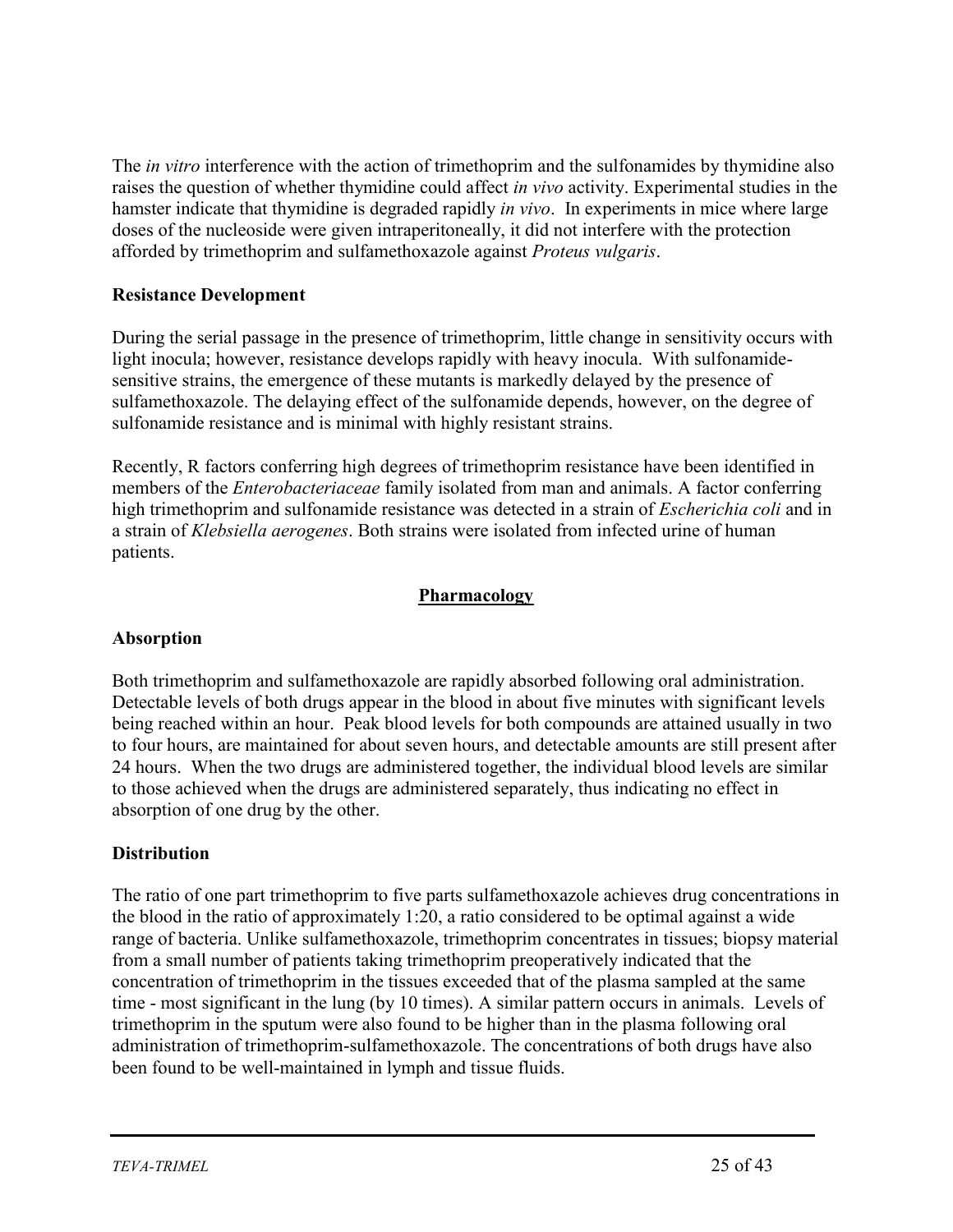In serum, the degree of protein-binding by trimethoprim varies with the concentration, but it normally is about 44% bound to plasma protein. Sulfamethoxazole was found to be about 70% bound to plasma protein. Addition of sulfamethoxazole reduced the binding of trimethoprim by 3 to 4%, but there was no change in the protein-binding of sulfamethoxazole (about 66%) at therapeutically attainable concentrations of the two drugs.

## **Metabolism and Excretion**

Studies conducted on the individual components administered separately, indicate that in the presence of a high fluid intake, approximately 50%, and in the presence of a low fluid intake, approximately 40% of the orally ingested trimethoprim is excreted unchanged in the urine within 24 hours. Approximately 10% of the excreted drug is in the form of metabolites with little or no antibacterial activity. Some trimethoprim is excreted in the bile, where concentrations twice those of plasma are obtained, but as it is almost completely reabsorbed; very little appears in the feces. Studies with radiolabelled trimethoprim indicated that it is almost completely absorbed following oral administration in man; less than 4% of the radioactivity appeared in the feces over a period of six days. Radioactivity was eliminated from the plasma and urine at almost identical rates; almost all of an oral dose being excreted in the urine within 48 hours. The biological halflife of trimethoprim was calculated to be 10 hours (range of 6.2 to 12 hours in four patients), which corresponds well to the half-life of 9 to 11 hours determined in man for sulfamethoxazole.

About 60% of the orally ingested sulfamethoxazole is excreted in the urine within 48 hours. Of the excreted drug, approximately half is the N<sup>4</sup> acetylated derivative, a fifth is the N<sup>4</sup> conjugate, a sixth is the unchanged parent compound, and about a tenth is another  $N<sup>4</sup>$  free compound.

Although the amount of each drug excreted is similar when given separately or in combination, the method of excretion by the kidney is quite different. Sharpstone demonstrated that there is net tubular reabsorption of filtered sulfamethoxazole, at least in patients with normal renal function, whereas with trimethoprim there is a tubular secretory mechanism of excretion in patients with normal or impaired renal function.

Renal clearance of sulfamethoxazole increased with rising urine flow-rate, was independent of urine pH when this was less than 7, but increased with alkalinization of the urine above a pH of 7. The clearance of trimethoprim was unaffected by alteration in urine flow-rate but increased sharply with falling urine pH.

In patients with impaired renal function, sulfamethoxazole excretion was only slightly decreased, whereas trimethoprim excretion decreased markedly in severe renal impairment.

## **Toxicology**

## **Acute Studies**

Acute toxicity studies in rats of the separate components and of trimethoprim and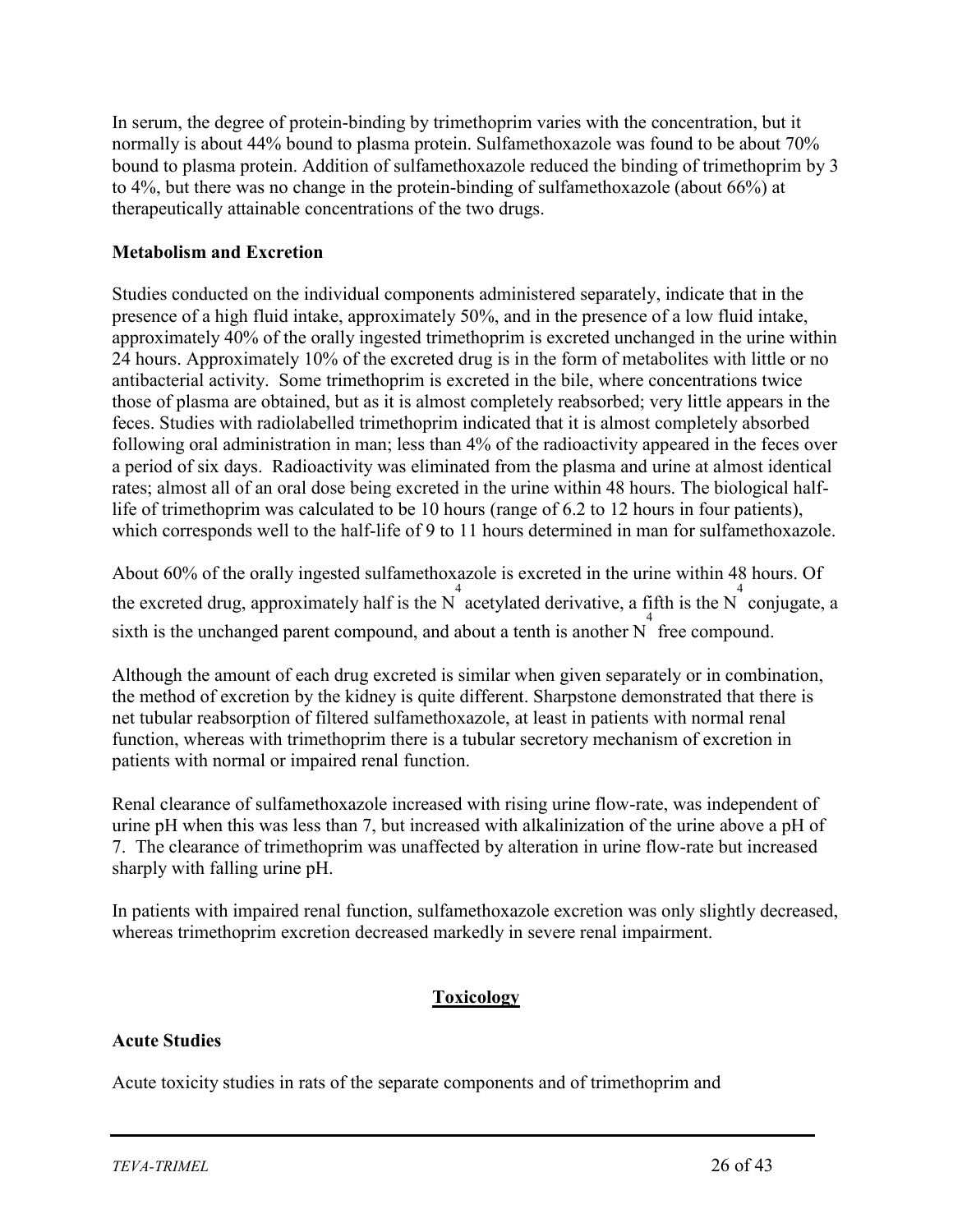|                   | Sulfamethoxazole     | Trimethoprim         | 1:5          |
|-------------------|----------------------|----------------------|--------------|
| Rats (Adult) oral | $2000 \text{ mg/kg}$ | $1500 \text{ mg/kg}$ | $6500$ mg/kg |
| Rats (Neonates)   | $1360 \text{ mg/kg}$ | $195 \text{ mg/kg}$  | $1160$ mg/kg |
| oral              |                      |                      |              |

sulfamethoxazole combined in a ratio of 1:5 demonstrated the following  $LD_{50}$  values:

## **Subacute Studies**

Daily dosages of 33, 100, and 300 mg/kg of trimethoprim and 133, 400, and 1200 mg/kg of sulfamethoxazole were given to young, sexually immature rhesus monkeys for one month. The compounds were also given in combination; the lower doses of each being combined, and similarly the higher ones. Effects on weight gain were seen. Loss in weight was noted with high and medium dosage groups with the combined drugs. Changes were induced in hemopoiesis which were consistent with trimethoprim action in interfering with dihydrofolate reductase activity. Also high doses of the sulfonamide produce hypoplastic hemopoietic changes. Half the animals on high dose levels showed increased blood urea concentrations.

A similar study in rats produced similar results. In addition, some changes associated with the sulfonamide were noted in the thyroid and in the pituitary, such as increased weight and epithelial changes. Fatty changes were also seen in the liver of monkeys and rats on the medium and high dose levels.

## **Chronic Studies**

## *Six Months*

Toxicity studies of six months duration were conducted in rats and monkeys with a combination of trimethoprim and sulfamethoxazole (1:2 ratio) with total daily oral doses ranging between 99 and 900 mg/kg.

Doses of 99 mg/kg daily for six months were well-tolerated in both species with minimal signs of toxicity; 300 mg/kg was well-tolerated by monkeys, but in rats impaired growth was seen and 2 of the 10 animals in this dosage group died. With 900 mg/kg, marked effects on growth and on survival occurred in both species.

Histopathological examinations were made on more than 20 different tissues from each species; these showed depression of hematopoiesis in both species in the 300 and 900 mg/kg dosage groups and minor changes with 99 mg/kg. These bone marrow changes were related to trimethoprim's interference with dihydrofolate reductase activity. Other tissue changes attributed to drug action seen in the rat, but not in the monkey, were thyroid hyperplasia and pituitary cytological effects, both associated with the sulfonamide moiety.

## *12-14 Months*

Oral toxicity studies with trimethoprim and sulfamethoxazole, singly or in a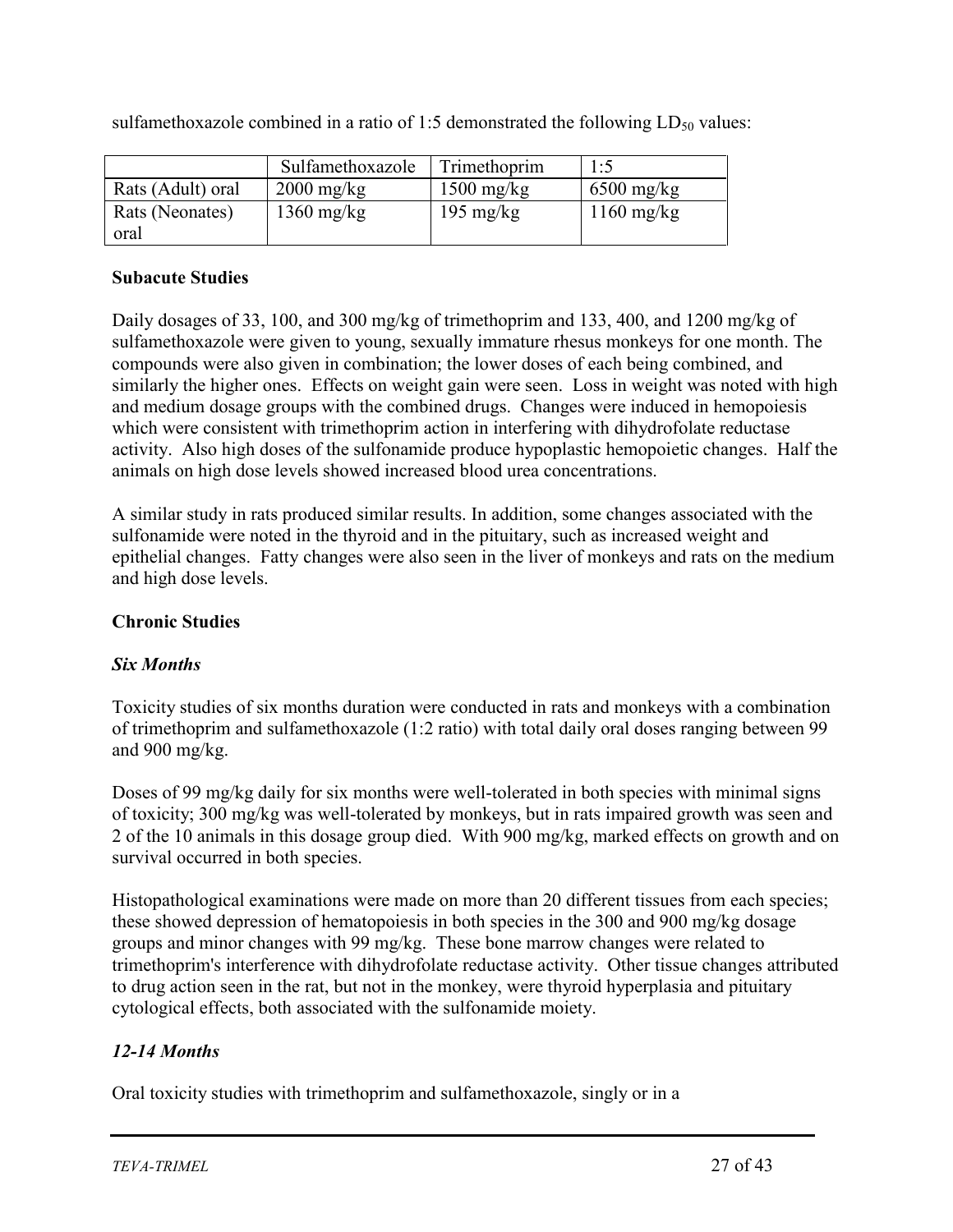1:5 combination, were conducted in the monkey and in the rat. For the monkey, dose levels ranging from  $10 + 50$  to  $60 + 300$  mg/kg six days per week were employed for a period of 52 weeks; for the rat, dose levels ranging from  $5 + 25$  to  $120 + 600$  mg/kg per day were employed for a duration of 60 weeks.

In the monkey, the 1:5 combination did not produce any significant compound-related effects, except for a slight reduction in weight gain in the  $60 + 300$  mg/kg dose group.

In the rat study, thyroid hyperplasia of a dose-related severity was seen after 13 weeks in all animals receiving sulfamethoxazole. This hyperplasia progressed to nodularity or adenoma formation in some rats after 52 weeks at doses as low as 50 mg/kg per day, and to local vascular invasion and lung metastases after 60 weeks at doses as low as 150 mg/kg per day. Pituitary changes (large pale cells, often vacuolated), considered to be secondary to the thyroid change, were found in a few rats in all the sulfamethoxazole treated groups.

The phenomenon of thyroid hyperplasia in rats has been produced in this species by a number of sulfonamides and antithyroid drugs. The thyroid hyperplasia which occurs under the influence of these drugs is considered to be compensatory to the failure of thyroid hormone synthesis; it has been stated that this hyperplasia can be prevented or reversed by thyroid hormone. The progression of thyroid hyperplasia to nodule or adenoma formation is an observation in rats which has been reported previously in the literature on the antithyroid drugs, thiouracil and thiourea. It is considered that in these studies the production of thyroid tumours was due, not to any direct carcinogenic action of the drugs, but rather to the excessive and prolonged stimulation of the thyroid epithelium by the thyrotropic secretion of the pituitary.

Other changes associated with sulfamethoxazole treatment in these animal studies were: a doserelated increased alkaline phosphatase, a dose-related reduction in mean body weight gain, slight depression of hematopoiesis, testicular atrophy, focal renal calcification, and slightly increased fat vacuolation of the liver and kidney.

## **Human Tolerance Studies**

## **Chronic Tolerance and Toxicity Study**

A double-blind, placebo-controlled trial designed to study human tolerance and possible toxic effects of an orally administered 1:5 trimethoprim/sulfamethoxazole combination, was completed in 36 normal healthy men for 13 weeks. At the two dose levels investigated  $(80 + 400)$ and  $160 + 800$  mg/kg three times daily) the drug appeared to be well-tolerated, with only a few minor, easily reversible side-effects occurring. The trial had to be stopped in two subjects due to recurrent black tongue.

## *Thyroid Function Study*

Thyroid function tests (protein-bound iodine and serum cholesterol determinations) were conducted in 25 patients who received two to four trimethoprim/sulfamethoxazole tablets daily for a duration of 35 to 760 days. In none of these patients was there evidence of depression of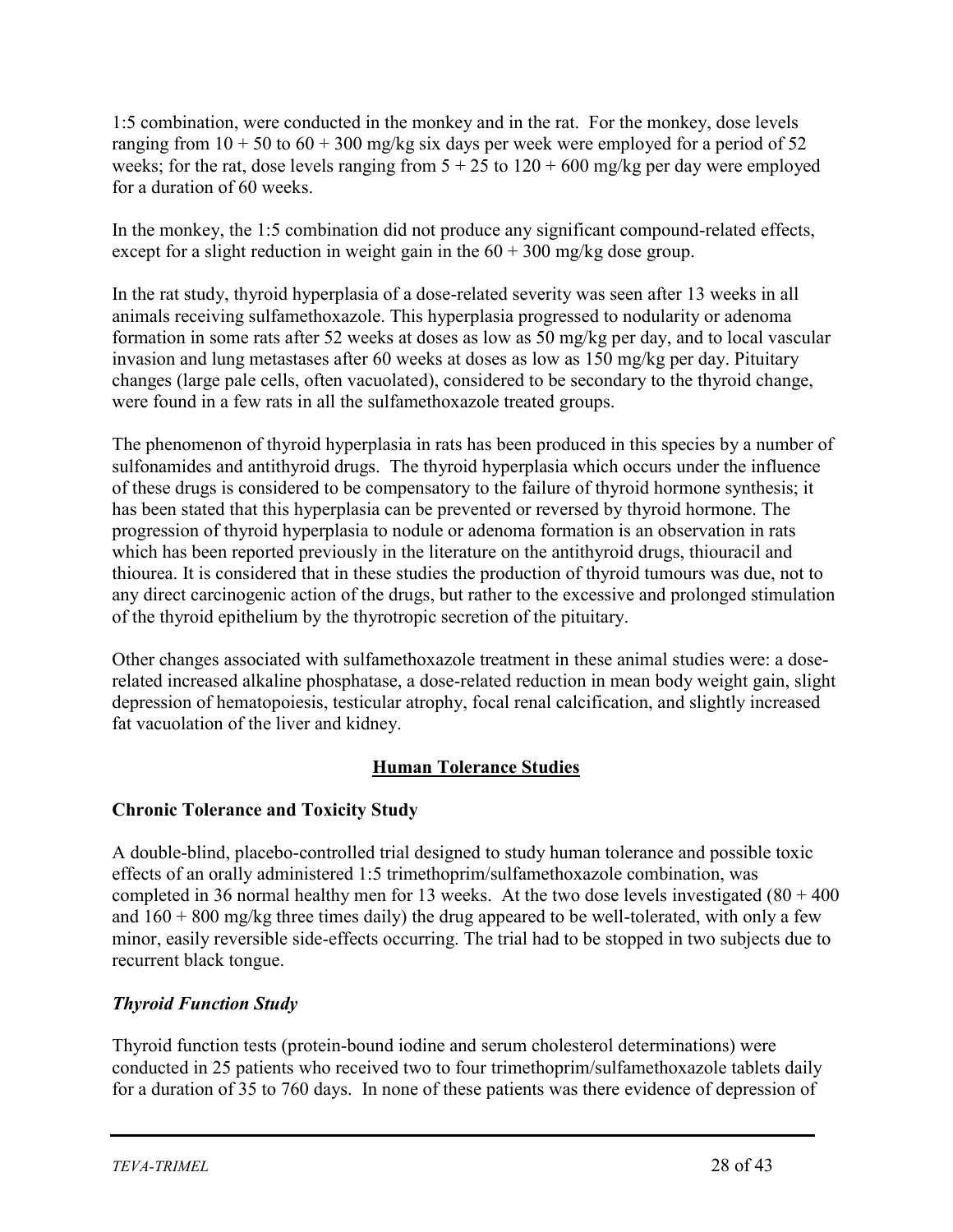thyroid function. One patient showed a diffused stroma of the thyroid and an increased 131 I uptake, and another patient had a small diffused goiter after 120 days of treatment.

## **Reproduction and Teratology**

A three-phase investigation, comprised of a fertility and general reproductive performance study and a perinatal and postnatal study in the rat, and teratology studies in the rat and rabbit, were conducted with an orally administered 1:5 combination of trimethoprim to sulfamethoxazole. The dose levels investigated, singly or combined, were  $70 + 350$ ,  $30 + 150$ ,  $15 + 75$ ,  $0 + 350$ ,  $0 +$ 150,  $0 + 75$ , and  $14 + 0$  or  $70 + 0$  mg/kg.

Some drug-related effects noted in the investigation were: a reduced body weight gain by eight weeks in males in the Fertility and General Reproductive Performance Study at dose levels of 150 or 350 mg/kg of sulfamethoxazole, alone or in combination, and an increased incidence of maternal mortality in the rabbit teratology study at the same dose levels. In one of the 18 litters of the high combination group, four of the eight pups were abnormal. Two had bone malformations and two had curled tails, missing or small kidneys, absence of eyelid and one also had misshapen lateral ventricles of the brain. The instances of small, underdeveloped kidneys were such as to raise a question of dose relationships. In the teratogenicity study in rats, instances of small, underdeveloped kidneys were seen: in control group - 0; in combination groups (420 mg/kg dose) - 6 (8.5%), (180 mg/kg dose) - 3 (4.7%), (90 mg/kg dose) - 2 (3.2%). Other malformations noted in a group receiving 420 mg/kg, were one instance of incomplete nasal septum and two fetuses with abnormally large openings in the lateral ventricles. Fertility and general reproductive performance, and early and late fetal development were not affected by the dose regimen employed.

## **Fertility**

In these studies, the animals were dosed per os with a 1:5 mixture of trimethoprim to sulfamethoxazole daily from 60 days before mating until the end of weaning.

In the rat, at 600 mg/kg there was a slight, non-significant lowering of the pregnancy rate when compared with controls. The number of live progeny per litter at birth and at weaning was less than in controls. A slight treatment-related disturbance of estrus and of sperm count was also noted.

With 200 mg/kg the pregnancy rate was slightly lower than in controls, but the other effects seen with the higher dose were not noted.

In the rabbit, daily oral doses of 600 mg/kg produced vomiting, even with divided doses, and was therefore abandoned. Two hundred mg/kg did not have a significant effect on the pregnancy rate, on the number of live births per litter, or on the mean weight of progeny at birth or at weaning.

## **Teratogenicity**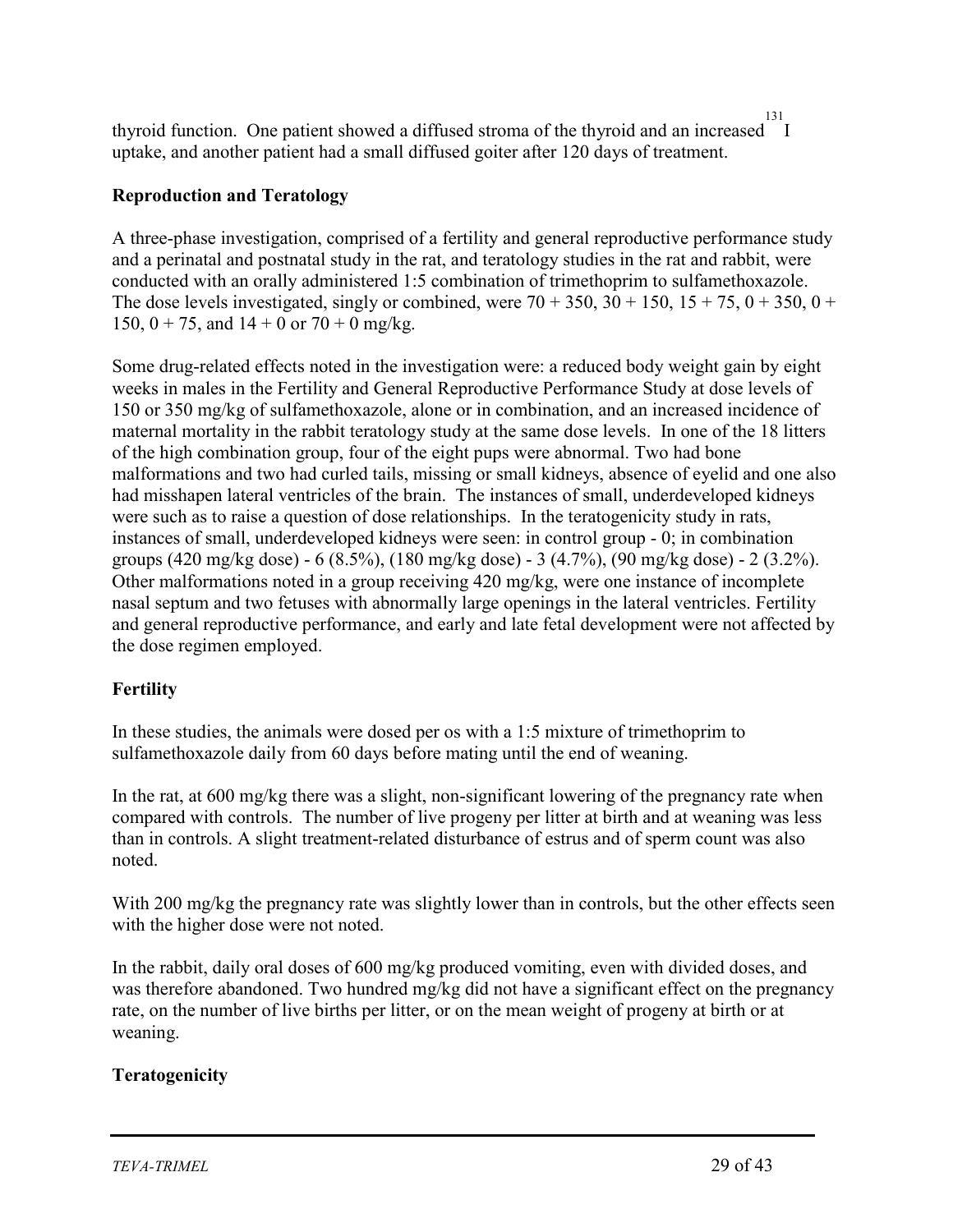In these studies, rats and rabbits were dosed by stomach tube daily from days 8 to 16 of pregnancy, or on a single day of pregnancy (rat only). Trimethoprim and sulfamethoxazole were used alone, in a 1:4 combination, and in a 1:2 combination.

For the rat, dosing with 500 mg/kg of trimethoprim on any single day of gestation between days 8 to 16 had no effect on the dams or their fetuses. A single dose of 2000 mg/kg of trimethoprim was lethal to most fetuses when given on the eighth or ninth day, and it produced a very high incidence of malformations when given on days 10, 11 or 12. However, the incidence of these malformations dropped off precipitately when dosing was on the 13th day or later.

The most common abnormality seen with either compound in the rat, when dosing was daily on days 8 to 16 of pregnancy, was cleft palate which occurred with 200 mg/kg of trimethoprim alone and with 640 mg/kg of sulfamethoxazole alone. Higher doses of trimethoprim produced bony defects and exencephaly, related to its action in interfering with dihydrofolate reductase activity. The abnormalities could be prevented by the administration of folinic acid subcutaneously. No fetal abnormalities were found at daily doses of 160 mg/kg or less of trimethoprim, or 512 mg/kg or less of sulfamethoxazole. Using compounds in a 1:4 trimethoprim/sulfamethoxazole combination, fetal malformations appeared at between 128 mg/kg and 160 mg/kg of trimethoprim and 512 mg/kg and 640 mg/kg of sulfamethoxazole. There appeared to be a distinct synergism with the 1 to 2 mixture.

In rabbits given the drug daily during organogenesis (days 8 to 16), no teratogenic effect was revealed with the 1:4 mixture or its components. While no important effect on the incidence of dead fetuses was noted with daily doses of 125 mg/kg of trimethoprim, 500 mg/kg or less of sulfamethoxazole, or with 312.5 mg/kg of the combination, the incidence of fetuses dying before full term was higher than for controls in the groups given trimethoprim except at the 62.5 mg/kg dose. Pregnant does tolerated the combination better than sulfamethoxazole alone.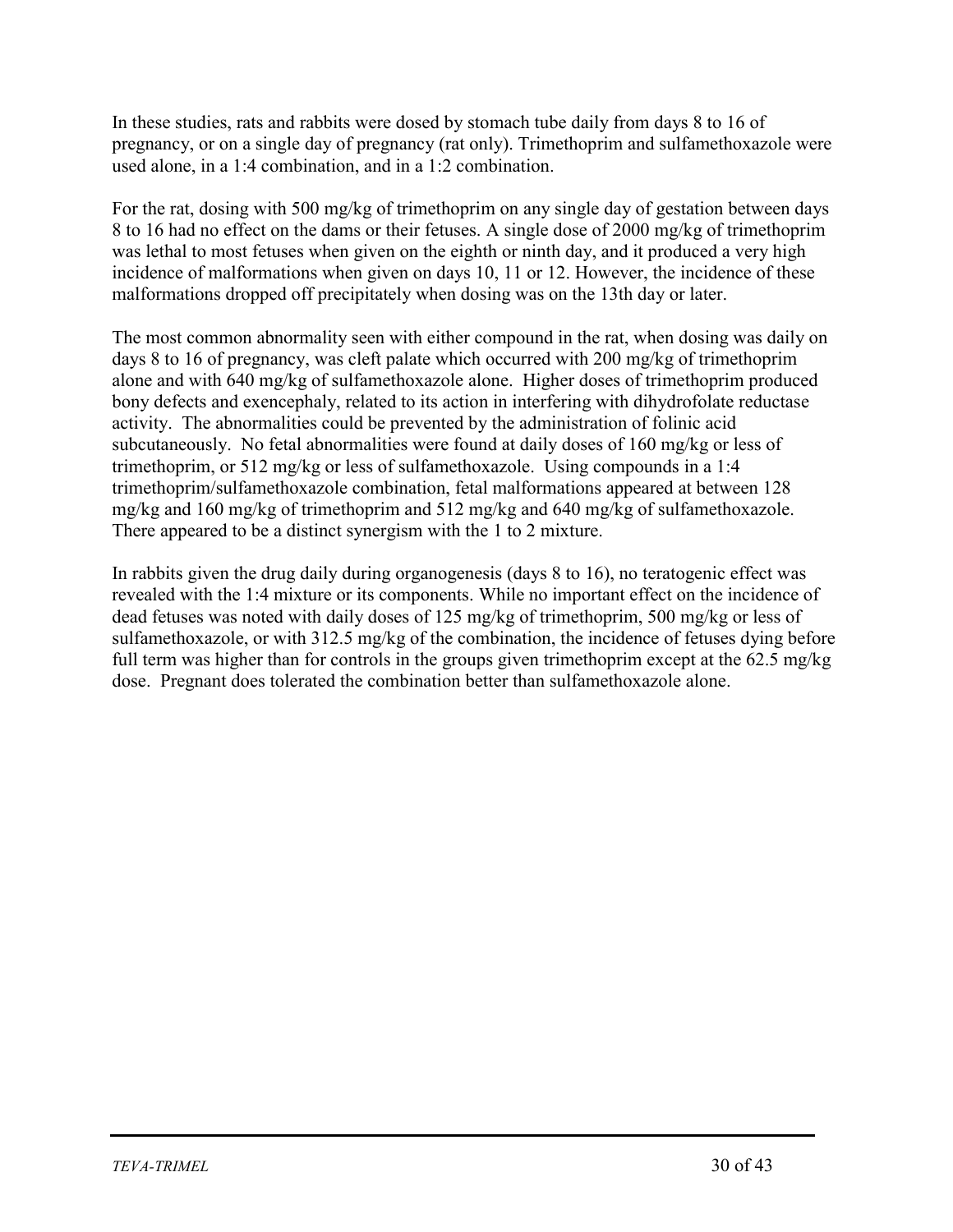### **References or Selected Bibliography**

- 1 Astwood EB, Sullivan J, Bissell A, Tyslowitz R. Action of certain sulfonamides and thioura upon the function of the thyroid gland of the rat. Endocrinology 1943; 32:210-255.
- 2 Badgon RE. Experimental pharmacology and toxicology of sulphonamides. Expl Chemother 2 (part I) 1964;249.
- 3 Banzas TM, Mouzet MT, Clegg P. [Clinical test of the combination trimethoprimesulphamethoxazol in pediatrics]. Prensa Med Argent 1970; 57(24):1202-1208.
- 4 Barbosa W, Pitaluga Vasconcelos WM. Açào da sulfametoxazol associada ao trimetoprim na terapeutica da blastomicose Sul-Americana. Rev Pat Trop 1973; 2:329-339.
- 5 Beumer HM. Double-blind trial with sulfamethoxazole plus trimethoprim (Bactrim) versus demethyl-chlortetracycline (Ledermycin) in chronic respiratory tract infections. Respiration 1972; 29(3):257-269.
- 6 Bharija SC, Belhaj MS. Fixed drug eruption due to cotrimoxazole. Australas J Dermatol 1989; 30(1):43-44.
- 7 Bohni E. [Comparative bacteriological investigations with the combination trimethoprim/sulfamethoxazole in vitro and in vivo]. Chemotherapy 1969; 14(suppl 21).
- 8 Brathwaite AR, Gordon CC, MacDougal JR. Trimethoprim/sulfamethoxazole (SEPTRA) in penicillin-resistant male urethritis. Manuscript(on file at Burroughs Wellcome Inc.).
- 9 Brumfitt W, Faiers MC, Pursell RE, Reeves DS, Turnbull AR. Bacteriological, pharmacological and clinical studies with trimethoprim-sulphonamide combinations with particular reference to the treatment of urinary infections. Postgrad Med J 1969; 45(suppl 61).
- 10 Bunger P, Diller W, Fuhr J, Kruger-Theimer E. Vergleichende Untersuchungen an neueren Sulfanilamiden. 1. Mitteilung. Arzneimittel Forschung 1961; 11:247.
- 11 Burchall JJ, Hitchings GH. Inhibitor binding analysis of dihydrofolate reductases from various species. Mol Pharmacol 1965; 1(2):126-136.
- 12 Bushby SR, Hitchings GH. Trimethoprim, a sulphonamide potentiator. Br J Pharmacol Chemother 1968; 33(1):72-90.
- 13 Bushby SR. Combined antibacterial action in vitro of trimethoprim and sulphonamides. The in vitro nature of synergy. Postgrad Med J 1969; 45(suppl 8).
- 14 Bushby SRM. The effects of sulfonamides on the emergence of trimethoprim-variants. Proc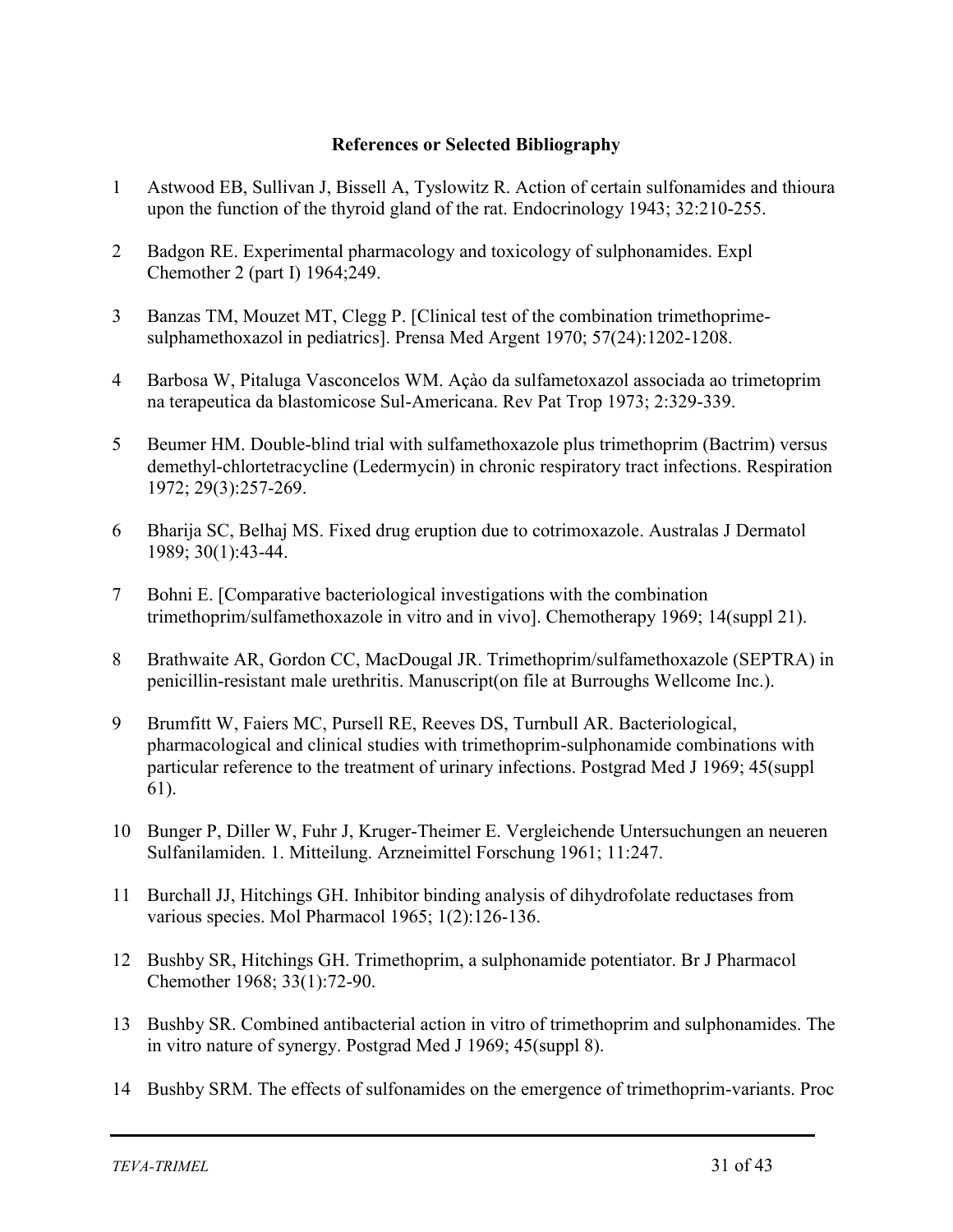7th Congr Chemother 1971; 1(2):847-848.

- 15 Bushby SRM, Barnett M. unpublished 1972.
- 16 Caprillif F. Report of a clinical trial with Bactrim inm the treatment of gonorrhea. Manuscript(on file at Burroughs Wellcome Inc.).
- 17 Carbajal BH. Treatment of chronic osteomyelitis with Bactrim and the ambulatory method, in Advances in Antimicrobial and Antineoplastic Chemotherapy. Hejzlar M et al (eds), Munich Urban and Schwartzenberg 1972; 1:1127-1128.
- 18 Cash RA, Northrup RS, Mizanur Rahman AS. Trimethoprim and sulfamethoxazole in clinical cholera: comparison with tetracycline. J Infect Dis 1973; 128(suppl 53).
- 19 Chrysanthakis C. The combination of trimethoprim-sulphamethoxazole in the treatment of chronic octeomyelitis. Orthopaedic Chron Asklipiion Hosp HRC 1970; 20(2):1-7.
- 20 Cox CE, Montgomery WG. Combined trimethoprim-sulfisoxazole therapy of urinary infections. Clinical studies. Postgrad Med J 1969; 45(suppl 71).
- 21 Craven JL, Pugsley DJ, Blowers R. Trimethoprim-sulphamethoxazole in acute osteomyelitis due to penicillin-resistant staphylococci in Uganda. Br Med J 1970; 3(716):201-203.
- 22 Crichton EP, McDonnell CE. The combination of trimethoprim and sulfamethoxazole in the treatment of urinary tract infection. Can Med Assoc J 1972; 107(4):292-295.
- 23 Csonka GW, Knight GJ. Therapeutic trial of trimethoprim as a potentiator of sulphonamides in gonorrhoea. Br J Vener Dis 1967; 43(3):161-165.
- 24 Daikos GK, Papapolyzos N, Marketos N, Mochlas S, Kastanakis S, Papasteriadis E. Trimethoprim-sulfamethoxazole in brucellosis. J Infect Dis 1973; 128(suppl 3).
- 25 Darrell JH, Garrod LP, Waterworth PM. Trimethoprim: laboratory and clinical studies. J Clin Pathol 1968; 21(2):202-209.
- 26 de Pourbaix F, Pourbaix-Collignon AMD, Raynal L, d' Inverno E. [Clinical and bacteriological test in urinary infection of trimethoprim combined with sulfamethoxazole]. Rev Med Liege 1969; 24(22):800-802.
- 27 Drew CDM, Hughes DID, Jenkins GC. Long-term treatment of chest infections with a combination of trimethoprim and sulfonamide, the clinical, bacteriological and haematological effects. 5th Int Congr Chemother V 1967;(Suppl 1):107-109.
- 28 Evans RA, Benson RE. Complicated nocardiosis successfully treated with trimethoprim and sulphamethoxazole. Med J Aust 1971; 1(13):684-685.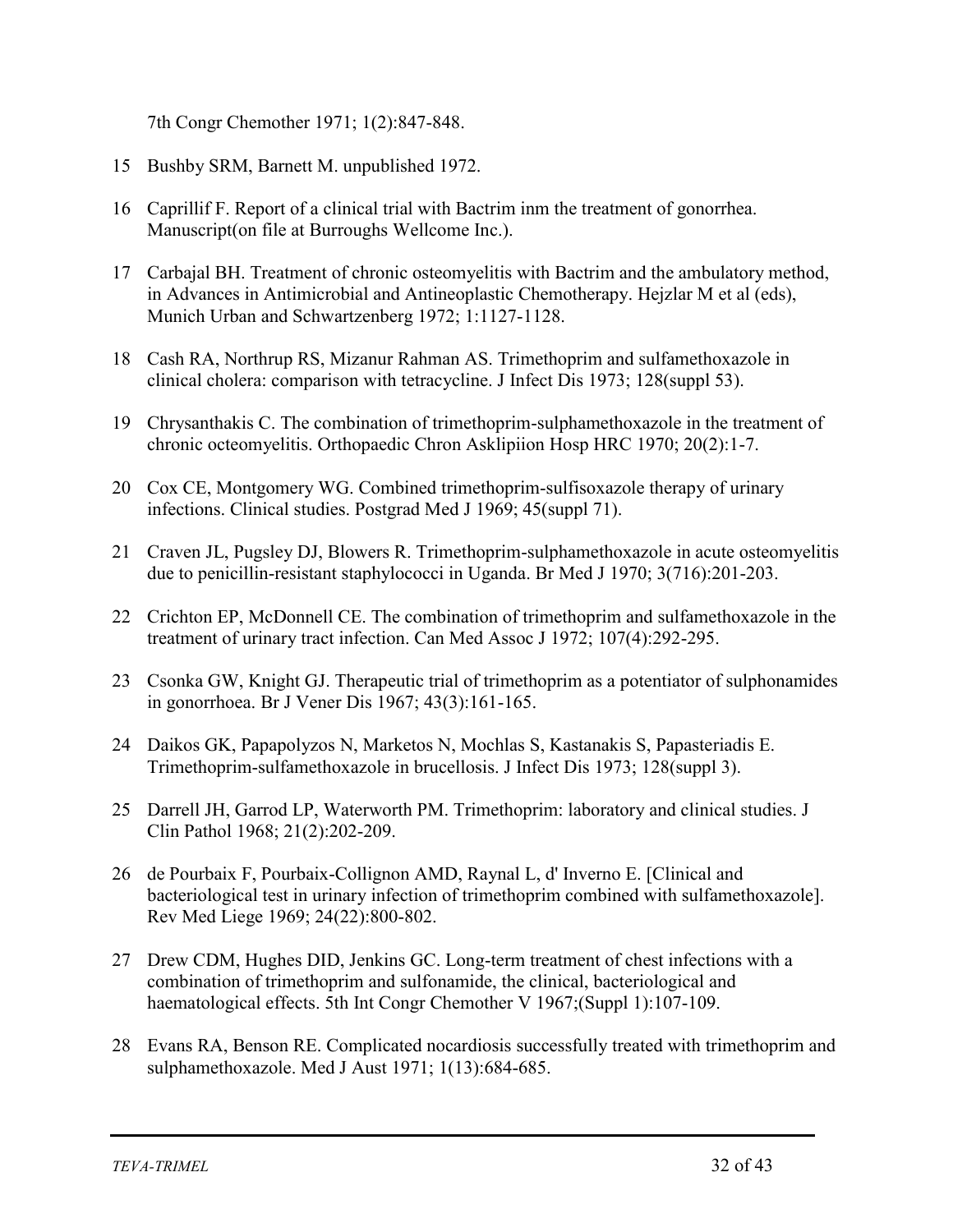- 29 Farid Z, Sparks HA, Hassan A. Treatment of Salmonella paratyphi A osteomyelitis with trimethoprim-sulphamethoxazole. J Trop Med Hyg 1973; 76(4):91-93.
- 30 Fleming MP, Datta N, Gruneberg RN. Trimethoprim resistance determined by R factors. Br Med J 1972; 1(5802):726-728.
- 31 Fowle AS. National use of trimethoprim and sulphamethoxazole for one year--problems and solutions. S Afr Med J 1970; 44(suppl 32):15-20.
- 32 Garrod LP. Clinical applications of trimethoprim-sulphamethoxazole: achievements and prospects. S Afr Med J 1970; 44(suppl 32):12-14.
- 33 Gentry GA, Morse PA. Partial reversal of the thymineless state in vivo. Nature, 1966; 212:1483-1484.
- 34 Gharagozloo RA, Naficy K, Mouin M, Nassirzadeh MH, Yalda R. Comparative trial of tetracycline, chloramphenicol, and trimethoprim-sulphamethoxazole in eradication of Vibrio cholerae El Tor. Br Med J 1970; 4(730):281-282.
- 35 Gotz H, Hantschke D. [Clinical experiences with Ro 6-2580 in dermatology]. Chemotherapy 1969; 14(suppl 65).
- 36 Grunberg E, Prince HN, De Lorenzo WF. The in vivo effect of folinic acid (citrovorum factor) on the potentiation of the antibacterial activity of sulfisoxazole by trimethoprim. J Clin Pharmacol J New Drugs 1970; 10(4):231-234.
- 37 Hall PW. Renal secretoty TM for sulphonamide. Clin Res 1961; 9:248.
- 38 Hassan A, Erian MM, Farid Z, Hathout SD, Sorensen K. Trimethoprim-sulphamethoxazole in acute brucellosis. Br Med J 1971; 3(767):159-160.
- 39 Higgins, GM. A consideration of the physiologic action of thiouracil and other goitrogens. Minn Med 1944;997-1001.
- 40 Hughes DT, Drew CD, Johnson TB, Jarvis JD. Trimethoprim and sulphamethoxazole in the treatment of chronic chest infections. Chemotherapy 1969; 14(3):151-157.
- 41 Hughes DT. Treatment of exacerbations of chronic chest infections with combinations of sulphamethoxazole-trimethoprim (including comparison with ampicillin). Postgrad Med J 1969; 45(suppl 8).
- 42 Hughes WT, Feldman S, Chandhary S. Comparison of trimethoprim-sulfamethoxazole (TMP-SMX) and pentamidine(PNT) in the treatments of Pneumocysti carinii pneumonitis. Pediatr Res.
- 43 Hughes WT, Feldman S, Sanyal SK. Treatment of Pneumocystis carinii pneumonitis with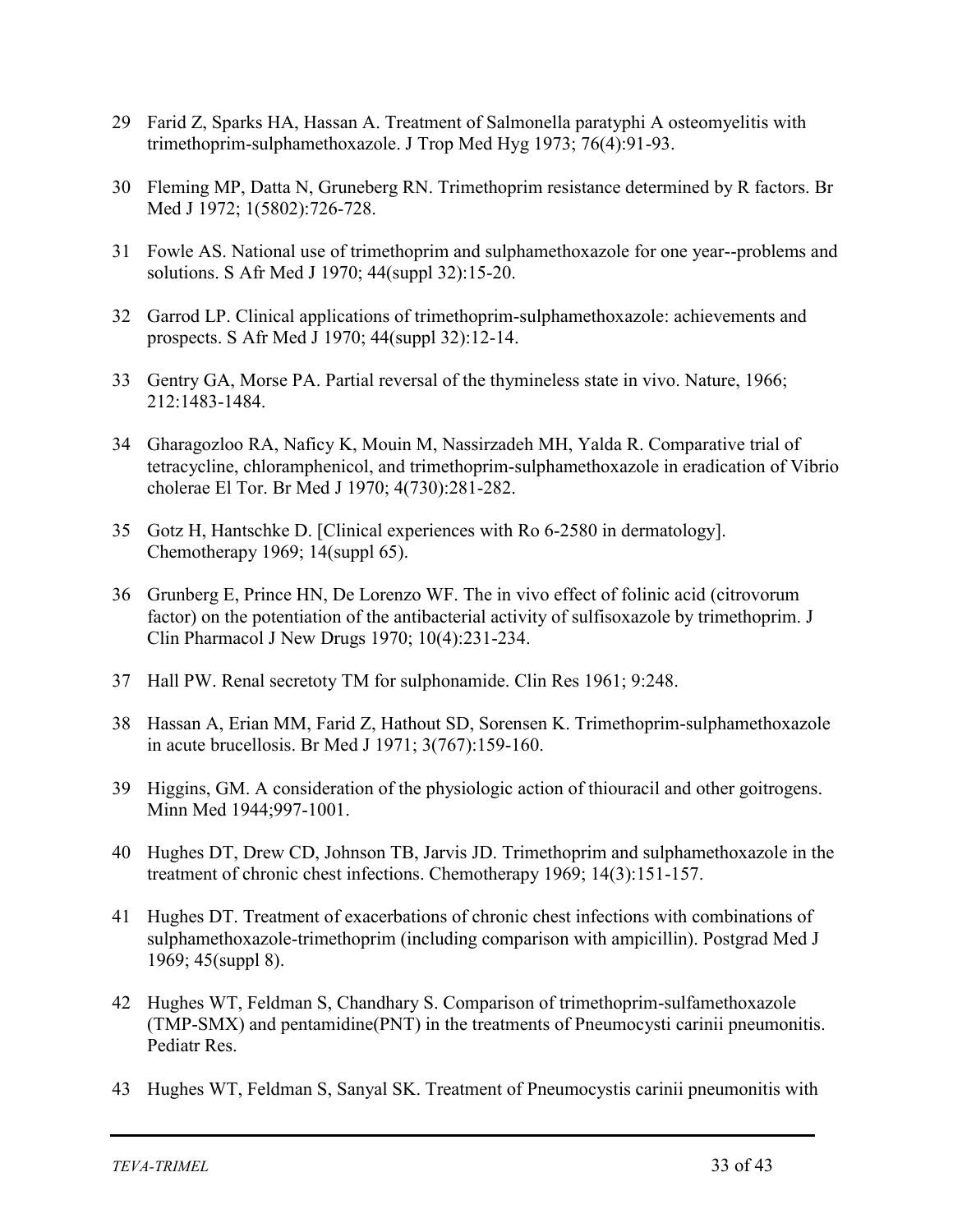trimethoprim-sulfamethoxazole. Can Med Assoc J 1975; 112(13 Spec No):47-50.

- 44 Kalowski S, Nanra RS, Mathew TH, Kincaid-Smith P. Deterioration in renal function in association with co-trimoxazole therapy. Lancet 1973; 1(7800):394-397.
- 45 Kamat SA. Trimethoprim Sulfamethoxazole in the treatment of enteric fever. Proc 6th Int Congr Chemother 1969;767-771.
- 46 Lal S, Modawal KK, Fowle AS, Peach B, Popham RD. Acute brucellosis treated with trimethoprim and sulphamethoxazole. Br Med J 1970; 1(717):256-257.
- 47 Langlois Y, Melancon J, Tetreault L. [Combination of trimethoprim and sulfamethoxazole in coliform urinary infections]. Union Med Can 1973; 102(2):395-399.
- 48 Laqueur GL. Nodular hyperplasia of thyroid glands induced by thiouracil. Cancer Res;-55.
- 49 Money WL, Laqueur GL. The experimental production of thyroid tumors in the rat exposed to prolonged treatment with thiouracil. Cancer, 1950;321-335.
- 50 Lau WK, Young LS. Trimethoprim-sulfamethoxazole treatment of Pneumocystis carinii pneumonia in adults. N Engl J Med 1976; 295(13):716-718.
- 51 Leading Article. Gonococci insensitive to penicillin. Br Med J 1969; 3(661):3-4.
- 52 Lexomboon U, Mansuwan P, Duangmani C, Benjadol P, M'cMinn MT. Clinical evaluation of co-trimoxazole and furazolidone in treatment of shigellosis in children. Br Med J 1972; 3(817):23-26.
- 53 Lykkegaard NM, Laursen H, Stroyer I. Short-term treatment of urinary tract infection with trimethroprim sulfamethomaxazole - a clinical and bacteriological study. Scand J Infect Dis 1970; 2:211-214.
- 54 Mallett E, Musselwhite D. The use of 'Septrin' in the treatment of upper respiratory-tract infections. Practitioner 1970; 205(230):807-811.
- 55 McGuinness BW. A combination of trimethoprim and sulphamethoxazole in upper respiratory infection. Postgrad Med J 1969; 45(suppl 101).
- 56 Meyer, HA. Efficacité thérapeutique du Bactrim dans le traitement du typhus, du paratyphus et d'autres salmonelloses. Ars Medici 1973; 28:113-119.
- 57 Naff H. [Changes in the intestinal flora induced in man by Bactrim]. Pathol Microbiol (Basel) 1971; 37(1):1-22.
- 58 Pato ML, Brown GM. Mechanisms of resistance of Escherichia Coli to Sulfondamides. Arch Biochem Biophys 1963; 103:443-448.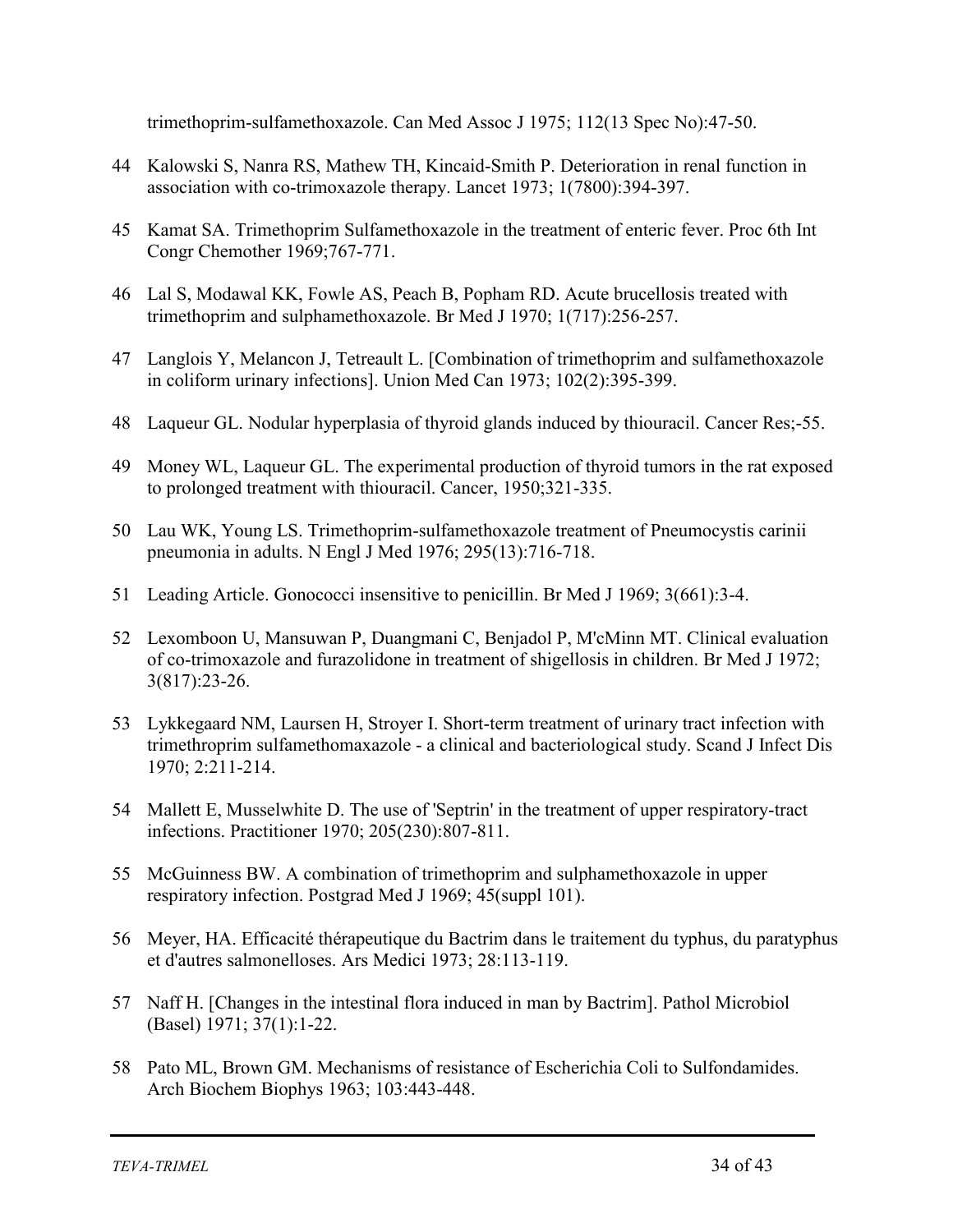- 59 Pavillard ER. Treatment of nocardial infection with trimethoprim-sulphamethoxazole. Med J Aust 1973; 1(suppl 2):65-69.
- 60 Perazella MA. Trimethoprim-induced hyperkalaemia: clinical data, mechanism, prevention and management. Drug Saf. 2000; 22(3):227-36.
- 61 Pines A, Greenfield JS, Raafat H, Rahman M, Siddiqui AM. Preliminary experience with trimethoprim and sulphamethoxazole in the treatment of purulent chronic bronchitis. Postgrad Med J 1969; 45(suppl 90).
- 62 Pugsley DJ, Mwanje L, Pearson C, Blowers R. Use of trimethoprim and sulphamethoxazole in tropical Africa: typhoid fever, salmonella typhi carriage and staphylococcus aureus sepsis. Postgrad Med J 1969; 45(suppl 9).
- 63 Purves HD, Griesbach WE. Studies on experimental goitre. VII: Thyroid carcinomata in rats treated with thiourea. Br J Expl Path XXVII 1946; 5:294-297.
- 64 Purves HD, Griesbach WE. Studies on experimental goitre. VIII: Thyroid tumors in rats treated with thiourea. Br J Expl Path XXVIII 1947; 1:46-53.
- 65 Roodyn L. Laboratory and clinical studies of trimethoprim-sulfamethoxazole combination in staphylloccal infections. Manuscript(on file at Burroughs Wellcome Inc.).
- 66 Roth B, Falco EA, Hitchings GH, Bushby SR. 5-Benzul-2, 4Diaminopyrimidines as antibacterial agents. 1. Synthesis and Antibacterial activity *in vitro*. J Med Pharm Chem 1962; 91:1103-1123.
- 67 Schofield CB, Masterton G, Moffett M, McGill MI. The treatment of gonorrhoea in women with sulphamethoxazole-trimethoprim. Postgrad Med J 1969; 45(suppl 6).
- 68 Schwartz DE, Ziegler WH. Assay and pharmacokinetics of trimethoprim in man and animals. Postgrad Med J 1969; 45(suppl 7).
- 69 Semprevivo L, Gamboa R, Silva M, Saitua MT. Treatment with Bactrim of typhoid and paratyphoid fever in children. Proc 6th Int Congr Chemother 1969; 1:794-797.
- 70 Sharpstone P. The renal handling of trimethoprim and sulphamethoxazole in man. Postgrad Med J 1969; 45(suppl 42).
- 71 Stringer JR, Beard CB, Miller RF, Wakefield AE. A new name (Pneumocystis jiroveci) for Pneumocystis from humans. Emerg Infect Dis 2002; 8(9):891-896.
- 72 Udwadia TE, Omar MM, Meisheri IV. Clinical trials with SEPTRA (trimethoprimsulphamethoxazole) in surgical infections. Indian practnr 1970; 23:731-738.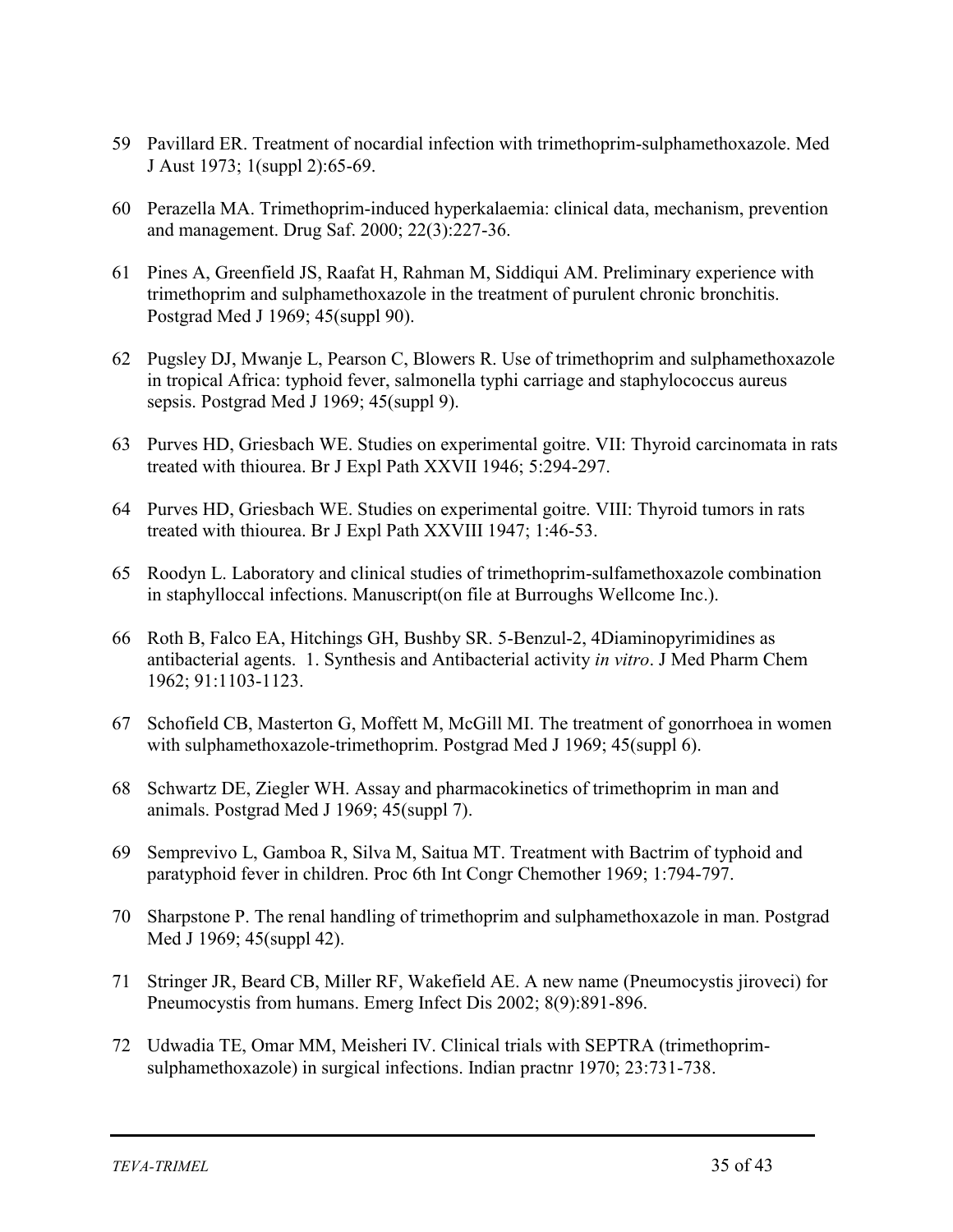- 73 Walzer PD, Perl DP, Krogstad DJ, Rawson PG, Schultz MG. Pneumocystis carinii pneumonia in the United States. Epidemiologic, diagnostic, and clinical features. Ann Intern Med 1974; 80(1):83-93.
- 74 Williams JD, Brumfitt W, Condie AP, Reeves DS. The treatment of bacteriuria in pregnant women with sulphamethoxazole and thrimethoprim. A microbiological, clinical and toxicological study. Postgrad Med J 1969; 45(suppl 6).
- 75 A Comparative Bioavailability Study of Sulfamethoxazole 400mg/Trimethoprim 80mg Tablets in Human Volunteers. Report on File at Teva Canada Limited, October 31, 1979.
- 76 A Comparative Bioavailability Study of Sulfamethoxazole/Trimethoprim Pediatric Suspension in Human Volunteers, August 19, 1985. Data on file at Teva Canada Limited.
- 77 Septra® Injection Product Monograph Date of Revision: August 7, 2008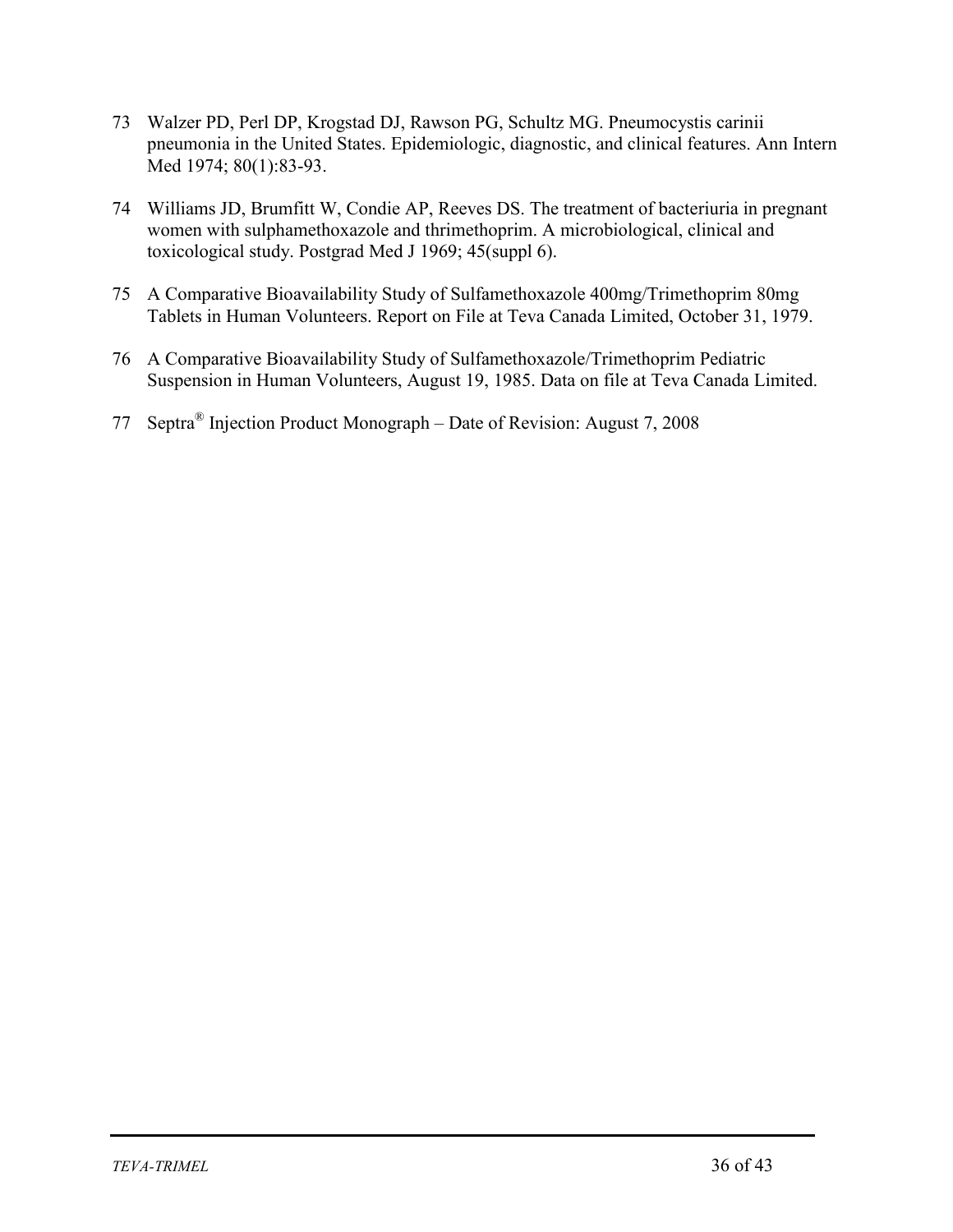## **READ THIS FOR SAFE AND EFFECTIVE USE OF YOUR MEDICINE PATIENT MEDICATION INFORMATION**

## **Pr TEVA-TRIMEL**

## sulfamethoxazole and trimethoprim tablets sulfamethoxazole and trimethoprim oral suspension

### **Pr TEVA-TRIMEL DS**

### sulfamethoxazole and trimethoprim tablets

Read this carefully before you start taking **TEVA-TRIMEL/ TEVA-TRIMEL DS** and each time you get a refill. This leaflet is a summary and will not tell you everything about this drug. Talk to your healthcare professional about your medical condition and treatment and ask if there is any new information about **TEVA-TRIMEL/ TEVA-TRIMEL DS**.

#### **Serious Warnings and Precautions**

- TEVA-TRIMEL/ TEVA-TRIMEL DS can cause severe skin reactions that may be life threatening. These include Steven-Johnson syndrome and toxic epidermal necrolysis. Symptoms include: rash, blisters, peeling skin, fever, body aches. You may also have blisters and sores or ulcers on your mouth, nose and genitals. Your eyes may get red and swollen. If you get any of these symptoms, stop taking TEVA-TRIMEL/ TEVA-TRIMEL DS and get immediate medical help.
- TEVA-TRIMEL/ TEVA-TRIMEL DS can cause an allergic reaction in your lungs and airways. Breathing may be difficult and this can be life-threatening if you do not get medical help. Symptoms include difficulty breathing, coughing, wheezing, and a feeling of tightness in the chest. If you get any of these symptoms, stop taking TEVA-TRIMEL/ TEVA-TRIMEL DS and get immediate medical help.
- You should also stop taking this medicine and contact your healthcare professional if you have any of the following after taking it: sore throat, fever, joint pain, cough, paleness or yellowing of the eyes or skin.

#### **What is TEVA-TRIMEL/ TEVA-TRIMEL DS used for?**

#### **TEVA-TRIMEL/ TEVA-TRIMEL DS** are used to treat:

- Respiratory tract infections like bronchitis.
- Pneumocystis jiroveci pneumonitis in infants and children.
- Gastrointestinal infections such as cholera.
- Urinary tract infections.
- Brucellosis which is a disease that is spread from animals to humans. TEVA-TRIMEL/ TEVA-TRIMEL DS is used when another treatment did not work to treat brucellosis. It is used along with another medicine, gentamicin or rifampicin.

Antibacterial drugs like Teva-Trimel *I* Teva-Trimel DS treat only bacterial infections. They do not treat viral infections such as the common cold. Although you may feel better early in treatment, Teva-Trimel *I* Teva-Trimel DS should be used exactly as directed. Misuse or overuse of Teva-Trimel *I* Teva-Trimel DS could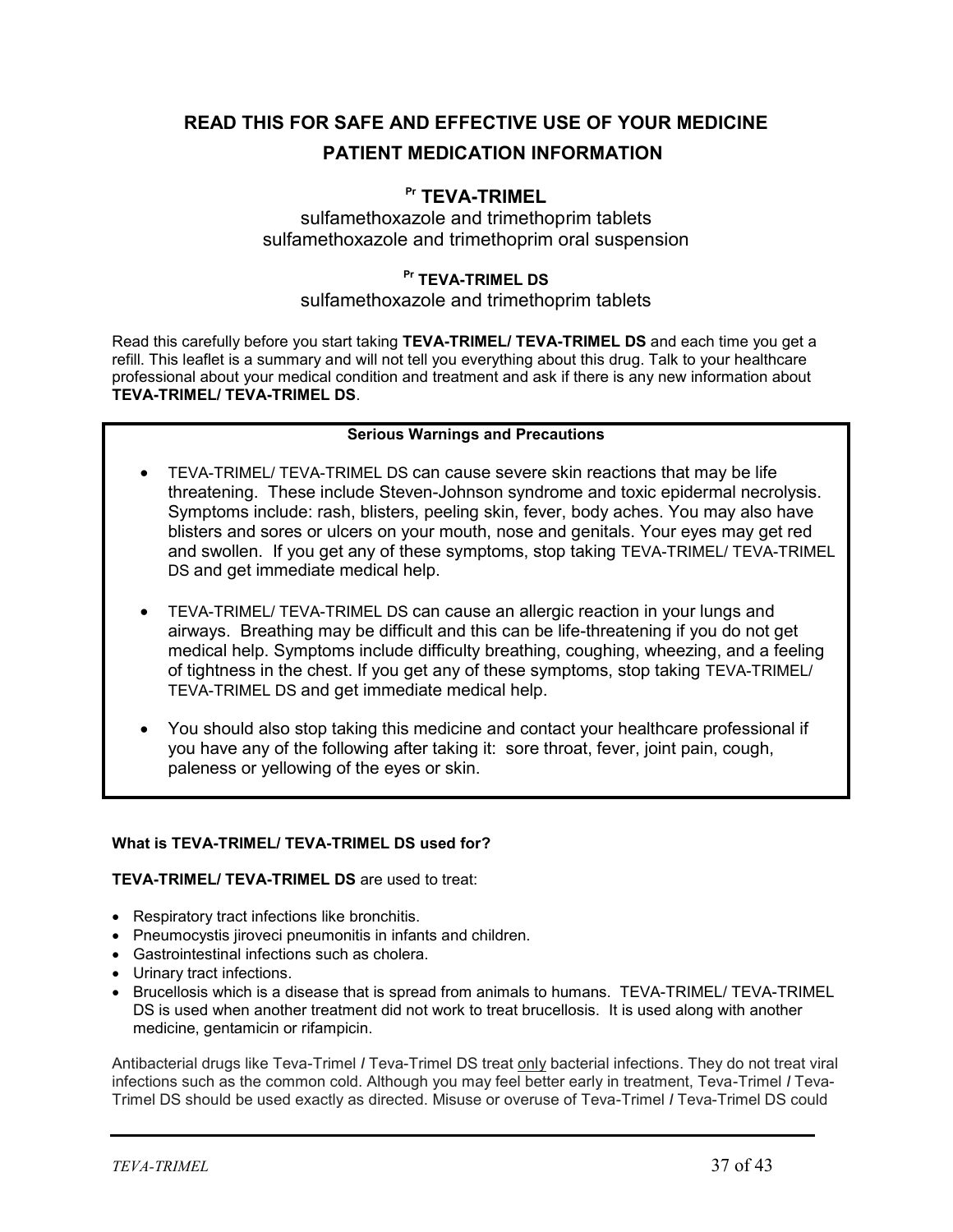lead to the growth of bacteria that will not be killed by Teva-Trimel *I* Teva-Trimel DS (resistance). This means that Teva-Trimel *I* Teva-Trimel DS may not work for you in the future. Do not share your medicine.

#### **How does TEVA-TRIMEL/ TEVA-TRIMEL DS work?**

**TEVA-TRIMEL/ TEVA-TRIMEL DS** contains two different antibiotics called sulfamethoxazole and trimethoprim. TEVA-TRIMEL/TEVA-TRIMEL DS works to:

- Stop growth of bacteria.
- Kill the bacteria.
- Reduce the infection in your body.

#### **What are the ingredients in TEVA-TRIMEL/ TEVA-TRIMEL DS?**

TEVA-TRIMEL / TEVA-TRIMEL DS tablets: Medicinal ingredients: sulfamethoxazole and trimethoprim Non-medicinal ingredients: gelatin, glycerin, magnesium stearate, sodium lauryl sulfate and sodium starch glycolate.

TEVA-TRIMEL oral suspension :

Medicinal ingredients: sulfamethoxazole and trimethoprim

Non-medicinal ingredients: cherry flavor, citric acid, FD&C Red #40, sorbitol, sodium chloride, sodium cyclamate, sodium methyl hydroxybenzoate, sodium propyl hydroxybenzoate, polysorbate 80 and tragacanth.

#### **TEVA-TRIMEL/ TEVA-TRIMEL DS comes in the following dosage forms:**

TEVA-TRIMEL tablets: containing 400 mg sulfamethoxazole and 80mg trimethoprim. Available in bottles of 100, 500 and 1000 tablets and boxes of 100 unit dose strips.

TEVA-TRIMEL DS tablets: containing 800 mg sulfamethoxazole and 160 mg trimethoprim. . Available in bottles of 100, 500 and 1000 tablets and boxes of 100 unit dose strips.

TEVA-TRIMEL oral suspension: containing 200 mg sulfamethoxazole and 40 mg trimethoprim in each 5 mL. In bottles of 100mL and 400mL.

#### **Do not use TEVA-TRIMEL/ TEVA-TRIMEL DS if:**

- You are allergic to sulfamethoxazole, trimethoprim or any of the other ingredients in TEVA-TRIMEL/ TEVA-TRIMEL DS.
- You are allergic to sulphonamide medicines. Talk to your doctor if you are allergic to a medicine and you are not sure if it is a sulphonamide medicine.
- You have kidney problems.
- You have liver problems.
- You have a blood disorder.
- You are pregnant.
- You are breastfeeding.

TEVA-TRIMEL should not be given to infants who are less than two months old.

TEVA-TRIMEL DS should not be given to children who are less than 12 years old.

Teva-Trimel should not be used to treat pharyngitis caused by streptococcal infection.

#### **To help avoid side effects and ensure proper use, talk to your healthcare professional before you take TEVA-TRIMEL/ TEVA-TRIMEL DS. Talk about any health conditions or problems**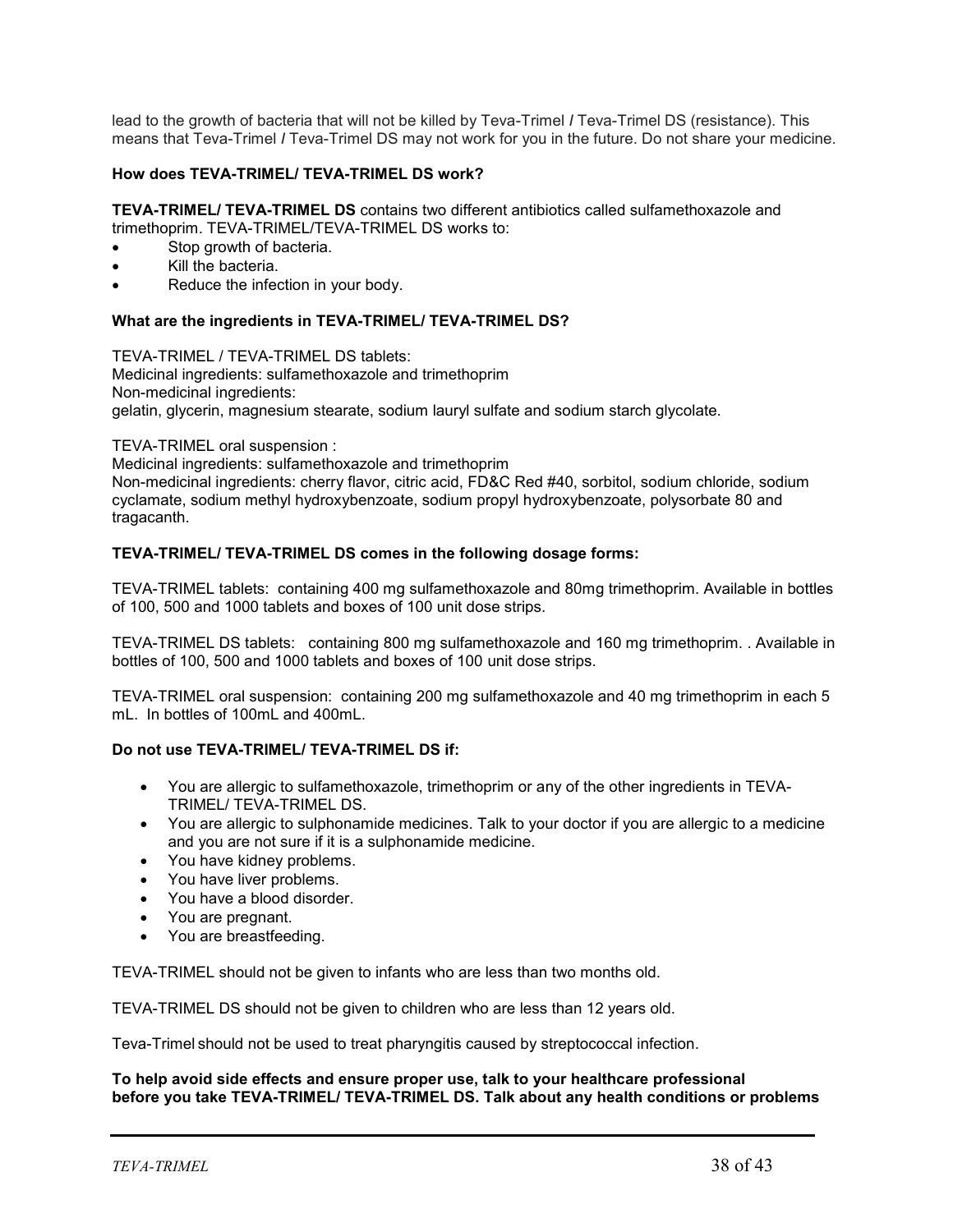#### **you may have, including if you:**

- are human immunodeficiency virus (HIV) positive .
- have a condition called Acquired Immunodeficiency Syndrome (AIDS).
- have known of low potassium level.
- have severe allergies or asthma.
- are taking a medicine for epilepsy or seizures.
- do not have enough folic acid (a vitamin) in your body which is called a folate deficiency.
- have alcoholism.
- have rheumatoid arthritis.
- vou are underweight or malnourished.
- have a disease called glucose 6 phosphate dehydrogenase deficiency.
- you have a rare blood disorder called porphyria, which can affect your skin or nervous system.
- follow a diet rich in potassium.
- have a condition called hypoaldosteronism which mean you have decreased levels of a hormone called aldosterone.

#### **Tell your healthcare professional about all the medicines you take, including any drugs, vitamins, minerals, natural supplements or alternative medicines.**

#### **The following may interact with TEVA-TRIMEL/ TEVA-TRIMEL DS:**

- medicines used to remove excess water from the body called diuretics such as furosemide, indapamide and hydrochlorothiazide.
- phenytoin, a medicine used to treat seizures.
- pyrimethamine, a medicine used to treat malaria and toxoplasmosis.
- medicines used for treatment of HIV/AIDS such as abacavir, lamivudine, zidovudine, emtricitabine.
- medicine used to thin your blood and prevent clots such as warfarin.
- medicines for treatment of irregular heartbeat such as digoxin.
- medicines used to control blood sugar such as metformin, gliclazide and insulin.

#### **How to take TEVA-TRIMEL/ TEVA-TRIMEL DS:**

- Swallow tablets whole with water.
- The oral suspension should be taken by mouth.
- Take TEVA-TRIMEL/ TEVA-TRIMEL DS at the same time every day.
- Drink plenty of fluids while taking TEVA-TRIMEL/ TEVA-TRIMEL DS.
- Take TEVA-TRIMEL/ TEVA-TRIMEL DS exactly as it has been prescribed to you by your doctor.
- TEVA-TRIMEL DS should not be given to children who are less than 12 years old.

#### **Usual dose:**

- Your healthcare professional will decide how much TEVA-TRIMEL/ TEVA-TRIMEL DS you should take and for how long you should take it.
- Take exactly how much your healthcare professional tells you take.

#### **Adults and children over 12 years old:**

- The usual dose of TEVA-TRIMEL is two tablets twice a day.
- The usual dose of TEVA-TRIMEL DS is one tablet twice a day.
- Your doctor may give you a different amount depending on the infection you have.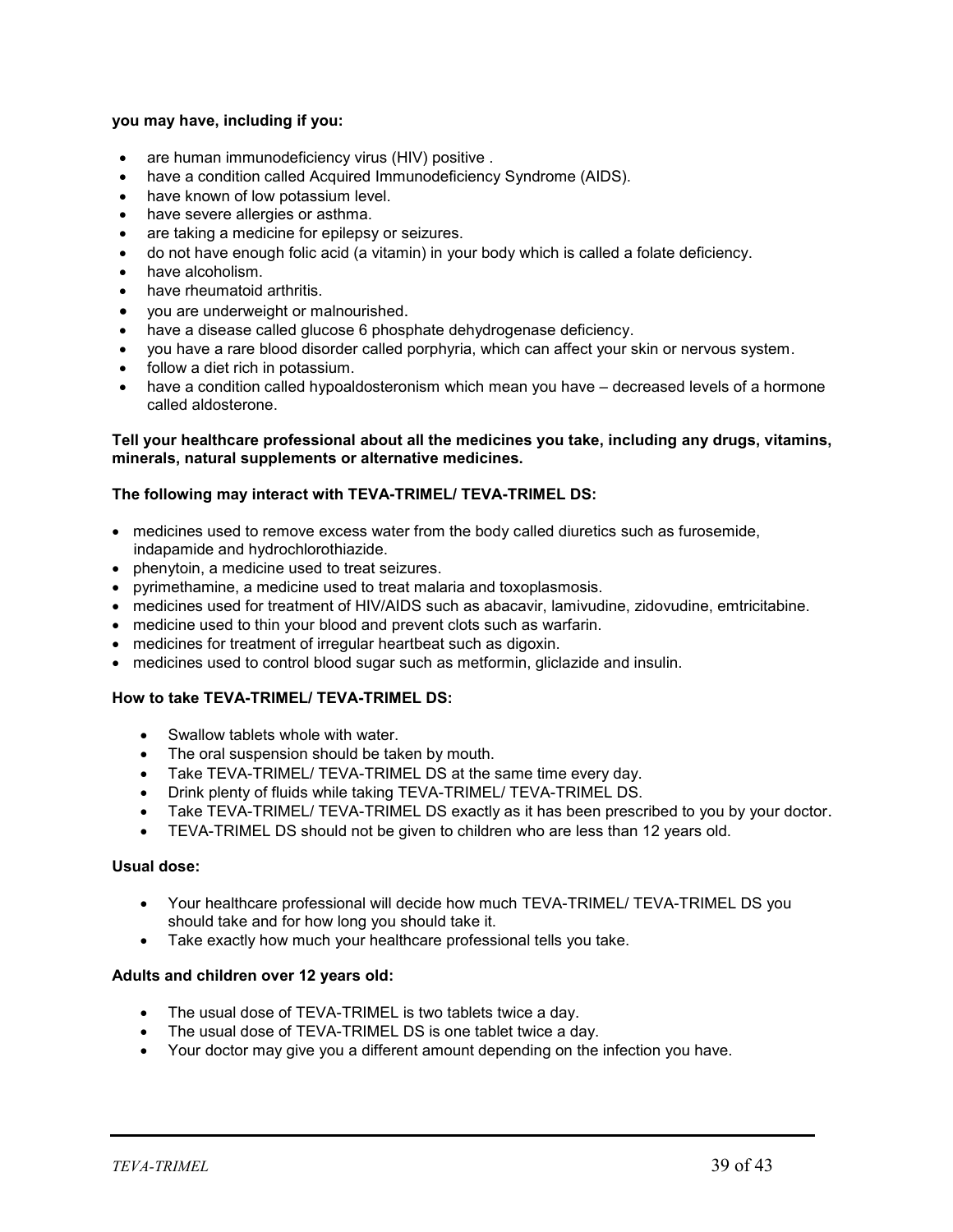### **Children under 12 years old:**

| Children between 6 and 12<br>years old: | One half to one TEVA-TRIMEL tablet or 5 to 10mL pediatric<br>TEVA-TRIMEL oral suspension twice a day. |
|-----------------------------------------|-------------------------------------------------------------------------------------------------------|
| Children 2 to 5 years old:              | 2.5 to 5 mL pediatric TEVA-TRIMEL oral suspension twice a day                                         |
| Children under 2 years old:             | 2.5 mL pediatric TEVA-TRIMEL oral suspension twice a day                                              |

#### **Overdose:**

If you have taken too much TEVA-TRIMEL/ TEVA-TRIMEL DS you may have the following symptoms:

- severe dizziness.
- loss of appetite.
- severe abdominal pain colic.
- nausea.
- vomiting.
- headache.
- drowsiness.
- loss of consciousness.

If you think you have taken too much **TEVA-TRIMEL/ TEVA-TRIMEL DS**, contact your healthcare professional, hospital emergency department or regional poison control centre immediately, even if there are no symptoms.

#### **Missed Dose:**

- If you miss a dose, take it as soon as you remember.
- If it is almost time for your next dose, skip the missed dose and resume your usual dosing schedule.
- Never take two doses to make up for a missed dose.

#### **What are possible side effects from using TEVA-TRIMEL/ TEVA-TRIMEL DS?**

These are not all the possible side effects you may feel when taking **TEVA-TRIMEL/ TEVA-TRIMEL DS**. If you experience any side effects not listed here, contact your healthcare professional.

**TEVA-TRIMEL/ TEVA-TRIMEL DS** can cause abnormal blood test results. Your doctor will decide when to perform blood tests and will interpret the results.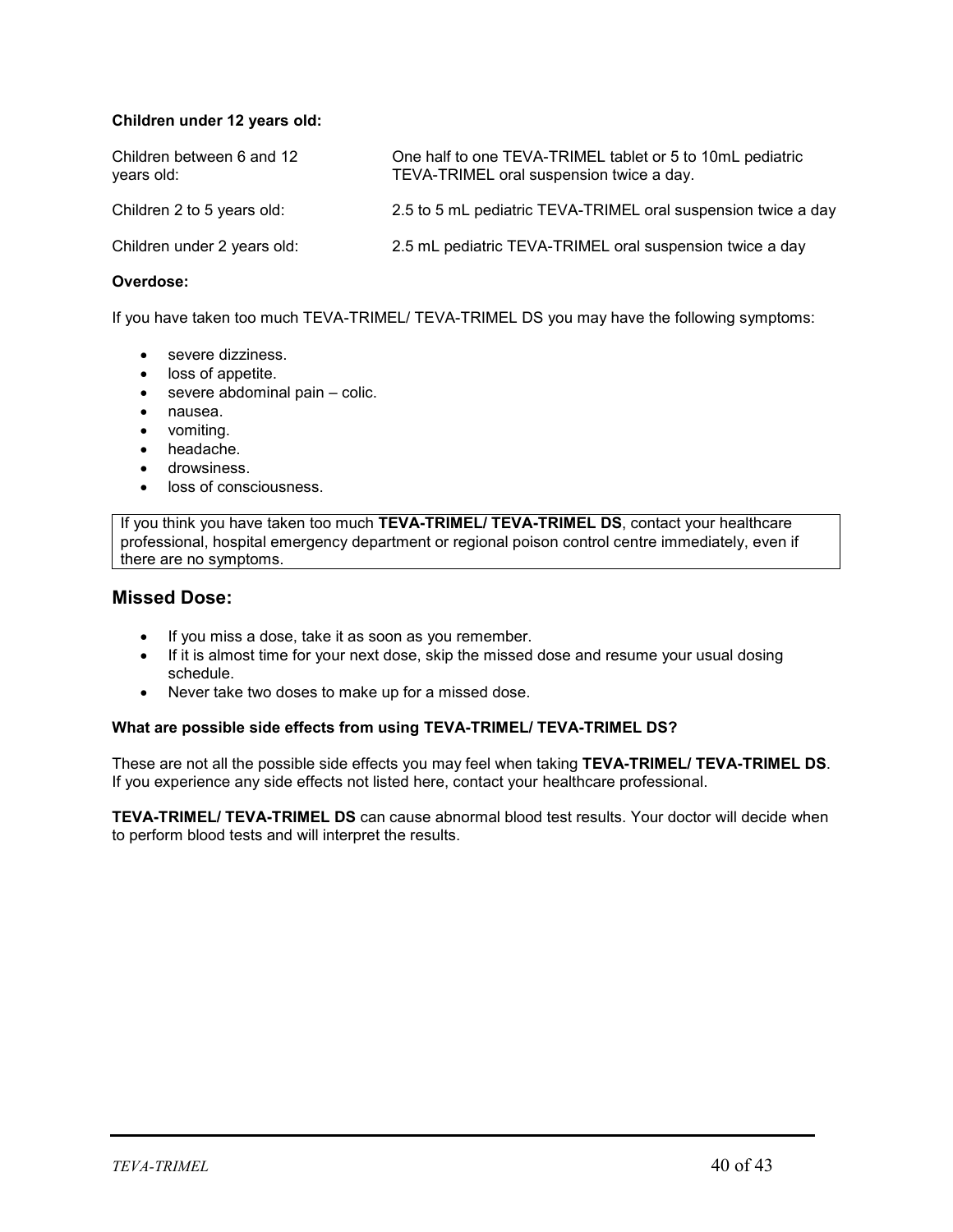| Serious side effects and what to do about them                                                                                                  |                |                                      |                                                       |  |  |  |
|-------------------------------------------------------------------------------------------------------------------------------------------------|----------------|--------------------------------------|-------------------------------------------------------|--|--|--|
| Symptom / effect                                                                                                                                |                | Talk to your healthcare professional | Stop taking drug and<br>get immediate<br>medical help |  |  |  |
|                                                                                                                                                 | Only if severe | In all cases                         |                                                       |  |  |  |
| <b>VERY COMMON</b>                                                                                                                              |                |                                      |                                                       |  |  |  |
| Nausea                                                                                                                                          |                | V                                    |                                                       |  |  |  |
| Vomiting                                                                                                                                        |                |                                      |                                                       |  |  |  |
| Diarrhea (having slightly soft to<br>watery stool)                                                                                              |                | $\sqrt{}$                            |                                                       |  |  |  |
| Headache                                                                                                                                        |                | V                                    |                                                       |  |  |  |
| Loss of appetite                                                                                                                                |                | $\sqrt{}$                            |                                                       |  |  |  |
| Rash                                                                                                                                            |                | $\sqrt{}$                            |                                                       |  |  |  |
| <b>Hives</b>                                                                                                                                    |                | $\sqrt{}$                            |                                                       |  |  |  |
| Dizziness (drowsiness, light<br>headedness)                                                                                                     | V              |                                      |                                                       |  |  |  |
| Constipation (hard to pass stool).                                                                                                              | V              |                                      |                                                       |  |  |  |
| <b>COMMON</b>                                                                                                                                   |                |                                      |                                                       |  |  |  |
| Weakness                                                                                                                                        | V              |                                      |                                                       |  |  |  |
| Fatigue (tiredness)                                                                                                                             | $\sqrt{}$      |                                      |                                                       |  |  |  |
| Insomnia (inability to sleep)                                                                                                                   | $\sqrt{}$      |                                      |                                                       |  |  |  |
| Vision problems                                                                                                                                 | $\sqrt{}$      |                                      |                                                       |  |  |  |
| Alopecia (hair loss)                                                                                                                            | V              |                                      |                                                       |  |  |  |
| Nose bleed                                                                                                                                      | V              |                                      |                                                       |  |  |  |
| Muscle or joint pain                                                                                                                            |                |                                      | V                                                     |  |  |  |
| Thrush (yeast infection of the<br>mouth and throat): redness,<br>burning or soreness, white bumps<br>inside mouth or on tongue.                 |                | V                                    |                                                       |  |  |  |
| Hypoglycaemia (low blood sugar):<br>dizziness or light-headedness,<br>shakiness, nervousness or anxiety,<br>feeling confused, sweating, chills. |                | V                                    |                                                       |  |  |  |
| Abdominal or stomach pain or<br>discomfort.                                                                                                     |                |                                      |                                                       |  |  |  |
| <b>Yeast infection of</b><br>vagina: burning, itching,<br>pain, redness soreness,<br>swelling or irritation of the                              |                | V                                    |                                                       |  |  |  |
| vagina or vulva, thick,<br>white vaginal discharge<br>with a cottage cheese appearance.                                                         |                |                                      |                                                       |  |  |  |
| Dyspepsia (indigestion):<br>discomfort or pain in the upper<br>abdomen.                                                                         | V              |                                      |                                                       |  |  |  |
| Itching of the skin                                                                                                                             | V              |                                      |                                                       |  |  |  |
| <b>RARE</b>                                                                                                                                     |                |                                      |                                                       |  |  |  |
| Hallucination                                                                                                                                   |                | V                                    |                                                       |  |  |  |
| Depression                                                                                                                                      |                |                                      |                                                       |  |  |  |
| Nervousness                                                                                                                                     |                |                                      |                                                       |  |  |  |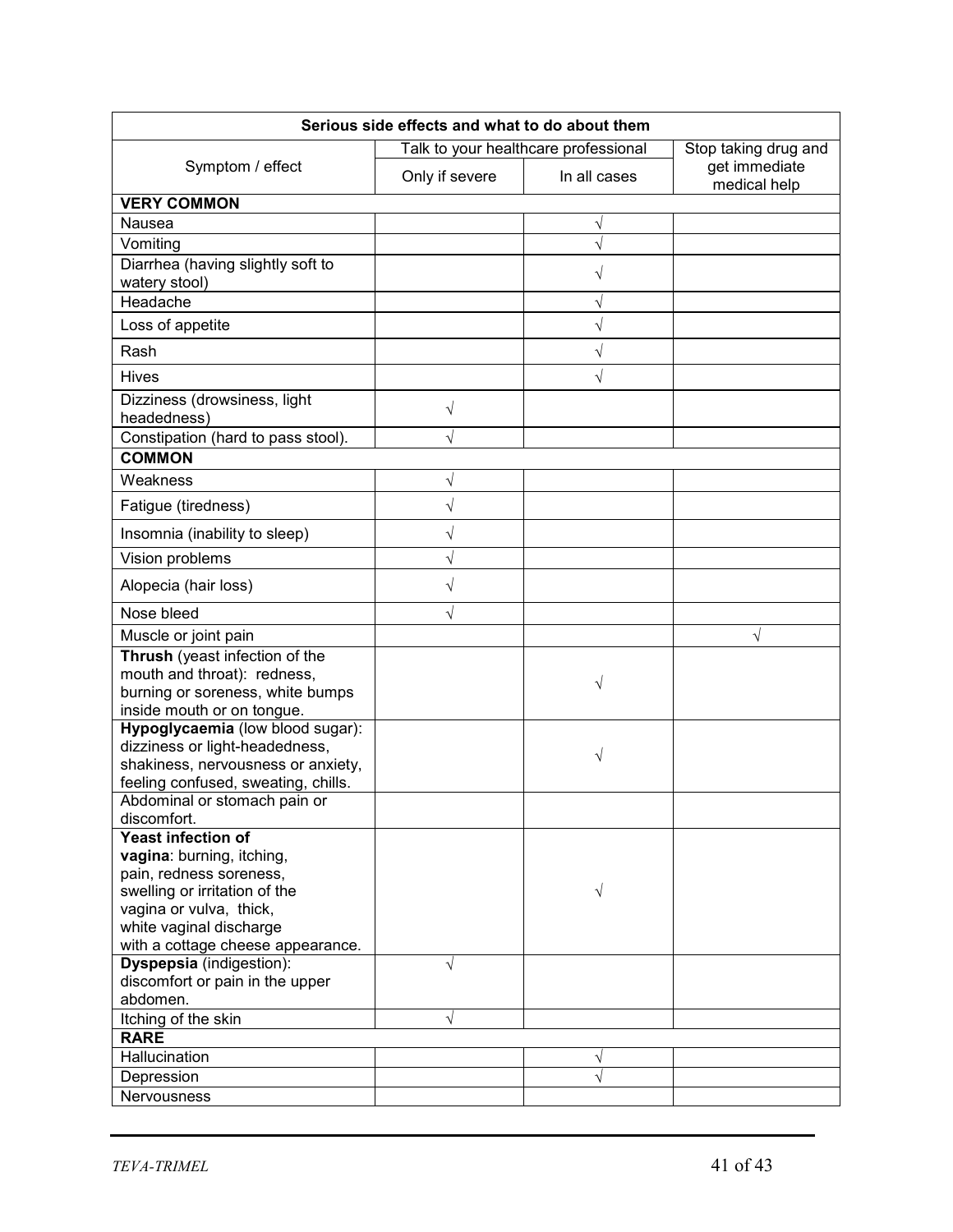| Serious side effects and what to do about them                                                                                                                                                                                 |                |                                      |                                                       |  |  |
|--------------------------------------------------------------------------------------------------------------------------------------------------------------------------------------------------------------------------------|----------------|--------------------------------------|-------------------------------------------------------|--|--|
| Symptom / effect                                                                                                                                                                                                               |                | Talk to your healthcare professional | Stop taking drug and<br>get immediate<br>medical help |  |  |
|                                                                                                                                                                                                                                | Only if severe | In all cases                         |                                                       |  |  |
| Confusion                                                                                                                                                                                                                      |                | V                                    |                                                       |  |  |
| Shortness of breath                                                                                                                                                                                                            |                | $\sqrt{}$                            |                                                       |  |  |
| Liver problems: persistent<br>nausea, vomiting, pain in the<br>stomach or abdominal area,<br>unusual tiredness, yellowing of the<br>eyes or skin, dark urine)                                                                  |                |                                      | V                                                     |  |  |
| Pancreatitis (inflammation of the<br>pancreas):<br>abdominal pain that lasts,<br>pain may spread out towards the<br>back, nausea, vomiting.                                                                                    |                |                                      | V                                                     |  |  |
| C. difficile colitis (bowel<br>inflammation):<br>severe diarrhea<br>(bloody or watery) with or without<br>fever, abdominal pain, or<br>tenderness.                                                                             |                |                                      | V                                                     |  |  |
| <b>Aseptic meningitis (inflammation)</b><br>of the protective lining of the brain<br>that is not caused by infection),<br>sudden headache or stiffness of<br>your neck, with fever, nausea,<br>vomiting, sensitivity to light. |                |                                      | V                                                     |  |  |
| Allergic reactions: difficulty<br>breathing, cough, fever, hives,<br>itching, swelling of your tongue or<br>throat.                                                                                                            |                |                                      | V                                                     |  |  |
| Steven-Johnson syndrome and<br>toxic epidermal necrolysis<br>(severe life-threatening skin<br>reactions): a flat red rash, blisters<br>body aches, fever, red and swollen<br>eyes, sores on mouth, nose and<br>genitals.       |                |                                      | V                                                     |  |  |

If you have a troublesome symptom or side effect that is not listed here or becomes bad enough to interfere with your daily activities, talk to your healthcare professional.